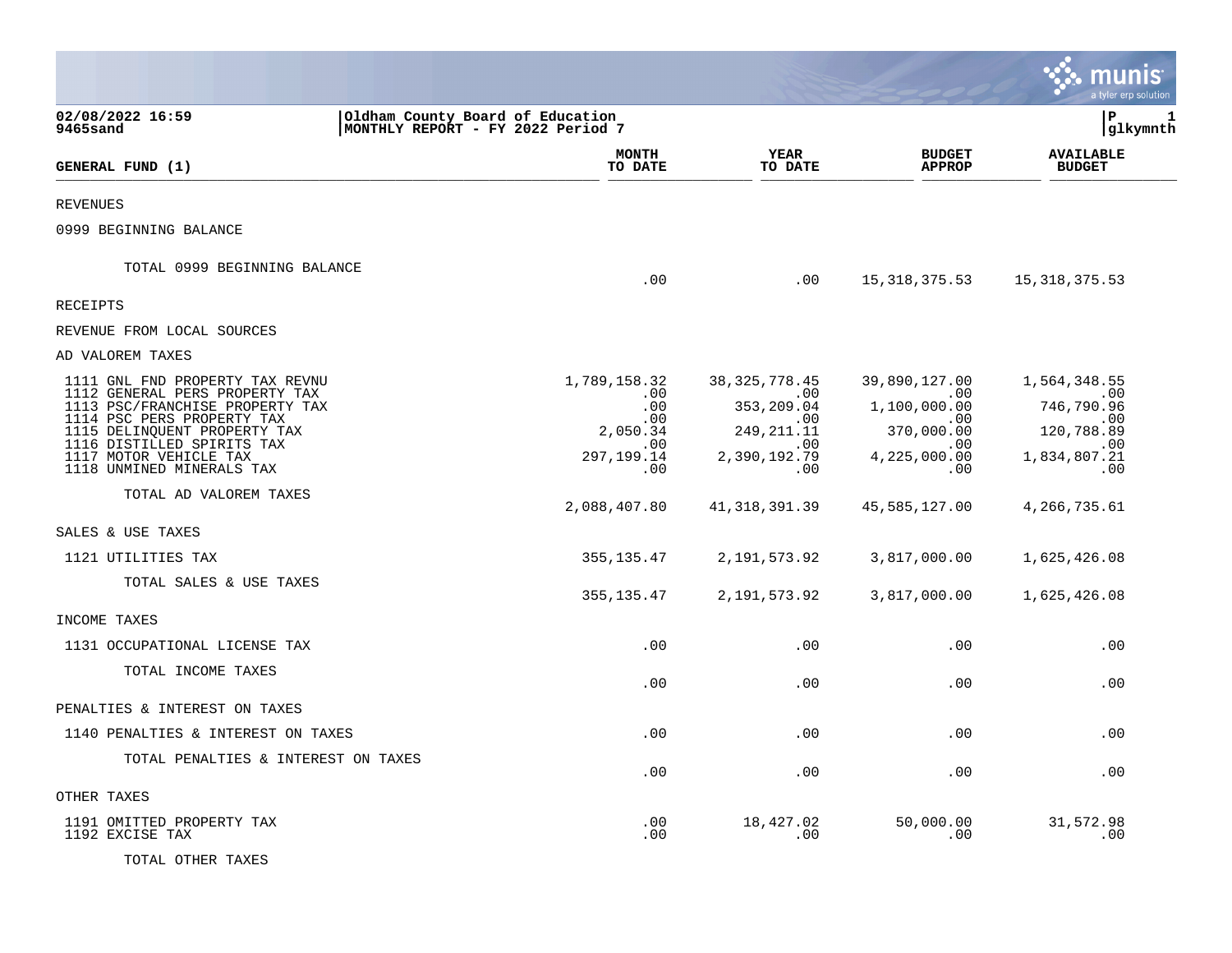|                                                                                                                                                                                          |                                 |                                 |                                      | a tyler erp solution              |
|------------------------------------------------------------------------------------------------------------------------------------------------------------------------------------------|---------------------------------|---------------------------------|--------------------------------------|-----------------------------------|
| 02/08/2022 16:59<br>Oldham County Board of Education<br>MONTHLY REPORT - FY 2022 Period 7<br>9465sand                                                                                    |                                 |                                 |                                      | l P<br> glkymnth                  |
| GENERAL FUND (1)                                                                                                                                                                         | <b>MONTH</b><br>TO DATE         | YEAR<br>TO DATE                 | <b>BUDGET</b><br><b>APPROP</b>       | <b>AVAILABLE</b><br><b>BUDGET</b> |
|                                                                                                                                                                                          | .00                             | 18,427.02                       | 50,000.00                            | 31,572.98                         |
| REVENUE OTHER LOCAL GOVERNMENT UNITS                                                                                                                                                     |                                 |                                 |                                      |                                   |
| 1280 REVENUE IN LIEU OF TAXES                                                                                                                                                            | .00                             | .00                             | 106,000.00                           | 106,000.00                        |
| TOTAL REVENUE OTHER LOCAL GOVERNMENT UNITS                                                                                                                                               | .00                             | .00                             | 106,000.00                           | 106,000.00                        |
| TUITION                                                                                                                                                                                  |                                 |                                 |                                      |                                   |
| 1310 PS DISTRICT TUITION FRM INDIVS<br>1320 TUIT FRM OTH GOVT SRCS W/IN ST<br>1330 TUIT FRM OTH GOVT SRCS OUT ST<br>1340 TUITION-RESTITUTION                                             | 18,268.93<br>.00<br>.00<br>.00  | 106,285.01<br>.00<br>.00<br>.00 | 180,000.00<br>.00<br>.00<br>.00      | 73,714.99<br>.00<br>.00<br>.00    |
| TOTAL TUITION                                                                                                                                                                            | 18,268.93                       | 106,285.01                      | 180,000.00                           | 73,714.99                         |
| TRANSPORTATION                                                                                                                                                                           |                                 |                                 |                                      |                                   |
| 1410 TRANSP FEES FROM INDIVIDUALS<br>1420 TRN FEE FM OTH GVT SRC W/IN ST<br>1430 TRN FEE FRM OTH GVT SRC OUT ST<br>1441 TRANSPORT FRM NON-PUBLIC SCHS<br>1442 TRANSPORT FRM FISCAL COURT | .00<br>.00<br>.00<br>.00<br>.00 | .00<br>.00<br>.00<br>.00<br>.00 | .00<br>$.00 \,$<br>.00<br>.00<br>.00 | .00<br>.00<br>.00<br>.00<br>.00   |
| TOTAL TRANSPORTATION                                                                                                                                                                     | .00                             | .00                             | .00                                  | .00                               |
| EARNINGS ON INVESTMENTS                                                                                                                                                                  |                                 |                                 |                                      |                                   |
| 1510 INTEREST ON INVESTMENTS<br>1540 INVESTMENT INC FROM REAL PRPTY                                                                                                                      | 1,975.37<br>.00                 | 45,603.73<br>.00                | 120,000.00<br>.00                    | 74,396.27<br>.00                  |
| TOTAL EARNINGS ON INVESTMENTS                                                                                                                                                            | 1,975.37                        | 45,603.73                       | 120,000.00                           | 74,396.27                         |
| STUDENT ACTIVITIES                                                                                                                                                                       |                                 |                                 |                                      |                                   |
| 1740 STUDENT PARKING FEES - 75%                                                                                                                                                          | .00                             | .00                             | .00                                  | .00                               |
| TOTAL STUDENT ACTIVITIES                                                                                                                                                                 | .00                             | .00                             | .00                                  | .00                               |
| COMMUNITY SERVICE ACTIVITIES                                                                                                                                                             |                                 |                                 |                                      |                                   |
| 1800 REVENUE-SPECIAL PROJECTS<br>1819 REVENUE-RESOURCE CENTER                                                                                                                            | .00<br>612.55                   | .00<br>5,028.95                 | .00<br>12,000.00                     | .00<br>6,971.05                   |
| TOTAL COMMUNITY SERVICE ACTIVITIES                                                                                                                                                       | 612.55                          | 5,028.95                        | 12,000.00                            | 6,971.05                          |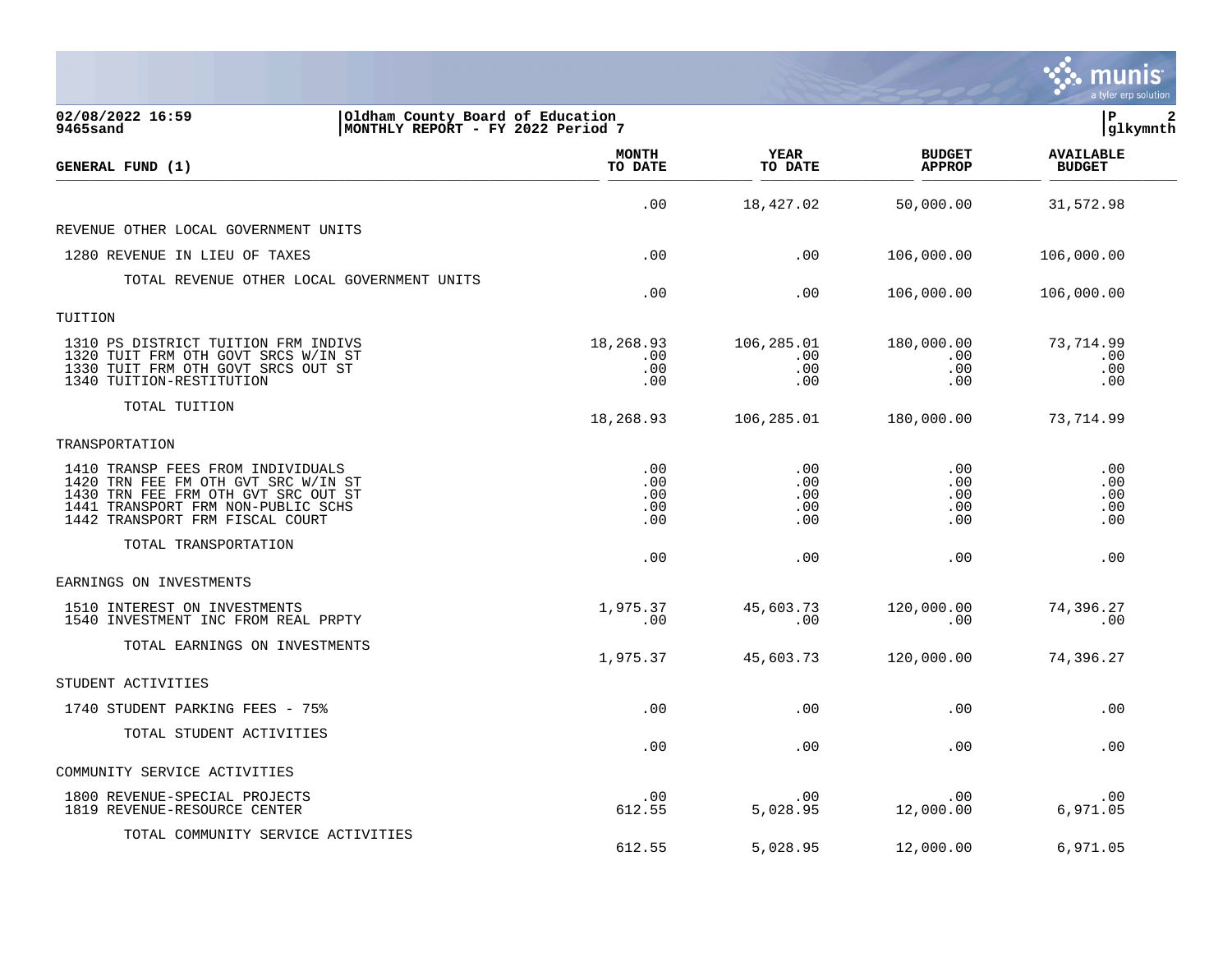

### **02/08/2022 16:59 |Oldham County Board of Education |P 3 9465sand |MONTHLY REPORT - FY 2022 Period 7 |glkymnth**

| GENERAL FUND (1)                                                                                                                                                                                                                                                                                                                                                                                                                                                                                                                                                                                                                                                                                        | <b>MONTH</b><br>TO DATE                                                                                                                                                                                                          | <b>YEAR</b><br>TO DATE                                                                                                                                                                                                    | <b>BUDGET</b><br><b>APPROP</b>                                                                                                                                                                                                                          | <b>AVAILABLE</b><br><b>BUDGET</b>                                                                                                                                                                                                                 |
|---------------------------------------------------------------------------------------------------------------------------------------------------------------------------------------------------------------------------------------------------------------------------------------------------------------------------------------------------------------------------------------------------------------------------------------------------------------------------------------------------------------------------------------------------------------------------------------------------------------------------------------------------------------------------------------------------------|----------------------------------------------------------------------------------------------------------------------------------------------------------------------------------------------------------------------------------|---------------------------------------------------------------------------------------------------------------------------------------------------------------------------------------------------------------------------|---------------------------------------------------------------------------------------------------------------------------------------------------------------------------------------------------------------------------------------------------------|---------------------------------------------------------------------------------------------------------------------------------------------------------------------------------------------------------------------------------------------------|
| OTHER REVENUE FROM LOCAL SOURCES                                                                                                                                                                                                                                                                                                                                                                                                                                                                                                                                                                                                                                                                        |                                                                                                                                                                                                                                  |                                                                                                                                                                                                                           |                                                                                                                                                                                                                                                         |                                                                                                                                                                                                                                                   |
| 1910 REAL PROPERTY RENT INCOME<br>1911 BUILDING RENTAL<br>1912 BUS RENTAL<br>1919 RENTAL-OTHER<br>1920 CONTRIBUTIONS / DONATIONS<br>1920 CONTRIBUTIONS- BOOSTERS/PTA<br>1925 REIMBURSEMENTS (NON-GVT)<br>1925 REV-ADAPTIVE SCHL REG FEE<br>1925 DAYCARE REVENUE<br>1925 REIMBURSEMENTS/FOOD SERVICE<br>1925 GATE RECEIPTS<br>1925 LOCKER/PARKING REVENUE<br>1925 SCHOOL FEES<br>1925 SCHOOL REVENUE<br>1925 SPORTS PASS<br>1941 TEXTBOOK SALES<br>1942 TEXTBOOK RENTALS<br>1951 MISC REV FRM OTH SCH DST IN ST<br>1952 MSC REV FRM OTH SCH DST OUT ST<br>1970 REV FROM OTHER DEPT IN DISTRIC<br>1980 REFUND OF PRIOR YR EXPENDITURE<br>1990 MISCELLANEOUS REVENUE<br>1999 Preschool Special Project C/O | .00<br>2,456.55<br>53, 182.57<br>.00<br>.00<br>.00<br>.00<br>.00<br>.00<br>.00<br>.00<br>.00<br>.00<br>.00<br>.00<br>.00<br>.00<br>$\begin{array}{c} .50 \\ .00 \\ .00 \end{array}$<br>00<br>00 .<br>00 .<br>2 , 330 . 10<br>.00 | 626.25<br>11,858.21<br>110,656.36<br>$\frac{5}{6}$ , 500.00<br>4, 712.66<br>.00<br>$122.00$<br>.00<br>.00<br>.00<br>$.00$<br>.00<br>.00<br>$\frac{0}{00}$<br>.00<br>.00<br>.00<br>$.00$<br>.00<br>.00<br>76,681.20<br>.00 | $\begin{array}{c} 2,200.00 \\ 25,000.00 \\ 150.000.00 \end{array}$<br>$150,000.00$<br>$5,500.00$<br>$13,000.00$<br>.00<br>.00<br>.00<br>.00<br>.00<br>$0.00$ . 00<br>.00<br>$0.00$<br>.00<br>.00<br>.00<br>.00<br>.00<br>.00<br>.00<br>80,000.00<br>.00 | 1,573.75<br>13,141.79<br>39, 343.64<br>$\begin{smallmatrix} &0&0\\8&287&34\end{smallmatrix}$<br>8,287.34<br>.00<br>$-122.00$<br>.00<br>.00<br>.00<br>.00<br>.00<br>.00<br>.00<br>.00<br>.00<br>.00<br>.00<br>.00<br>.00<br>.00<br>3,318.80<br>.00 |
| TOTAL OTHER REVENUE FROM LOCAL SOURCES                                                                                                                                                                                                                                                                                                                                                                                                                                                                                                                                                                                                                                                                  | 57,969.22                                                                                                                                                                                                                        | 210,156.68                                                                                                                                                                                                                | 275,700.00                                                                                                                                                                                                                                              | 65,543.32                                                                                                                                                                                                                                         |
| TOTAL REVENUE FROM LOCAL SOURCES                                                                                                                                                                                                                                                                                                                                                                                                                                                                                                                                                                                                                                                                        | 2,522,369.34                                                                                                                                                                                                                     | 43,895,466.70                                                                                                                                                                                                             | 50,145,827.00                                                                                                                                                                                                                                           | 6,250,360.30                                                                                                                                                                                                                                      |
| REVENUE FROM STATE SOURCES                                                                                                                                                                                                                                                                                                                                                                                                                                                                                                                                                                                                                                                                              |                                                                                                                                                                                                                                  |                                                                                                                                                                                                                           |                                                                                                                                                                                                                                                         |                                                                                                                                                                                                                                                   |
| STATE PROGRAM                                                                                                                                                                                                                                                                                                                                                                                                                                                                                                                                                                                                                                                                                           |                                                                                                                                                                                                                                  |                                                                                                                                                                                                                           |                                                                                                                                                                                                                                                         |                                                                                                                                                                                                                                                   |
| 3111 SEEK PROGRAM                                                                                                                                                                                                                                                                                                                                                                                                                                                                                                                                                                                                                                                                                       | 3, 275, 903.00                                                                                                                                                                                                                   | 22,962,851.00                                                                                                                                                                                                             | 39,310,834.00                                                                                                                                                                                                                                           | 16,347,983.00                                                                                                                                                                                                                                     |
| TOTAL STATE PROGRAM                                                                                                                                                                                                                                                                                                                                                                                                                                                                                                                                                                                                                                                                                     | 3, 275, 903.00                                                                                                                                                                                                                   | 22,962,851.00                                                                                                                                                                                                             | 39,310,834.00                                                                                                                                                                                                                                           | 16,347,983.00                                                                                                                                                                                                                                     |
| OTHER STATE FUNDING                                                                                                                                                                                                                                                                                                                                                                                                                                                                                                                                                                                                                                                                                     |                                                                                                                                                                                                                                  |                                                                                                                                                                                                                           |                                                                                                                                                                                                                                                         |                                                                                                                                                                                                                                                   |
| 3121 VOCATIONAL TRAVEL<br>3122 VOCATIONAL TRANSPORTATION<br>3123 STATE VOCATIONAL SCHOOL<br>3124 DIST VOCATIONAL SCHOOL<br>3125 BUS DRVR TRAINING REIMB<br>3126 SUB SALARY REIMB (STATE)<br>3127 FLEXIBLE SPENDING REFUND<br>3128 AUDIT REIMBURSEMENT<br>3129 KSB/KSD TRANSP REIMBURSEMENT                                                                                                                                                                                                                                                                                                                                                                                                              | .00<br>.00<br>.00<br>.00<br>.00<br>.00<br>.00<br>.00<br>.00                                                                                                                                                                      | .00<br>.00<br>.00<br>.00<br>.00<br>.00<br>.00<br>.00<br>.00                                                                                                                                                               | .00<br>22,000.00<br>.00<br>.00<br>.00<br>$.00 \,$<br>.00<br>.00<br>$.00 \,$                                                                                                                                                                             | .00<br>22,000.00<br>.00<br>.00<br>.00<br>.00<br>.00<br>.00<br>.00                                                                                                                                                                                 |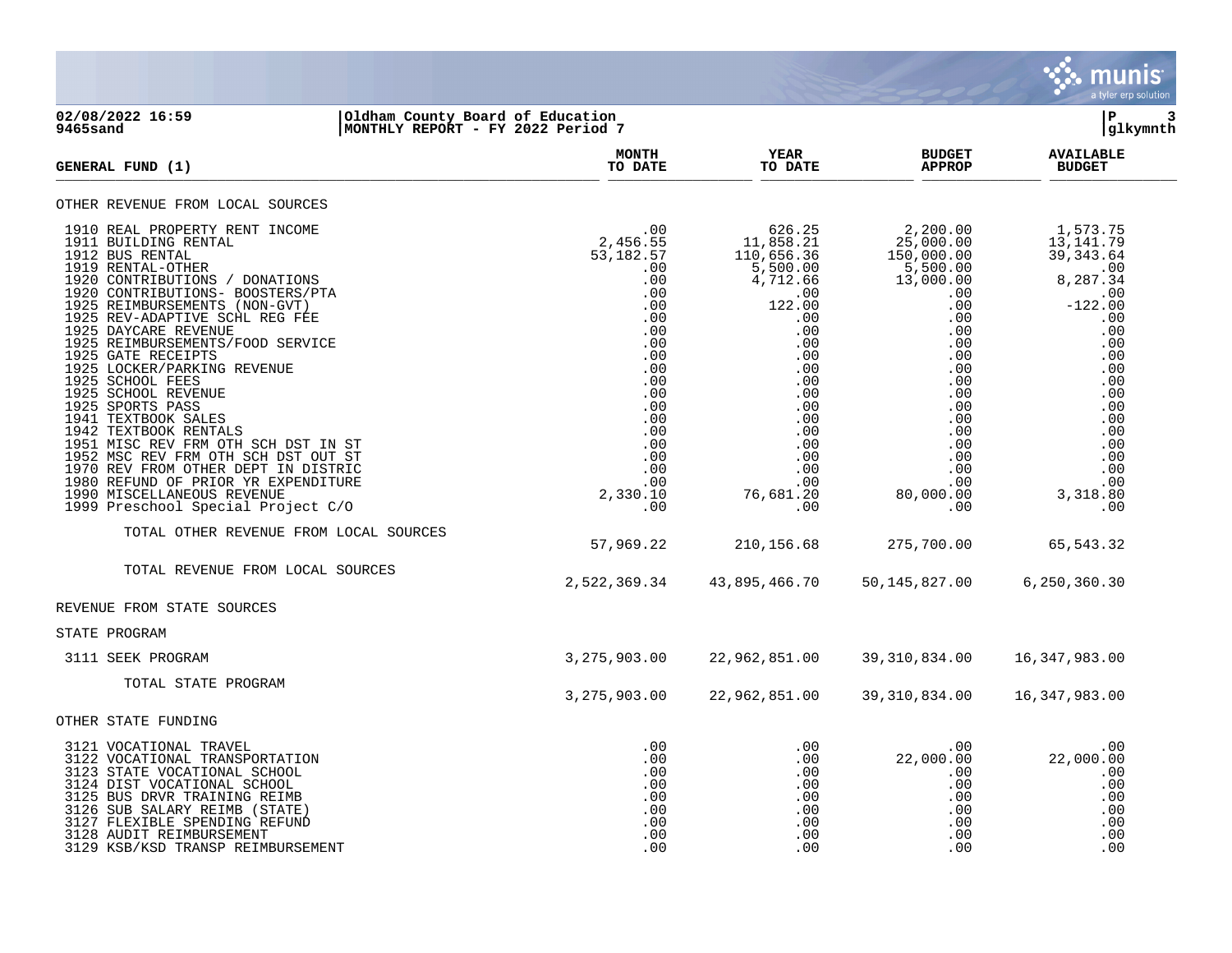

### **02/08/2022 16:59 |Oldham County Board of Education |P 4 9465sand |MONTHLY REPORT - FY 2022 Period 7 |glkymnth**

| GENERAL FUND (1)                                                   | <b>MONTH</b><br>TO DATE | <b>YEAR</b><br>TO DATE | <b>BUDGET</b><br><b>APPROP</b> | <b>AVAILABLE</b><br><b>BUDGET</b> |  |
|--------------------------------------------------------------------|-------------------------|------------------------|--------------------------------|-----------------------------------|--|
| TOTAL OTHER STATE FUNDING                                          | .00                     | .00                    | 22,000.00                      | 22,000.00                         |  |
| EXPENDITURE REIMBURSEMENTS                                         |                         |                        |                                |                                   |  |
| 3130 NATL BD CERT TEACHER SUPPLEMNT<br>3131 TEXTBOOK REIMBURSEMENT | .00<br>.00              | .00<br>.00             | 150,000.00<br>.00              | 150,000.00<br>.00                 |  |
| TOTAL EXPENDITURE REIMBURSEMENTS                                   | .00                     | .00                    | 150,000.00                     | 150,000.00                        |  |
| REVENUE IN LIEU OF TAXES/STATE                                     |                         |                        |                                |                                   |  |
| 3800 REV-IN LIEU OF TAX-STATE                                      | 7,870.06                | 54,962.47              | 93,636.00                      | 38,673.53                         |  |
| TOTAL REVENUE IN LIEU OF TAXES/STATE                               | 7,870.06                | 54,962.47              | 93,636.00                      | 38,673.53                         |  |
| REVENUE ON BEHALF PAYMENTS                                         |                         |                        |                                |                                   |  |
| 3900 REVENUE-ON BEHALF PMTS-STATE                                  | .00                     | $.00 \,$               | 30,928,300.00                  | 30,928,300.00                     |  |
| TOTAL REVENUE ON BEHALF PAYMENTS                                   | .00                     | .00                    | 30,928,300.00                  | 30,928,300.00                     |  |
| TOTAL REVENUE FROM STATE SOURCES                                   | 3, 283, 773.06          | 23,017,813.47          | 70,504,770.00                  | 47,486,956.53                     |  |
| REVENUE FROM FEDERAL SOURCES                                       |                         |                        |                                |                                   |  |
| UNRESTRICTED DIRECT                                                |                         |                        |                                |                                   |  |
| 4100 UNRESTRICTED DIRECT FEDERAL                                   | .00                     | .00                    | .00                            | .00                               |  |
| TOTAL UNRESTRICTED DIRECT                                          | .00                     | .00                    | .00                            | .00                               |  |
| RESTRICTED THROUGH THE STATE                                       |                         |                        |                                |                                   |  |
| 4500 RESTRICTED FED THRU STATE                                     | .00                     | $-17,813.20$           | 5,000.00                       | 22,813.20                         |  |
| TOTAL RESTRICTED THROUGH THE STATE                                 | .00                     | $-17,813.20$           | 5,000.00                       | 22,813.20                         |  |
| FEDERAL REIMBURSEMENT                                              |                         |                        |                                |                                   |  |
| 4810 MEDICAID REIMBURSEMENT                                        | 30,176.81               | 163,761.30             | 300,000.00                     | 136,238.70                        |  |
| TOTAL FEDERAL REIMBURSEMENT                                        | 30,176.81               | 163,761.30             | 300,000.00                     | 136,238.70                        |  |
| TOTAL REVENUE FROM FEDERAL SOURCES                                 | 30,176.81               | 145,948.10             | 305,000.00                     | 159,051.90                        |  |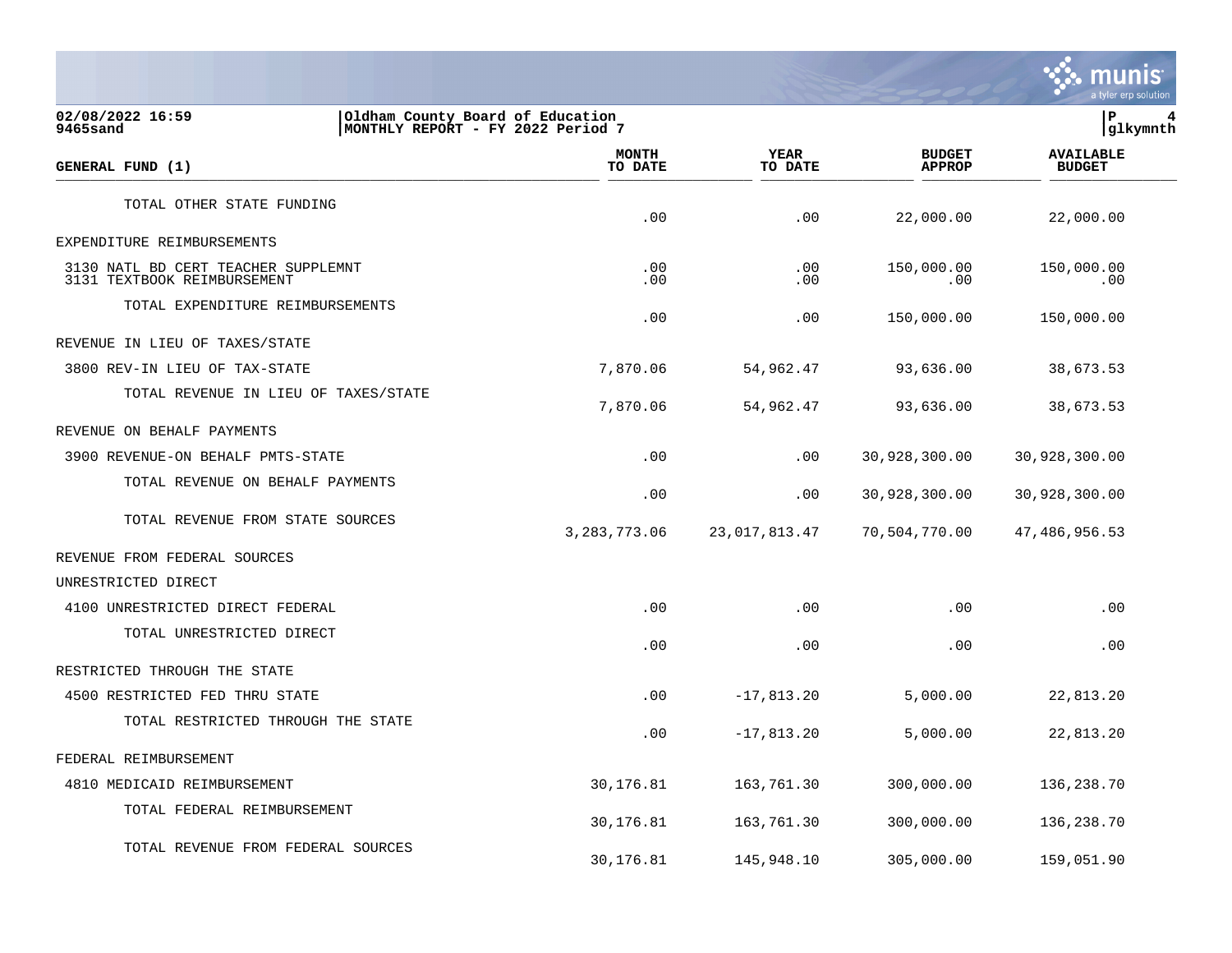|                                                                                                                                                                                                                                                                              |                                                           |                                                                           |                                                                   | <b>हरू munis</b><br>a tyler erp solution                                     |
|------------------------------------------------------------------------------------------------------------------------------------------------------------------------------------------------------------------------------------------------------------------------------|-----------------------------------------------------------|---------------------------------------------------------------------------|-------------------------------------------------------------------|------------------------------------------------------------------------------|
| 02/08/2022 16:59<br>Oldham County Board of Education<br>MONTHLY REPORT - FY 2022 Period 7<br>9465sand                                                                                                                                                                        |                                                           |                                                                           |                                                                   | l P<br>5<br> glkymnth                                                        |
| GENERAL FUND (1)                                                                                                                                                                                                                                                             | <b>MONTH</b><br>TO DATE                                   | YEAR<br>TO DATE                                                           | <b>BUDGET</b><br><b>APPROP</b>                                    | <b>AVAILABLE</b><br><b>BUDGET</b>                                            |
| OTHER RECEIPTS                                                                                                                                                                                                                                                               |                                                           |                                                                           |                                                                   |                                                                              |
| BOND ISSUANCE                                                                                                                                                                                                                                                                |                                                           |                                                                           |                                                                   |                                                                              |
| 5110 BOND PRINCIPAL PROCEEDS                                                                                                                                                                                                                                                 | .00                                                       | .00                                                                       | .00                                                               | .00                                                                          |
| TOTAL BOND ISSUANCE                                                                                                                                                                                                                                                          | .00                                                       | .00                                                                       | .00                                                               | .00                                                                          |
| INTERFUND TRANSFERS                                                                                                                                                                                                                                                          |                                                           |                                                                           |                                                                   |                                                                              |
| 5210 FUND TRANSFER<br>5210 TRANSFER IN - SALARIES<br>5220 INDIRECT COSTS TRANSFER                                                                                                                                                                                            | .00<br>.00<br>18,170.00                                   | 161,262.30<br>.00<br>81,125.00                                            | 36,100.00<br>.00<br>190,036.37                                    | $-125, 162.30$<br>.00<br>108,911.37                                          |
| TOTAL INTERFUND TRANSFERS                                                                                                                                                                                                                                                    | 18,170.00                                                 | 242,387.30                                                                | 226, 136.37                                                       | $-16, 250.93$                                                                |
| SALE OR COMP FOR LOSS OF ASSETS                                                                                                                                                                                                                                              |                                                           |                                                                           |                                                                   |                                                                              |
| 5311 SALE OF LAND & IMPROVEMENTS<br>5312 LOSS COMP - LAND & IMPROVEMNTS<br>5331 SALE OF BUILDINGS<br>5332 INSUR COMP - BUILDINGS<br>5341 SALE OF EQUIPMENT ETC<br>5341 SALE OF SURPLUS EQ-ONLINE AUCT<br>5341 DISPOSAL PROCEEDS - TECH EQ<br>5342 INSUR COMP - EQUIPMENT ETC | .00<br>.00<br>.00<br>.00<br>.00<br>.00<br>2,826.54<br>.00 | .00<br>.00<br>.00<br>$.00 \,$<br>60,000.00<br>1,254.77<br>3,746.63<br>.00 | .00<br>.00<br>$.00 \,$<br>.00<br>.00<br>500.00<br>1,500.00<br>.00 | .00<br>.00<br>.00<br>.00<br>$-60,000.00$<br>$-754.77$<br>$-2, 246.63$<br>.00 |
| TOTAL SALE OR COMP FOR LOSS OF ASSETS                                                                                                                                                                                                                                        | 2,826.54                                                  | 65,001.40                                                                 | 2,000.00                                                          | $-63,001.40$                                                                 |
| CAPITAL LEASE PROCEEDS                                                                                                                                                                                                                                                       |                                                           |                                                                           |                                                                   |                                                                              |
| 5500 CAPITAL LEASE PROCEEDS                                                                                                                                                                                                                                                  | .00                                                       | .00                                                                       | .00                                                               | .00                                                                          |
| TOTAL CAPITAL LEASE PROCEEDS                                                                                                                                                                                                                                                 | .00                                                       | .00                                                                       | .00                                                               | .00                                                                          |
| TOTAL OTHER RECEIPTS                                                                                                                                                                                                                                                         | 20,996.54                                                 | 307,388.70                                                                | 228, 136.37                                                       | $-79, 252.33$                                                                |
| TOTAL RECEIPTS                                                                                                                                                                                                                                                               | 5,857,315.75                                              | 67,366,616.97                                                             | 121, 183, 733.37                                                  | 53,817,116.40                                                                |
| TOTAL REVENUE                                                                                                                                                                                                                                                                | 5,857,315.75                                              | 67,366,616.97                                                             | 136,502,108.90                                                    | 69, 135, 491.93                                                              |

and the contract of the contract of the contract of the contract of the contract of the contract of the contract of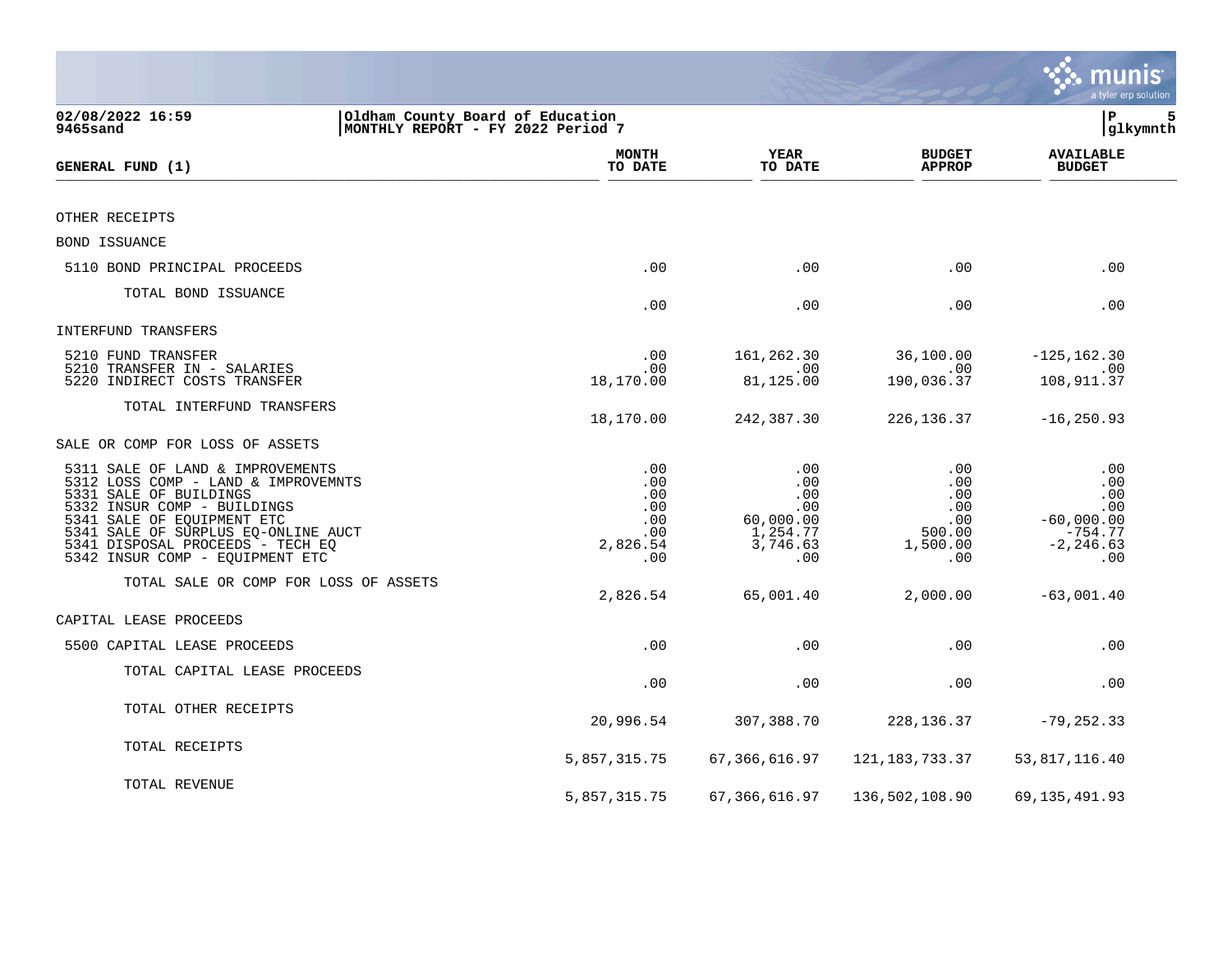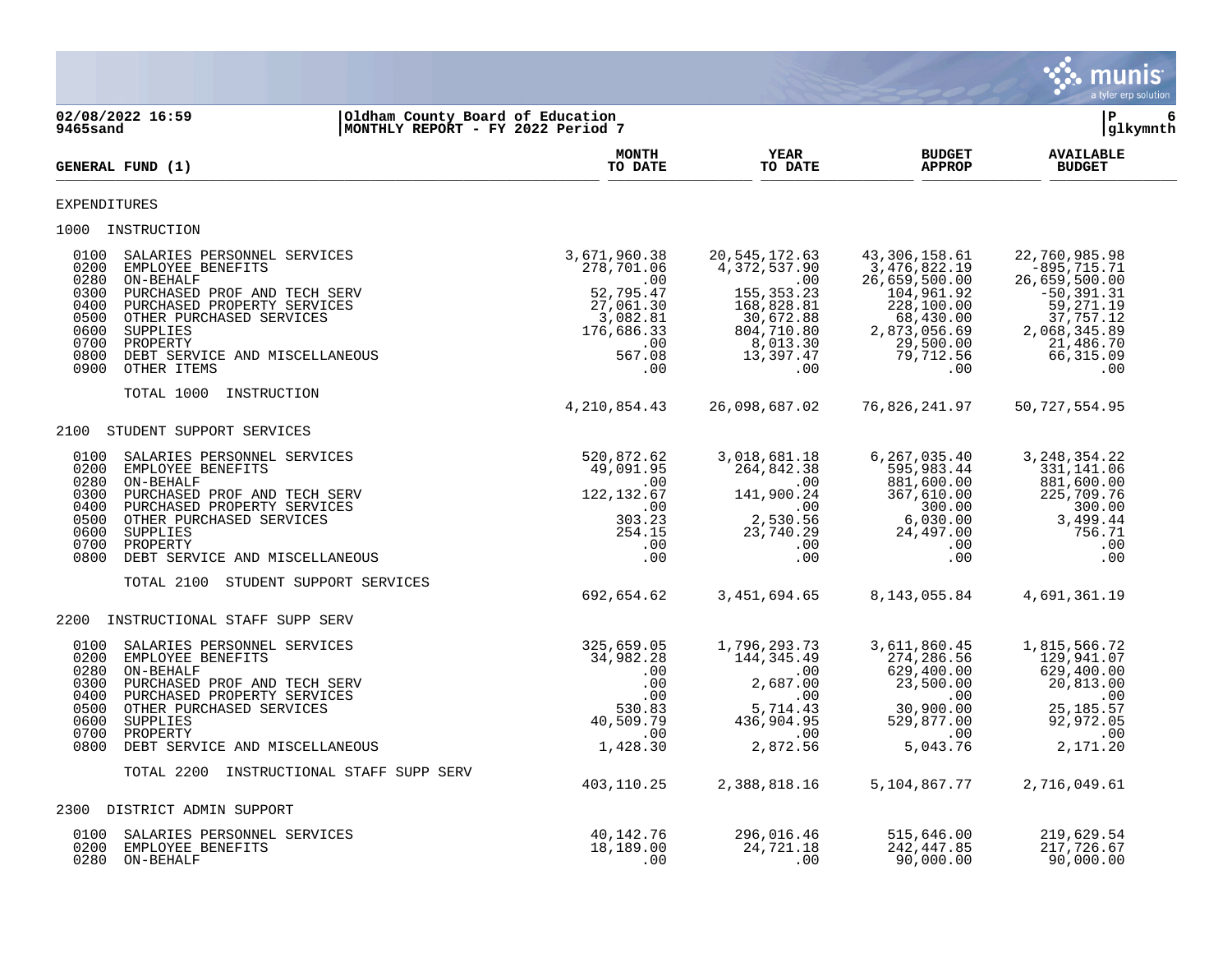

#### **02/08/2022 16:59 |Oldham County Board of Education |P 7 9465sand |MONTHLY REPORT - FY 2022 Period 7 |glkymnth**

|                                                                              | GENERAL FUND (1)                                                                                                                                                                                                        | <b>MONTH</b><br>TO DATE                         | <b>YEAR</b><br>TO DATE                                                                                                                                           | <b>BUDGET</b><br><b>APPROP</b>                                                                                                                                                                                                                                     | <b>AVAILABLE</b><br><b>BUDGET</b>                                                                                 |
|------------------------------------------------------------------------------|-------------------------------------------------------------------------------------------------------------------------------------------------------------------------------------------------------------------------|-------------------------------------------------|------------------------------------------------------------------------------------------------------------------------------------------------------------------|--------------------------------------------------------------------------------------------------------------------------------------------------------------------------------------------------------------------------------------------------------------------|-------------------------------------------------------------------------------------------------------------------|
| 0300<br>0400<br>0500<br>0600<br>0700<br>0800<br>0900                         | SUPPLIES<br>0840 CONTINGENCY                                                                                                                                                                                            |                                                 |                                                                                                                                                                  | $\begin{array}{cccc} 675, 231.72 & 773, 059.00 & 97, 827.28 \\ 26, 865.62 & 46, 000.00 & 19, 134.38 \\ 278, 095.47 & 382, 888.80 & 104, 793.33 \\ 62, 390.08 & 40, 673.18 & -21, 716.90 \\ 40, 382.87 & 2, 700.00 & -37, 682.87 \\ 56, 142.29 & 74, 785.00 & 18, $ |                                                                                                                   |
|                                                                              | TOTAL 2300 DISTRICT ADMIN SUPPORT                                                                                                                                                                                       | 117,825.15 1,459,845.69 2,168,199.83 708,354.14 |                                                                                                                                                                  |                                                                                                                                                                                                                                                                    |                                                                                                                   |
| 2400                                                                         | SCHOOL ADMIN SUPPORT                                                                                                                                                                                                    |                                                 |                                                                                                                                                                  |                                                                                                                                                                                                                                                                    |                                                                                                                   |
| 0100<br>0200<br>0280<br>0300<br>0400<br>0500<br>0600<br>0800                 | SALARIES PERSONNEL SERVICES<br>EMPLOYEE BENEFITS<br>ON-BEHALF<br>PURCHASED PROF AND TECH SERV<br>PURCHASED PROPERTY SERVICES<br>OTHER PURCHASED SERVICES<br>SUPPLIES<br>0700 PROPERTY<br>DEBT SERVICE AND MISCELLANEOUS | $0.00$<br>$0.00$<br>$0.00$<br>$0.00$            | 3, 194, 615. 21<br>415,121.91<br>$415, 121.91$<br>.00<br>.00<br>$\begin{array}{c} .00\ 0.00\ 0.00\ 0.00\ 0.00\ 0.00\ \end{array}$                                | 6,010,919.56<br>809,061.00<br>1,040,300.00<br>.00<br>.00<br>$\begin{array}{c} .00\ .00\ .00\ .00\ .00 \end{array}$                                                                                                                                                 | 2,816,304.35<br>393,939.09<br>1,040,300.00<br>.00<br>.00<br>.00<br>.00<br>.00<br>.00                              |
|                                                                              | TOTAL 2400 SCHOOL ADMIN SUPPORT                                                                                                                                                                                         | 537,489.77 3,609,737.12                         |                                                                                                                                                                  | 7,860,280.56                                                                                                                                                                                                                                                       | 4,250,543.44                                                                                                      |
| 2500                                                                         | BUSINESS SUPPORT SERVICES                                                                                                                                                                                               |                                                 |                                                                                                                                                                  |                                                                                                                                                                                                                                                                    |                                                                                                                   |
| 0100<br>0200<br>0280<br>0300<br>0400<br>0500<br>0600<br>0700<br>0800<br>0900 |                                                                                                                                                                                                                         |                                                 |                                                                                                                                                                  | $\begin{array}{cccc} 787, 304.98 & 1, 958, 546.00 & 1, 171, 241.02 \\ 220, 850.76 & 484, 308.52 & 263, 457.76 \\ .00 & 233, 000.00 & 233, 000.00 \\ 55, 678.53 & 167, 786.00 & 112, 107.47 \\ 8, 824.00 & 7, 731.00 & -1, 093.00 \\ 119, 352.44 & 379, 123.62 & 2$ |                                                                                                                   |
|                                                                              | BUSINESS SUPPORT SERVICES<br>TOTAL 2500                                                                                                                                                                                 | 159,458.22                                      | 2,388,883.12                                                                                                                                                     | 5,790,329.35                                                                                                                                                                                                                                                       | 3,401,446.23                                                                                                      |
| 2600                                                                         | PLANT OPERATIONS AND MAINTENANCE                                                                                                                                                                                        |                                                 |                                                                                                                                                                  |                                                                                                                                                                                                                                                                    |                                                                                                                   |
| 0100<br>0200<br>0280<br>0300<br>0400<br>0500<br>0600                         | 0700 PROPERTY                                                                                                                                                                                                           |                                                 | 2,083,868.25<br>719,936.17<br>.00 631,000.00<br>2,297.00 17,300.00<br>686,906.72 953,055.50<br>225,081.45 337,771.00<br>1 593.61.45<br>2,334,762.94<br>85.500.00 |                                                                                                                                                                                                                                                                    | 1,428,850.59<br>493,865.83<br>631,000.00<br>15,003.00<br>266,148.78<br>112,689.55<br>751,150.19<br>$-165, 439.24$ |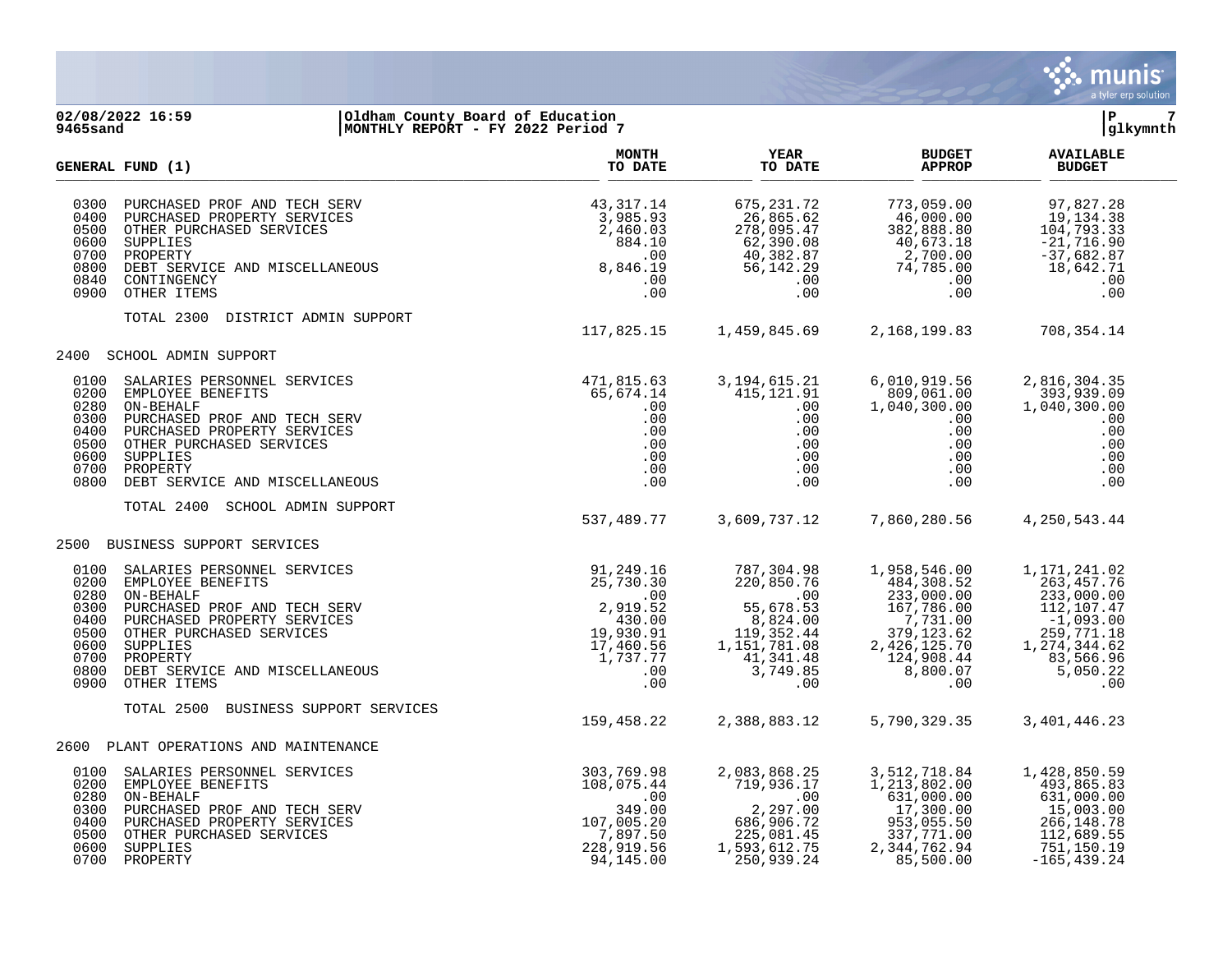

| 02/08/2022 16:59<br>Oldham County Board of Education<br>MONTHLY REPORT - FY 2022 Period 7<br>9465sand                                                                                                                                                                                                             |                                                                                               |                                                                                                                 |                                                                                                                                |                                                                                                                            | lР<br>8<br> glkymnth |  |
|-------------------------------------------------------------------------------------------------------------------------------------------------------------------------------------------------------------------------------------------------------------------------------------------------------------------|-----------------------------------------------------------------------------------------------|-----------------------------------------------------------------------------------------------------------------|--------------------------------------------------------------------------------------------------------------------------------|----------------------------------------------------------------------------------------------------------------------------|----------------------|--|
| GENERAL FUND (1)                                                                                                                                                                                                                                                                                                  | <b>MONTH</b><br>TO DATE                                                                       | YEAR<br>TO DATE                                                                                                 | <b>BUDGET</b><br><b>APPROP</b>                                                                                                 | <b>AVAILABLE</b><br><b>BUDGET</b>                                                                                          |                      |  |
| 0800<br>DEBT SERVICE AND MISCELLANEOUS                                                                                                                                                                                                                                                                            | 1,829.20                                                                                      | 10,905.34                                                                                                       | 28,685.58                                                                                                                      | 17,780.24                                                                                                                  |                      |  |
| TOTAL 2600 PLANT OPERATIONS AND MAINTENANCE                                                                                                                                                                                                                                                                       |                                                                                               |                                                                                                                 |                                                                                                                                |                                                                                                                            |                      |  |
|                                                                                                                                                                                                                                                                                                                   | 851,990.88                                                                                    | 5, 573, 546.92                                                                                                  | 9,124,595.86                                                                                                                   | 3,551,048.94                                                                                                               |                      |  |
| STUDENT TRANSPORTATION<br>2700                                                                                                                                                                                                                                                                                    |                                                                                               |                                                                                                                 |                                                                                                                                |                                                                                                                            |                      |  |
| 0100<br>SALARIES PERSONNEL SERVICES<br>0200<br>EMPLOYEE BENEFITS<br>0280<br>ON-BEHALF<br>0300<br>PURCHASED PROF AND TECH SERV<br>0400<br>PURCHASED PROPERTY SERVICES<br>0500<br>OTHER PURCHASED SERVICES<br>0600<br>SUPPLIES<br>0700<br>PROPERTY<br>0800                                                          | 262,642.53<br>97,596.09<br>.00<br>.00<br>5,844.59<br>1,093.96<br>18, 155. 74<br>.00<br>647.24 | 1,701,379.60<br>618,617.19<br>.00<br>141.00<br>51, 114.86<br>127,533.16<br>474,544.67<br>173,784.00<br>5,613.56 | 3, 361, 819.41<br>1,003,853.00<br>573,500.00<br>2,250.00<br>81,328.54<br>168,495.20<br>1,351,723.10<br>690,000.00<br>15,800.00 | 1,660,439.81<br>385, 235.81<br>573,500.00<br>2,109.00<br>30, 213.68<br>40,962.04<br>877, 178.43<br>516,216.00<br>10,186.44 |                      |  |
| DEBT SERVICE AND MISCELLANEOUS                                                                                                                                                                                                                                                                                    |                                                                                               |                                                                                                                 |                                                                                                                                |                                                                                                                            |                      |  |
| TOTAL 2700 STUDENT TRANSPORTATION                                                                                                                                                                                                                                                                                 | 385,980.15                                                                                    | 3, 152, 728.04                                                                                                  | 7,248,769.25                                                                                                                   | 4,096,041.21                                                                                                               |                      |  |
| 3100<br>FOOD SERVICE OPERATION                                                                                                                                                                                                                                                                                    |                                                                                               |                                                                                                                 |                                                                                                                                |                                                                                                                            |                      |  |
| 0280<br>ON-BEHALF                                                                                                                                                                                                                                                                                                 | .00                                                                                           | .00                                                                                                             | .00                                                                                                                            | .00                                                                                                                        |                      |  |
| TOTAL 3100<br>FOOD SERVICE OPERATION                                                                                                                                                                                                                                                                              | .00                                                                                           | .00                                                                                                             | .00                                                                                                                            | .00                                                                                                                        |                      |  |
| 3200 DAY CARE OPERATIONS                                                                                                                                                                                                                                                                                          |                                                                                               |                                                                                                                 |                                                                                                                                |                                                                                                                            |                      |  |
| 0280 ON-BEHALF                                                                                                                                                                                                                                                                                                    | .00                                                                                           | .00                                                                                                             | .00                                                                                                                            | .00                                                                                                                        |                      |  |
| TOTAL 3200 DAY CARE OPERATIONS                                                                                                                                                                                                                                                                                    | .00                                                                                           | .00                                                                                                             | .00                                                                                                                            | .00                                                                                                                        |                      |  |
| COMMUNITY SERVICES<br>3300                                                                                                                                                                                                                                                                                        |                                                                                               |                                                                                                                 |                                                                                                                                |                                                                                                                            |                      |  |
| 0100<br>SALARIES PERSONNEL SERVICES<br>0200<br>EMPLOYEE BENEFITS<br>0280<br>ON-BEHALF<br>0300<br>PURCHASED PROF AND TECH SERV<br>0400<br>PURCHASED PROPERTY SERVICES<br>0500<br>OTHER PURCHASED SERVICES<br>0600<br>SUPPLIES<br>0700<br>PROPERTY<br>0800<br>DEBT SERVICE AND MISCELLANEOUS<br>0900<br>OTHER ITEMS | .00<br>.00<br>.00<br>.00<br>.00<br>.00<br>.00<br>.00<br>.00<br>.00                            | .00<br>.00<br>.00<br>735.00<br>.00<br>.00<br>523.08<br>.00<br>50.00<br>.00                                      | .00<br>.00<br>.00<br>4,780.00<br>.00<br>2,600.00<br>1,700.00<br>.00<br>50.00<br>.00                                            | .00<br>.00<br>.00<br>4,045.00<br>.00<br>2,600.00<br>1,176.92<br>.00<br>.00<br>.00                                          |                      |  |
| TOTAL 3300<br>COMMUNITY SERVICES                                                                                                                                                                                                                                                                                  | .00                                                                                           | 1,308.08                                                                                                        | 9,130.00                                                                                                                       | 7,821.92                                                                                                                   |                      |  |
| LAND/SITE ACQUISITIONS<br>4100                                                                                                                                                                                                                                                                                    |                                                                                               |                                                                                                                 |                                                                                                                                |                                                                                                                            |                      |  |
| 0300 PURCHASED PROF AND TECH SERV                                                                                                                                                                                                                                                                                 | .00                                                                                           | .00                                                                                                             | .00                                                                                                                            | .00                                                                                                                        |                      |  |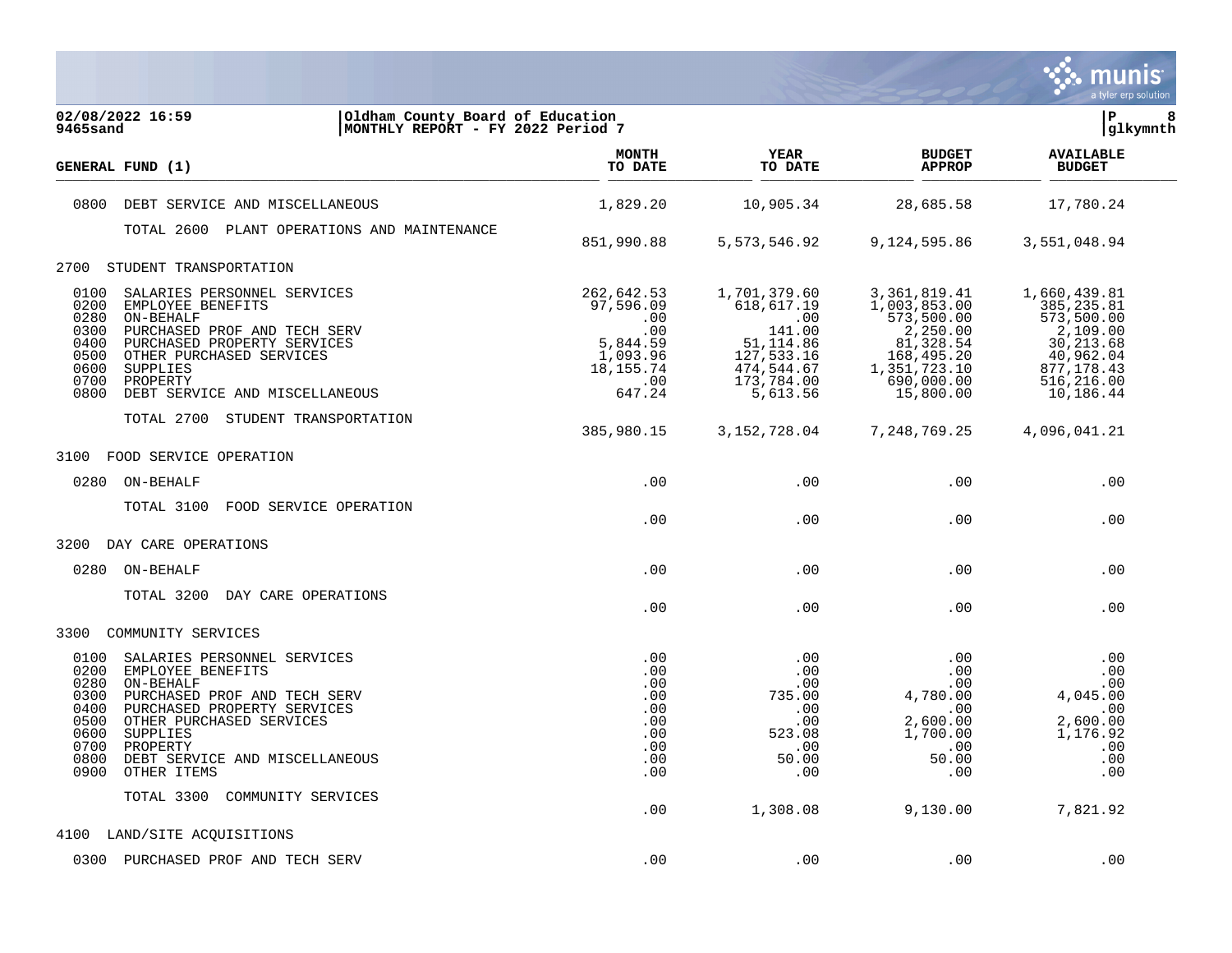

| 02/08/2022 16:59<br>Oldham County Board of Education<br>MONTHLY REPORT - FY 2022 Period 7<br>9465sand                                                                                                                                                                        |                                                                                 |                                                                                                   |                                                                                                       | lР<br>9<br> glkymnth                                                                                   |
|------------------------------------------------------------------------------------------------------------------------------------------------------------------------------------------------------------------------------------------------------------------------------|---------------------------------------------------------------------------------|---------------------------------------------------------------------------------------------------|-------------------------------------------------------------------------------------------------------|--------------------------------------------------------------------------------------------------------|
| GENERAL FUND (1)                                                                                                                                                                                                                                                             | <b>MONTH</b><br>TO DATE                                                         | YEAR<br>TO DATE                                                                                   | <b>BUDGET</b><br><b>APPROP</b>                                                                        | <b>AVAILABLE</b><br><b>BUDGET</b>                                                                      |
| 0700<br>PROPERTY                                                                                                                                                                                                                                                             | .00                                                                             | .00                                                                                               | .00                                                                                                   | .00                                                                                                    |
| TOTAL 4100<br>LAND/SITE ACQUISITIONS                                                                                                                                                                                                                                         | .00                                                                             | .00                                                                                               | .00                                                                                                   | .00                                                                                                    |
| 4200<br>LAND IMPROVEMENTS                                                                                                                                                                                                                                                    |                                                                                 |                                                                                                   |                                                                                                       |                                                                                                        |
| 0300<br>PURCHASED PROF AND TECH SERV<br>0400<br>PURCHASED PROPERTY SERVICES<br>0700<br>PROPERTY                                                                                                                                                                              | .00<br>.00<br>.00                                                               | .00<br>.00<br>.00                                                                                 | 6,000.00<br>20,000.00<br>.00                                                                          | 6,000.00<br>20,000.00<br>.00                                                                           |
| TOTAL 4200<br>LAND IMPROVEMENTS                                                                                                                                                                                                                                              | .00                                                                             | .00                                                                                               | 26,000.00                                                                                             | 26,000.00                                                                                              |
| 4300<br>ARCHITECTURAL/ENGIN                                                                                                                                                                                                                                                  |                                                                                 |                                                                                                   |                                                                                                       |                                                                                                        |
| 0100<br>SALARIES PERSONNEL SERVICES<br>0200<br>EMPLOYEE BENEFITS<br>0300<br>PURCHASED PROF AND TECH SERV<br>0400<br>PURCHASED PROPERTY SERVICES<br>0500<br>OTHER PURCHASED SERVICES<br>0600<br><b>SUPPLIES</b><br>0700<br>PROPERTY<br>0800<br>DEBT SERVICE AND MISCELLANEOUS | 18,363.24<br>4,024.79<br>.00<br>39,656.48<br>163.62<br>15.99<br>8,550.00<br>.00 | 128,542.68<br>27,265.58<br>1,941.93<br>138,838.32<br>2,002.19<br>18,298.46<br>15,650.00<br>747.00 | 258,853.00<br>49,555.00<br>19,400.00<br>433,000.00<br>3,400.00<br>48,709.00<br>317,000.00<br>1,085.00 | 130, 310. 32<br>22, 289.42<br>17,458.07<br>294,161.68<br>1,397.81<br>30,410.54<br>301,350.00<br>338.00 |
| TOTAL 4300 ARCHITECTURAL/ENGIN                                                                                                                                                                                                                                               | 70,774.12                                                                       | 333,286.16                                                                                        | 1,131,002.00                                                                                          | 797,715.84                                                                                             |
| 4400<br>EDUCATIONAL SPECIFIC                                                                                                                                                                                                                                                 |                                                                                 |                                                                                                   |                                                                                                       |                                                                                                        |
| 0700<br>PROPERTY                                                                                                                                                                                                                                                             | .00                                                                             | .00                                                                                               | .00                                                                                                   | .00                                                                                                    |
| TOTAL 4400<br>EDUCATIONAL SPECIFIC                                                                                                                                                                                                                                           | .00                                                                             | .00                                                                                               | .00                                                                                                   | .00                                                                                                    |
| BUILDING ACQUISTIONS & CONSTRUCTION<br>4500                                                                                                                                                                                                                                  |                                                                                 |                                                                                                   |                                                                                                       |                                                                                                        |
| 0300<br>PURCHASED PROF AND TECH SERV<br>0400<br>PURCHASED PROPERTY SERVICES<br>0700<br>PROPERTY                                                                                                                                                                              | .00<br>.00<br>.00                                                               | .00<br>.00<br>.00                                                                                 | .00<br>.00<br>.00                                                                                     | .00<br>.00<br>.00                                                                                      |
| TOTAL 4500<br>BUILDING ACQUISTIONS & CONSTRUCTION                                                                                                                                                                                                                            | .00                                                                             | .00                                                                                               | .00                                                                                                   | .00                                                                                                    |
| 4600<br>SITE IMPROVEMENT                                                                                                                                                                                                                                                     |                                                                                 |                                                                                                   |                                                                                                       |                                                                                                        |
| 0400<br>PURCHASED PROPERTY SERVICES                                                                                                                                                                                                                                          | .00                                                                             | .00                                                                                               | .00                                                                                                   | .00                                                                                                    |
| SITE IMPROVEMENT<br>TOTAL 4600                                                                                                                                                                                                                                               | .00                                                                             | .00                                                                                               | .00                                                                                                   | .00                                                                                                    |

4700 BUILDING IMPROVEMENTS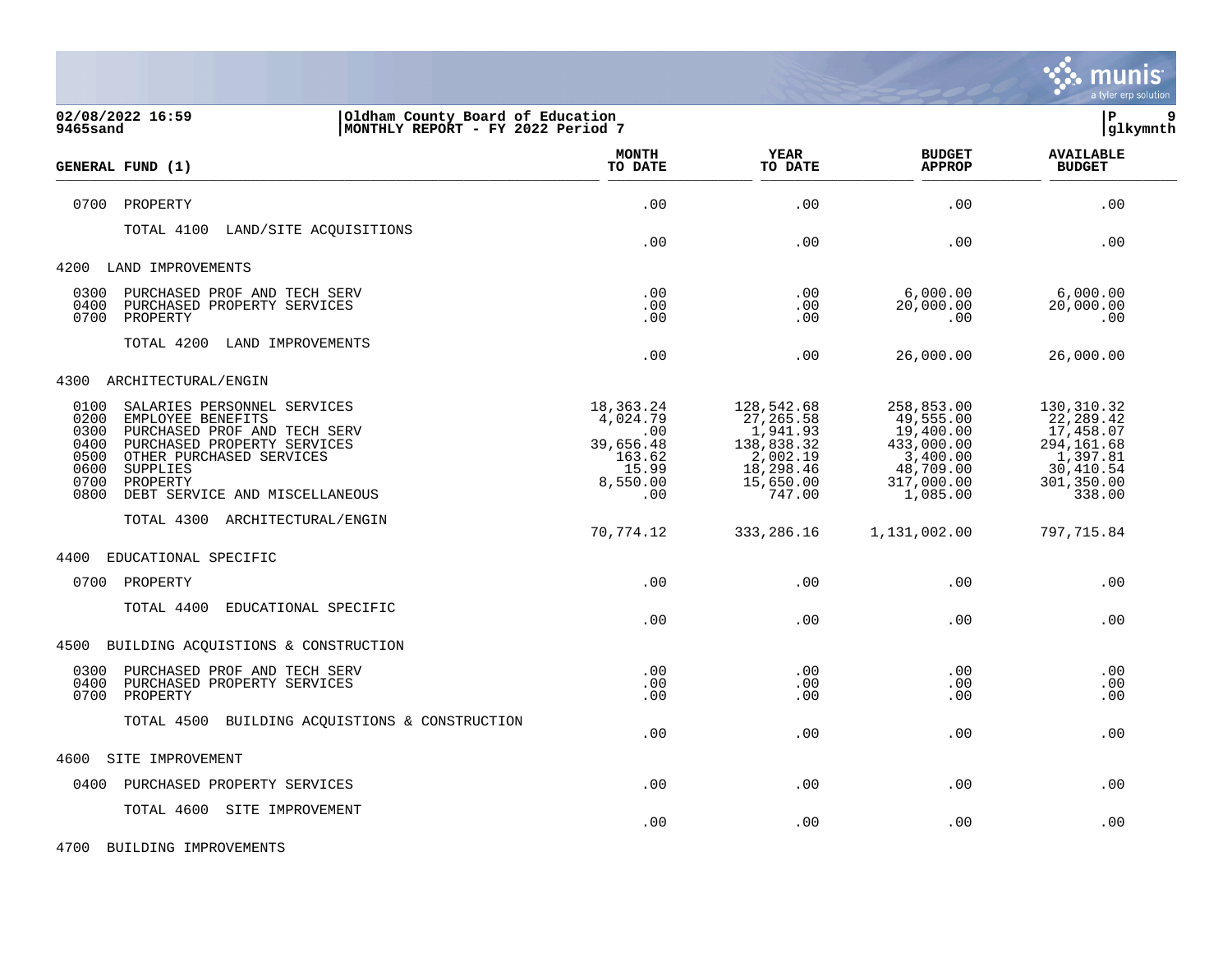

**02/08/2022 16:59 |Oldham County Board of Education |P 10 9465sand |MONTHLY REPORT - FY 2022 Period 7 |glkymnth**

| GENERAL FUND (1)                                                                                                       | <b>MONTH</b><br>TO DATE  | <b>YEAR</b><br>TO DATE   | <b>BUDGET</b><br><b>APPROP</b> | <b>AVAILABLE</b><br><b>BUDGET</b> |  |
|------------------------------------------------------------------------------------------------------------------------|--------------------------|--------------------------|--------------------------------|-----------------------------------|--|
| 0300<br>PURCHASED PROF AND TECH SERV<br>0400<br>PURCHASED PROPERTY SERVICES<br>0700<br>PROPERTY<br>0900<br>OTHER ITEMS | .00<br>.00<br>.00<br>.00 | .00<br>.00<br>.00<br>.00 | .00<br>.00<br>.00<br>.00       | .00<br>.00<br>.00<br>.00          |  |
| TOTAL 4700<br>BUILDING IMPROVEMENTS                                                                                    | .00                      | .00                      | .00                            | .00                               |  |
| 5100<br>DEBT SERVICE                                                                                                   |                          |                          |                                |                                   |  |
| 0800<br>DEBT SERVICE AND MISCELLANEOUS                                                                                 | 1,000.00                 | 9,040.97                 | 189,173.00                     | 180, 132.03                       |  |
| TOTAL 5100<br>DEBT SERVICE                                                                                             | 1,000.00                 | 9,040.97                 | 189,173.00                     | 180, 132.03                       |  |
| 5200<br>FUND TRANSFERS                                                                                                 |                          |                          |                                |                                   |  |
| 0900<br>OTHER ITEMS                                                                                                    | .00                      | 108,317.00               | 5,000.00                       | $-103, 317.00$                    |  |
| TOTAL 5200<br>FUND TRANSFERS                                                                                           | .00                      | 108,317.00               | 5,000.00                       | $-103, 317.00$                    |  |
| 5300 CONTINGENCY                                                                                                       |                          |                          |                                |                                   |  |
| 0840<br>CONTINGENCY                                                                                                    | .00                      | .00                      | 12,875,463.47                  | 12,875,463.47                     |  |
| TOTAL 5300 CONTINGENCY                                                                                                 | .00                      | .00                      | 12,875,463.47                  | 12,875,463.47                     |  |
| TOTAL EXPENDITURES                                                                                                     | 7,431,137.59             | 48,575,892.93            | 136,502,108.90                 | 87,926,215.97                     |  |
| TOTAL FOR GENERAL FUND (1)                                                                                             | $-1,573,821.84$          | 18,790,724.04            | .00                            | $-18,790,724.04$                  |  |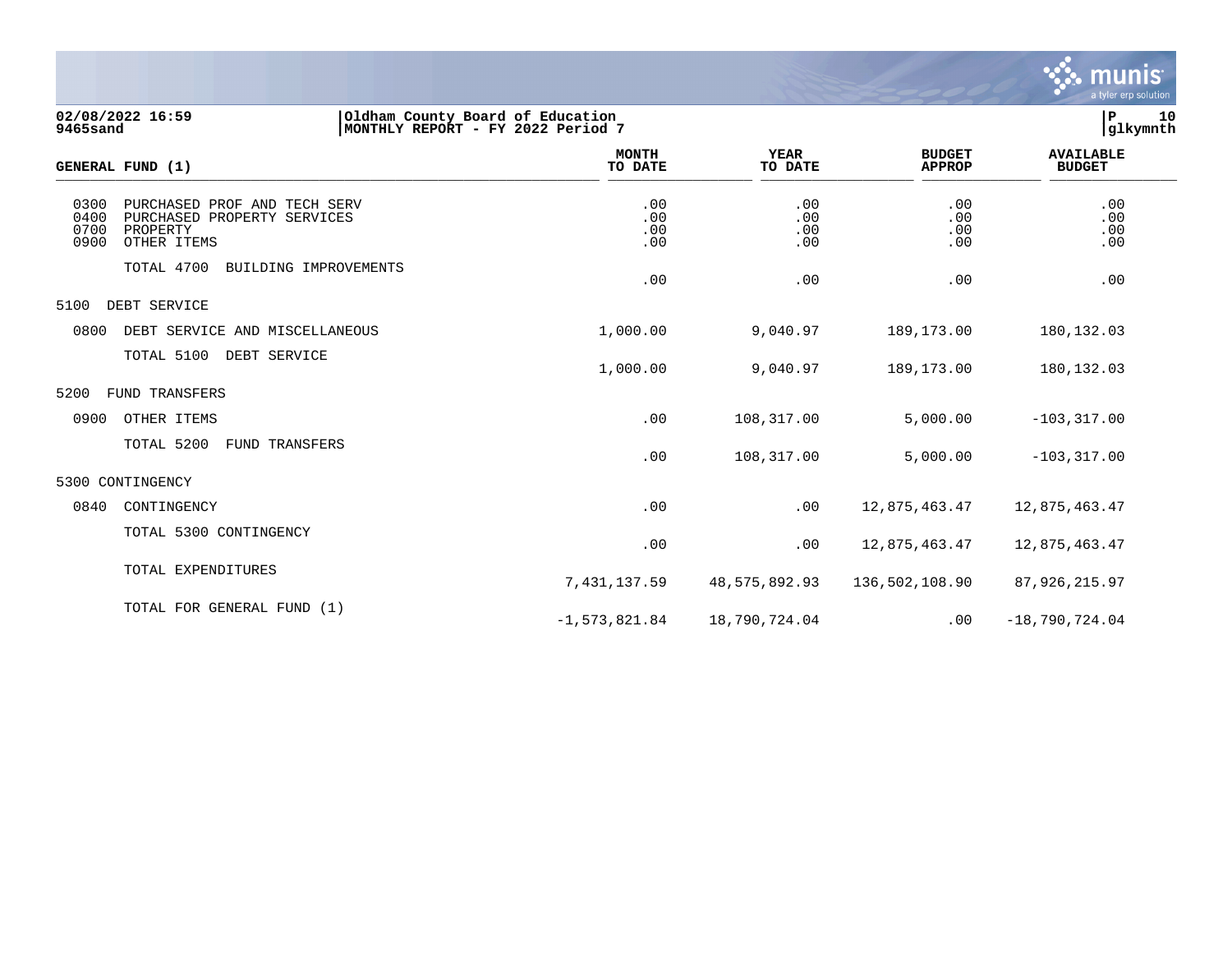|                                                                     |                                                                        |                         |                 |                                | <u>: : munis</u><br>a tyler erp solution |
|---------------------------------------------------------------------|------------------------------------------------------------------------|-------------------------|-----------------|--------------------------------|------------------------------------------|
| 02/08/2022 16:59<br>9465sand                                        | Oldham County Board of Education<br> MONTHLY REPORT - FY 2022 Period 7 |                         |                 |                                | lР<br>11<br> glkymnth                    |
| SPECIAL REVENUE (2)                                                 |                                                                        | <b>MONTH</b><br>TO DATE | YEAR<br>TO DATE | <b>BUDGET</b><br><b>APPROP</b> | <b>AVAILABLE</b><br><b>BUDGET</b>        |
| <b>REVENUES</b>                                                     |                                                                        |                         |                 |                                |                                          |
| 0999 BEGINNING BALANCE                                              |                                                                        |                         |                 |                                |                                          |
| TOTAL 0999 BEGINNING BALANCE                                        |                                                                        | .00                     | .00             | .00                            | .00                                      |
| <b>RECEIPTS</b>                                                     |                                                                        |                         |                 |                                |                                          |
| REVENUE FROM LOCAL SOURCES                                          |                                                                        |                         |                 |                                |                                          |
| EARNINGS ON INVESTMENTS                                             |                                                                        |                         |                 |                                |                                          |
| 1510 INTEREST ON INVESTMENTS                                        |                                                                        | .00                     | .00             | .00                            | .00                                      |
| TOTAL EARNINGS ON INVESTMENTS                                       |                                                                        | .00                     | .00             | .00                            | .00                                      |
| STUDENT ACTIVITIES                                                  |                                                                        |                         |                 |                                |                                          |
| 1740 REV-BAND DIRECTOR FY 09<br>1790 OTHER DIST/STUDENT ACTIVIT INC |                                                                        | .00<br>.00              | .00<br>.00      | .00<br>.00                     | .00<br>.00                               |
| TOTAL STUDENT ACTIVITIES                                            |                                                                        | .00                     | .00             | .00                            | .00                                      |
| OTHER REVENUE FROM LOCAL SOURCES                                    |                                                                        |                         |                 |                                |                                          |
| 1920 CONTRIBUTIONS / DONATIONS                                      |                                                                        | 33,264.01               | 227,851.35      | 373, 265. 16                   | 145,413.81                               |
| TOTAL OTHER REVENUE FROM LOCAL SOURCES                              |                                                                        | 33,264.01               | 227,851.35      | 373, 265. 16                   | 145,413.81                               |
| TOTAL REVENUE FROM LOCAL SOURCES                                    |                                                                        | 33,264.01               | 227,851.35      | 373, 265. 16                   | 145, 413.81                              |
| REVENUE FROM STATE SOURCES                                          |                                                                        |                         |                 |                                |                                          |
| STATE PROGRAM                                                       |                                                                        |                         |                 |                                |                                          |
| 3111 SEEK PROGRAM                                                   |                                                                        | .00                     | .00             | .00                            | .00                                      |
| TOTAL STATE PROGRAM                                                 |                                                                        | .00                     | .00             | .00                            | .00                                      |
| RESTRICTED                                                          |                                                                        |                         |                 |                                |                                          |
| 3200 RESTRICTED STATE REVENUE                                       |                                                                        | 41,129.00               | 1,360,515.51    | 2,056,220.74                   | 695,705.23                               |
| TOTAL RESTRICTED                                                    |                                                                        | 41,129.00               | 1,360,515.51    | 2,056,220.74                   | 695,705.23                               |

and the contract of the contract of the contract of the contract of the contract of the contract of the contract of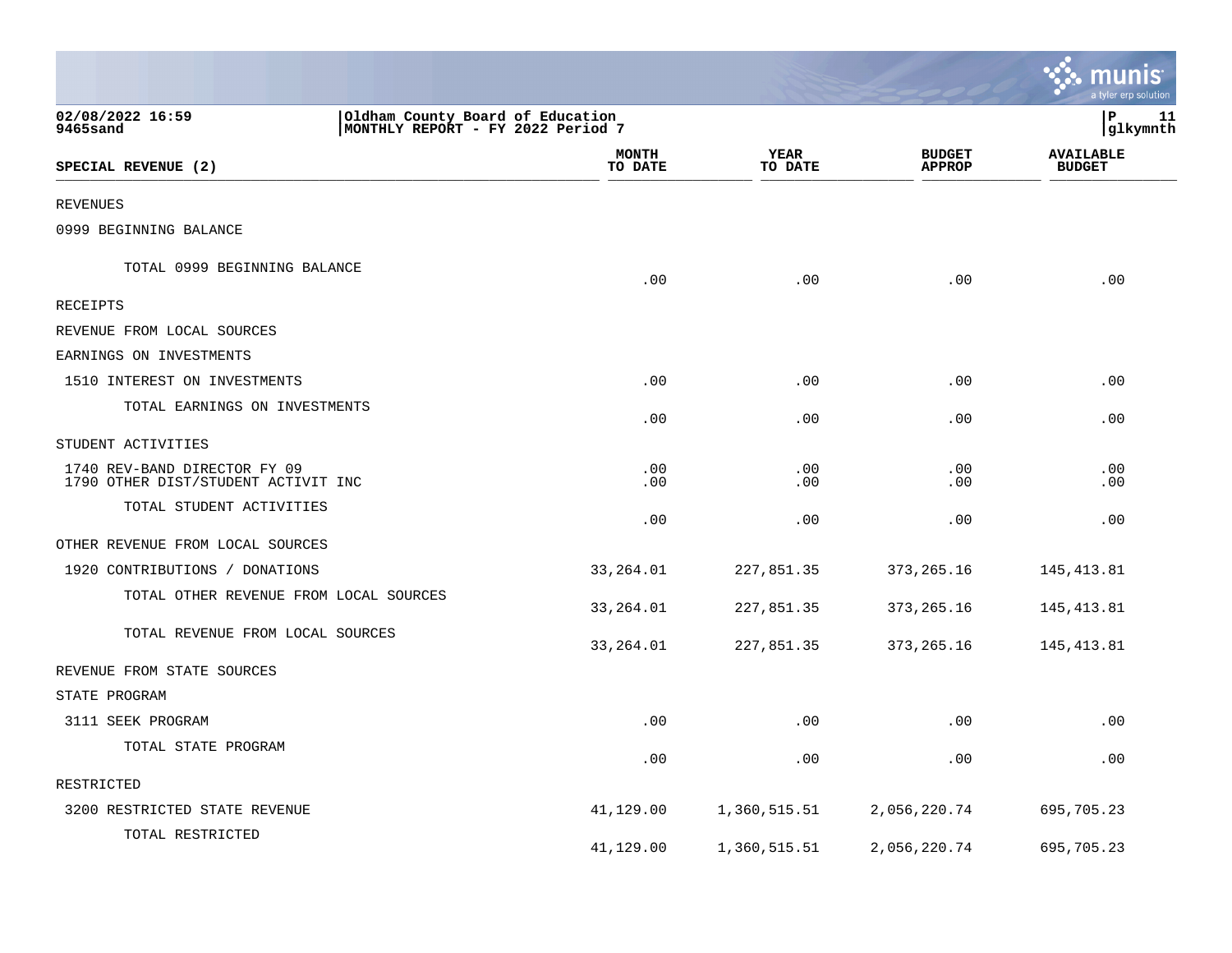|                                                                                                                                                                                                                                                                                                                                      |                                                                    |                                                                           |                                                                                                | munis<br>a tyler erp solution                                                                        |
|--------------------------------------------------------------------------------------------------------------------------------------------------------------------------------------------------------------------------------------------------------------------------------------------------------------------------------------|--------------------------------------------------------------------|---------------------------------------------------------------------------|------------------------------------------------------------------------------------------------|------------------------------------------------------------------------------------------------------|
| 02/08/2022 16:59<br>Oldham County Board of Education<br><b>9465sand</b><br>MONTHLY REPORT - FY 2022 Period 7                                                                                                                                                                                                                         |                                                                    |                                                                           |                                                                                                | P<br>12<br> glkymnth                                                                                 |
| SPECIAL REVENUE (2)                                                                                                                                                                                                                                                                                                                  | <b>MONTH</b><br>TO DATE                                            | <b>YEAR</b><br>TO DATE                                                    | <b>BUDGET</b><br><b>APPROP</b>                                                                 | <b>AVAILABLE</b><br><b>BUDGET</b>                                                                    |
| REVENUE ON BEHALF PAYMENTS                                                                                                                                                                                                                                                                                                           |                                                                    |                                                                           |                                                                                                |                                                                                                      |
| 3900 REVENUE-ON BEHALF IDU FY 08                                                                                                                                                                                                                                                                                                     | .00                                                                | .00                                                                       | .00                                                                                            | .00                                                                                                  |
| TOTAL REVENUE ON BEHALF PAYMENTS                                                                                                                                                                                                                                                                                                     | .00                                                                | .00                                                                       | .00                                                                                            | .00                                                                                                  |
| TOTAL REVENUE FROM STATE SOURCES                                                                                                                                                                                                                                                                                                     | 41,129.00                                                          | 1,360,515.51                                                              | 2,056,220.74                                                                                   | 695,705.23                                                                                           |
| REVENUE FROM FEDERAL SOURCES                                                                                                                                                                                                                                                                                                         |                                                                    |                                                                           |                                                                                                |                                                                                                      |
| RESTRICTED DIRECT                                                                                                                                                                                                                                                                                                                    |                                                                    |                                                                           |                                                                                                |                                                                                                      |
| 4300 REV-HEAD START FY16                                                                                                                                                                                                                                                                                                             | .00                                                                | .00                                                                       | .00                                                                                            | .00                                                                                                  |
| TOTAL RESTRICTED DIRECT                                                                                                                                                                                                                                                                                                              | .00                                                                | .00                                                                       | .00                                                                                            | .00                                                                                                  |
| RESTRICTED THROUGH THE STATE                                                                                                                                                                                                                                                                                                         |                                                                    |                                                                           |                                                                                                |                                                                                                      |
| 4500 RESTRICTED FED THRU STATE                                                                                                                                                                                                                                                                                                       | 30,090.00                                                          | 4,846,056.37                                                              | 9,817,864.00                                                                                   | 4,971,807.63                                                                                         |
| TOTAL RESTRICTED THROUGH THE STATE                                                                                                                                                                                                                                                                                                   | 30,090.00                                                          | 4,846,056.37                                                              | 9,817,864.00                                                                                   | 4,971,807.63                                                                                         |
| TOTAL REVENUE FROM FEDERAL SOURCES                                                                                                                                                                                                                                                                                                   | 30,090.00                                                          | 4,846,056.37                                                              | 9,817,864.00                                                                                   | 4,971,807.63                                                                                         |
| OTHER RECEIPTS                                                                                                                                                                                                                                                                                                                       |                                                                    |                                                                           |                                                                                                |                                                                                                      |
| INTERFUND TRANSFERS                                                                                                                                                                                                                                                                                                                  |                                                                    |                                                                           |                                                                                                |                                                                                                      |
| 5210 REV-IDEA PRSCL CEIS FNTRANS 12<br>5231 GRANT XFRS FROM TITLE II<br>5232 NCLB XFR FROM TITLE IV<br>5241 GRANT XFRS TO TITLE I<br>5242 NCLB XFR TO TITLE II<br>5251 FLEX FOCUS TRNSFR FROM ESS<br>5252 FLEX FOCUS TRNSFR FROM PD<br>5253 FLEX FOCUS TRNSFR FROM IR<br>5254 FLEX TRANSFER IN<br>5261 FLEX TRNSF TO FLEX OPERATIONL | .00<br>.00<br>.00<br>.00<br>.00<br>.00<br>.00<br>.00<br>.00<br>.00 | 248,571.38<br>.00<br>.00<br>.00<br>.00<br>.00<br>.00<br>.00<br>.00<br>.00 | 190,329.01<br>119,569.00<br>33,609.00<br>-153,178.00<br>.00<br>.00<br>.00<br>.00<br>.00<br>.00 | $-58, 242.37$<br>119,569.00<br>33,609.00<br>$-153, 178.00$<br>.00<br>.00<br>.00<br>.00<br>.00<br>.00 |
| TOTAL INTERFUND TRANSFERS                                                                                                                                                                                                                                                                                                            | .00                                                                | 248,571.38                                                                | 190,329.01                                                                                     | $-58, 242.37$                                                                                        |
| TOTAL OTHER RECEIPTS                                                                                                                                                                                                                                                                                                                 | .00                                                                | 248,571.38                                                                | 190,329.01                                                                                     | $-58, 242.37$                                                                                        |
| TOTAL RECEIPTS                                                                                                                                                                                                                                                                                                                       | 104,483.01                                                         | 6,682,994.61                                                              | 12, 437, 678.91                                                                                | 5,754,684.30                                                                                         |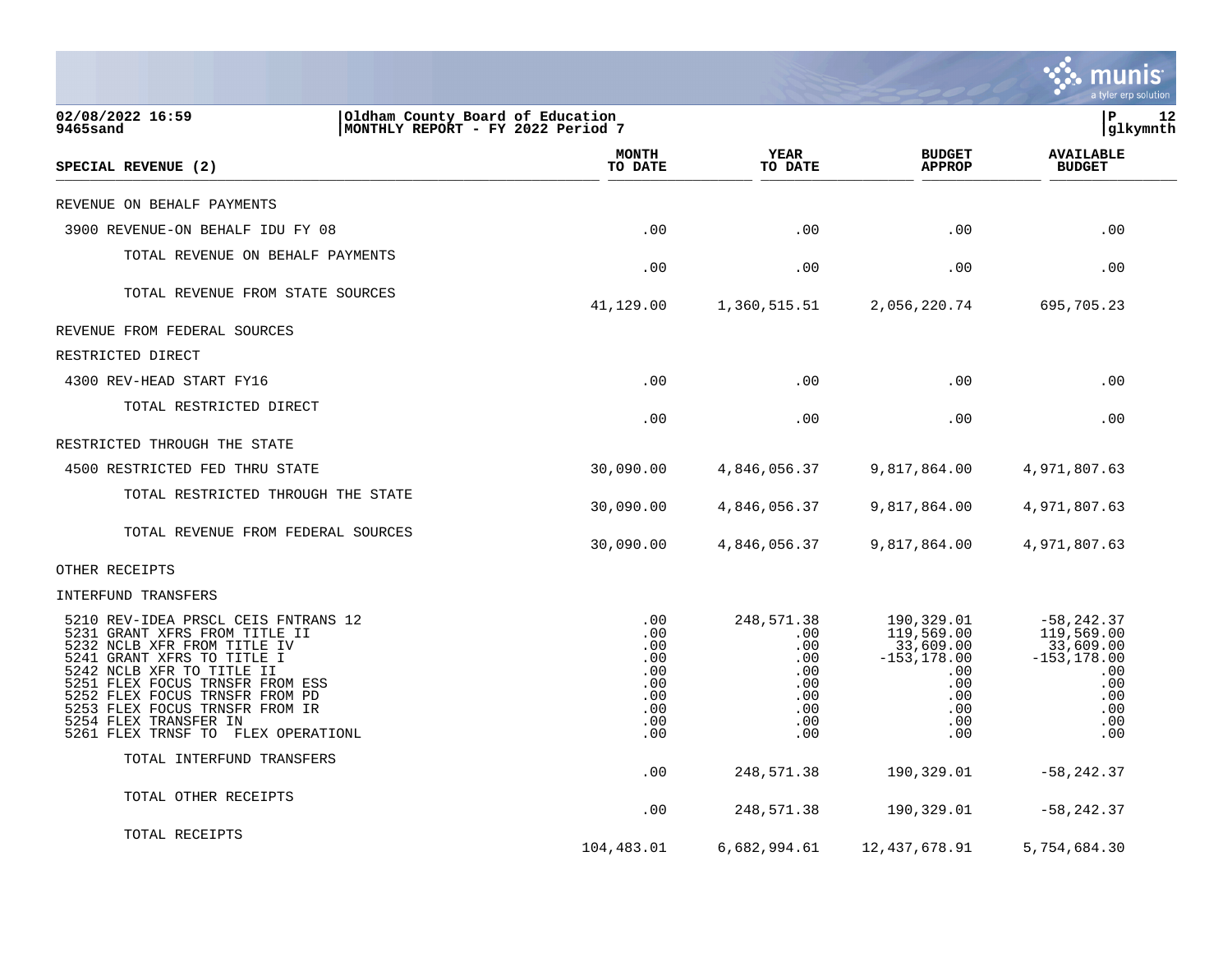|                              |                                                                       |                        |                                | munis<br>a tyler erp solution     |
|------------------------------|-----------------------------------------------------------------------|------------------------|--------------------------------|-----------------------------------|
| 02/08/2022 16:59<br>9465sand | Oldham County Board of Education<br>MONTHLY REPORT - FY 2022 Period 7 |                        |                                | 13<br>glkymnth                    |
| SPECIAL REVENUE (2)          | MONTH<br>TO DATE                                                      | <b>YEAR</b><br>TO DATE | <b>BUDGET</b><br><b>APPROP</b> | <b>AVAILABLE</b><br><b>BUDGET</b> |
| TOTAL REVENUE                | 104,483.01                                                            | 6,682,994.61           | 12,437,678.91                  | 5,754,684.30                      |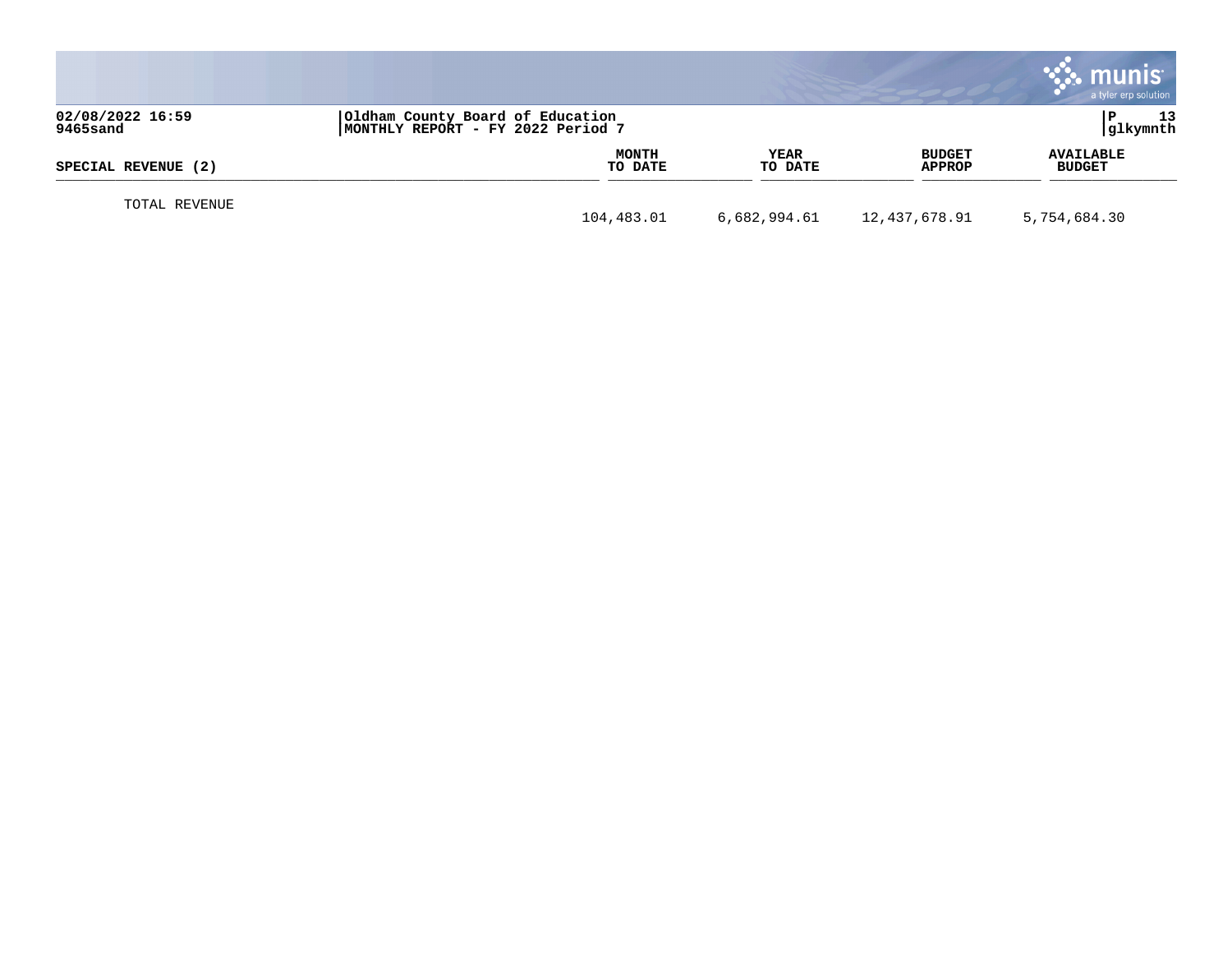|                                                                                                                                                                                                                                                                                              |                                                                                                    |                                                                                                          |                                                                                                                         | munis<br>a tyler erp solution                                                                                                                  |
|----------------------------------------------------------------------------------------------------------------------------------------------------------------------------------------------------------------------------------------------------------------------------------------------|----------------------------------------------------------------------------------------------------|----------------------------------------------------------------------------------------------------------|-------------------------------------------------------------------------------------------------------------------------|------------------------------------------------------------------------------------------------------------------------------------------------|
| 02/08/2022 16:59<br>Oldham County Board of Education<br>MONTHLY REPORT - FY 2022 Period 7<br>9465sand                                                                                                                                                                                        |                                                                                                    |                                                                                                          |                                                                                                                         | ΙP<br>14<br> glkymnth                                                                                                                          |
| SPECIAL REVENUE (2)                                                                                                                                                                                                                                                                          | <b>MONTH</b><br>TO DATE                                                                            | <b>YEAR</b><br>TO DATE                                                                                   | <b>BUDGET</b><br><b>APPROP</b>                                                                                          | <b>AVAILABLE</b><br><b>BUDGET</b>                                                                                                              |
| EXPENDITURES                                                                                                                                                                                                                                                                                 |                                                                                                    |                                                                                                          |                                                                                                                         |                                                                                                                                                |
| 0000 RESTRICT TO REV & BAL SHT ONLY                                                                                                                                                                                                                                                          |                                                                                                    |                                                                                                          |                                                                                                                         |                                                                                                                                                |
| SALARIES PERSONNEL SERVICES<br>0100<br>0900<br>OTHER ITEMS                                                                                                                                                                                                                                   | $.00 \,$<br>.00                                                                                    | .00<br>.00                                                                                               | $.00 \,$<br>$.00 \,$                                                                                                    | .00<br>.00                                                                                                                                     |
| TOTAL 0000<br>RESTRICT TO REV & BAL SHT ONLY                                                                                                                                                                                                                                                 | .00                                                                                                | .00                                                                                                      | $.00 \,$                                                                                                                | .00                                                                                                                                            |
| 1000<br>INSTRUCTION                                                                                                                                                                                                                                                                          |                                                                                                    |                                                                                                          |                                                                                                                         |                                                                                                                                                |
| 0100<br>SALARIES PERSONNEL SERVICES<br>0200<br>EMPLOYEE BENEFITS<br>PURCHASED PROF AND TECH SERV<br>0300<br>0400<br>PURCHASED PROPERTY SERVICES<br>0500<br>OTHER PURCHASED SERVICES<br>0600<br>SUPPLIES<br>0700<br>PROPERTY<br>0800<br>DEBT SERVICE AND MISCELLANEOUS<br>0900<br>OTHER ITEMS | 231,561.79<br>60,671.63<br>$-23, 234.20$<br>.00<br>887.72<br>$-52, 369.01$<br>.00<br>703.32<br>.00 | 1,775,656.44<br>359, 179. 37<br>215,091.52<br>.00<br>4,076.10<br>1,072,944.95<br>.00<br>14,631.03<br>.00 | 1,634,911.14<br>338,340.31<br>210,942.00<br>$\sim 00$<br>17,677.00<br>488,067.64<br>456,582.09<br>83,350.00<br>$.00 \,$ | $-140,745.30$<br>$-20,839.06$<br>$-4, 149.52$<br>$\overline{\phantom{0}}$ .00<br>13,600.90<br>$-584, 877.31$<br>456,582.09<br>68,718.97<br>.00 |
| TOTAL 1000<br>INSTRUCTION                                                                                                                                                                                                                                                                    | 218, 221. 25                                                                                       | 3,441,579.41                                                                                             | 3,229,870.18                                                                                                            | $-211,709.23$                                                                                                                                  |
| STUDENT SUPPORT SERVICES<br>2100                                                                                                                                                                                                                                                             |                                                                                                    |                                                                                                          |                                                                                                                         |                                                                                                                                                |
| 0100<br>SALARIES PERSONNEL SERVICES<br>0200<br>EMPLOYEE BENEFITS<br>0300<br>PURCHASED PROF AND TECH SERV<br>0400<br>PURCHASED PROPERTY SERVICES<br>0500<br>OTHER PURCHASED SERVICES<br>0600<br>SUPPLIES<br>0700<br>PROPERTY<br>0800<br>DEBT SERVICE AND MISCELLANEOUS                        | 55,800.58<br>13,205.18<br>20,160.00<br>.00<br>447.44<br>2,423.24<br>$.00 \,$<br>.00                | 429,981.54<br>77,210.90<br>110,945.50<br>.00<br>5,743.86<br>127,996.82<br>.00<br>$-750.00$               | 542, 272.88<br>85,565.12<br>53,300.00<br>.00<br>17,200.00<br>55,806.18<br>$.00 \,$<br>$.00 \,$                          | 112,291.34<br>8,354.22<br>$-57,645.50$<br>.00<br>11,456.14<br>$-72, 190.64$<br>$\ldots$<br>750.00                                              |
| STUDENT SUPPORT SERVICES<br>TOTAL 2100                                                                                                                                                                                                                                                       | 92,036.44                                                                                          | 751,128.62                                                                                               | 754,144.18                                                                                                              | 3,015.56                                                                                                                                       |
| INSTRUCTIONAL STAFF SUPP SERV<br>2200                                                                                                                                                                                                                                                        |                                                                                                    |                                                                                                          |                                                                                                                         |                                                                                                                                                |
| 0100<br>SALARIES PERSONNEL SERVICES<br>EMPLOYEE BENEFITS<br>0200<br>0300 PURCHASED PROF AND TECH SERV<br>0400 PURCHASED PROPERTY SERVICES<br>0500<br>OTHER PURCHASED SERVICES<br>0600<br>SUPPLIES<br>0700<br>PROPERTY<br>0800<br>DEBT SERVICE AND MISCELLANEOUS<br>0900<br>OTHER ITEMS       | 113,759.65<br>36,470.99<br>700.00<br>.00<br>$-123.67$<br>22, 293.58<br>.00<br>.00<br>.00           | 614,625.78<br>200,558.40<br>41,454.25<br>163.93<br>22,841.41<br>194,382.79<br>.00<br>.00<br>.00          | 1,512,112.12<br>425, 321.46<br>131,931.75<br>300.00<br>46,992.00<br>589,633.48<br>.00<br>$.00 \,$<br>$.00 \,$           | 897,486.34<br>224,763.06<br>90,477.50<br>136.07<br>24,150.59<br>395,250.69<br>.00<br>.00<br>.00                                                |
| TOTAL 2200<br>INSTRUCTIONAL STAFF SUPP SERV                                                                                                                                                                                                                                                  | 173,100.55                                                                                         | 1,074,026.56                                                                                             | 2,706,290.81                                                                                                            | 1,632,264.25                                                                                                                                   |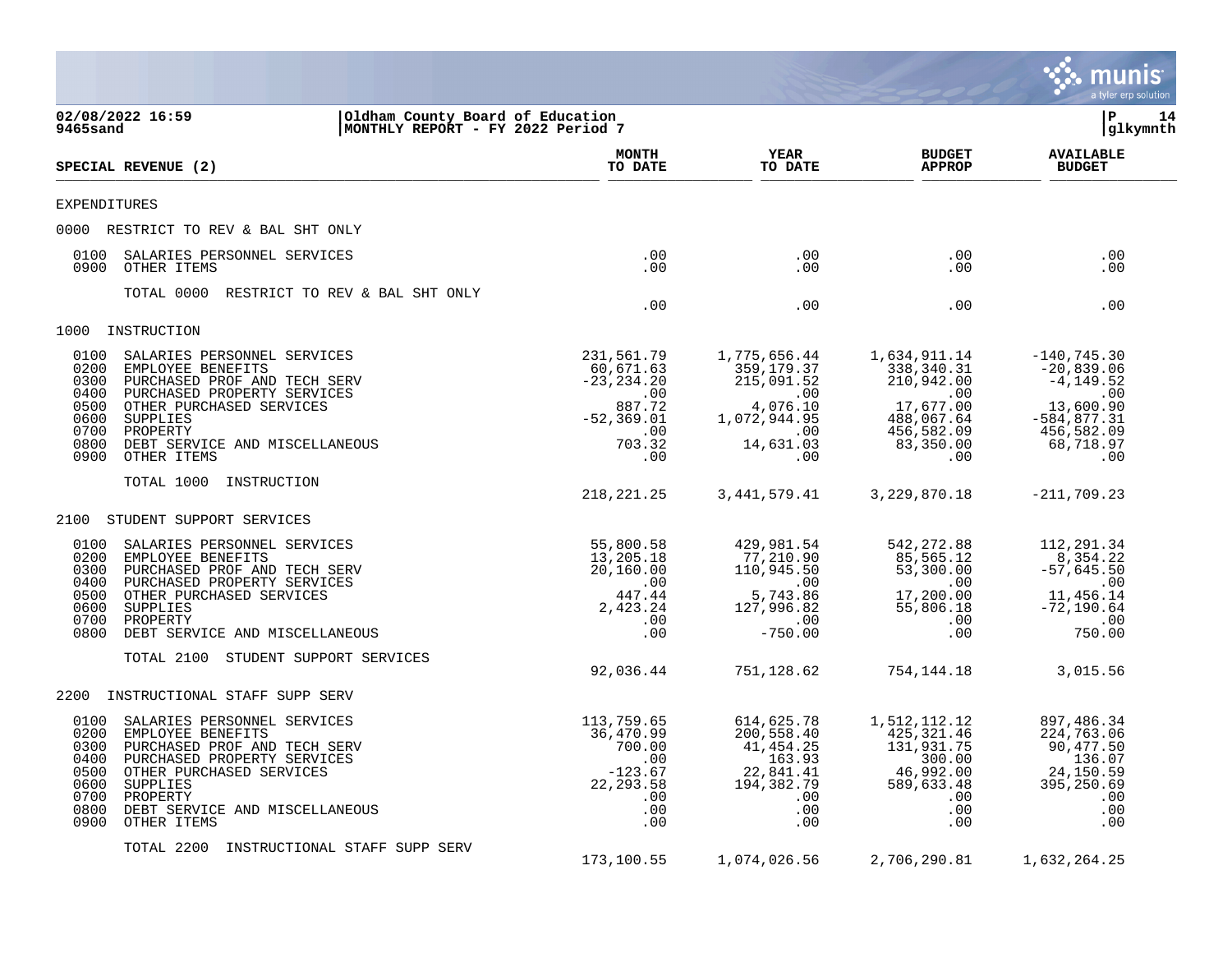|                                                                                                                                                                                        |                                        |                                                          |                                             | a tyler erp solution                                               |
|----------------------------------------------------------------------------------------------------------------------------------------------------------------------------------------|----------------------------------------|----------------------------------------------------------|---------------------------------------------|--------------------------------------------------------------------|
| 02/08/2022 16:59<br>Oldham County Board of Education<br>MONTHLY REPORT - FY 2022 Period 7<br>9465sand                                                                                  |                                        |                                                          |                                             | l P<br>15<br> glkymnth                                             |
| SPECIAL REVENUE (2)                                                                                                                                                                    | <b>MONTH</b><br>TO DATE                | <b>YEAR</b><br>TO DATE                                   | <b>BUDGET</b><br><b>APPROP</b>              | <b>AVAILABLE</b><br><b>BUDGET</b>                                  |
| 2300 DISTRICT ADMIN SUPPORT                                                                                                                                                            |                                        |                                                          |                                             |                                                                    |
| 0300<br>PURCHASED PROF AND TECH SERV<br>0500<br>OTHER PURCHASED SERVICES                                                                                                               | .00<br>.00                             | .00<br>.00                                               | .00<br>.00                                  | .00<br>.00                                                         |
| TOTAL 2300 DISTRICT ADMIN SUPPORT                                                                                                                                                      | .00                                    | .00                                                      | .00                                         | .00                                                                |
| 2400<br>SCHOOL ADMIN SUPPORT                                                                                                                                                           |                                        |                                                          |                                             |                                                                    |
| 0100<br>SALARIES PERSONNEL SERVICES<br>0200<br>EMPLOYEE BENEFITS                                                                                                                       | .00<br>.00                             | .00<br>.00                                               | .00<br>.00                                  | .00<br>.00                                                         |
| TOTAL 2400 SCHOOL ADMIN SUPPORT                                                                                                                                                        | .00                                    | .00                                                      | .00                                         | .00                                                                |
| BUSINESS SUPPORT SERVICES<br>2500                                                                                                                                                      |                                        |                                                          |                                             |                                                                    |
| 0100<br>SALARIES PERSONNEL SERVICES<br>0200<br>EMPLOYEE BENEFITS<br>OTHER PURCHASED SERVICES<br>0500<br><b>SUPPLIES</b><br>0600                                                        | .00<br>.00<br>.00<br>.00               | .00<br>.00<br>.00<br>10,329.00                           | .00<br>.00<br>$.00 \,$<br>.00               | .00<br>.00<br>.00<br>$-10, 329.00$                                 |
| TOTAL 2500<br>BUSINESS SUPPORT SERVICES                                                                                                                                                | .00                                    | 10,329.00                                                | .00                                         | $-10, 329.00$                                                      |
| 2600<br>PLANT OPERATIONS AND MAINTENANCE                                                                                                                                               |                                        |                                                          |                                             |                                                                    |
| 0100<br>SALARIES PERSONNEL SERVICES<br>0200<br>EMPLOYEE BENEFITS<br>PURCHASED PROF AND TECH SERV<br>0300<br>0500<br>OTHER PURCHASED SERVICES<br>0600<br>SUPPLIES<br>0700<br>PROPERTY   | .00<br>.00<br>.00<br>.00<br>.00<br>.00 | .00<br>.00<br>.00<br>.00<br>.00<br>.00                   | .00<br>.00<br>$.00 \,$<br>.00<br>.00<br>.00 | .00<br>.00<br>.00<br>.00<br>.00<br>.00                             |
| TOTAL 2600 PLANT OPERATIONS AND MAINTENANCE                                                                                                                                            | .00                                    | .00                                                      | .00                                         | .00                                                                |
| STUDENT TRANSPORTATION<br>2700                                                                                                                                                         |                                        |                                                          |                                             |                                                                    |
| 0100<br>SALARIES PERSONNEL SERVICES<br>0200<br>EMPLOYEE BENEFITS<br>0500<br>OTHER PURCHASED SERVICES<br>0600<br>SUPPLIES<br>0700<br>PROPERTY<br>DEBT SERVICE AND MISCELLANEOUS<br>0800 | .00<br>.00<br>.00<br>.00<br>.00<br>.00 | 50,820.49<br>19,063.18<br>.00<br>12,297.71<br>.00<br>.00 | .00<br>.00<br>.00<br>.00<br>.00<br>$.00 \,$ | $-50,820.49$<br>$-19,063.18$<br>.00<br>$-12, 297.71$<br>.00<br>.00 |
| TOTAL 2700 STUDENT TRANSPORTATION                                                                                                                                                      | .00                                    | 82,181.38                                                | .00                                         | $-82, 181.38$                                                      |
| 3100 FOOD SERVICE OPERATION                                                                                                                                                            |                                        |                                                          |                                             |                                                                    |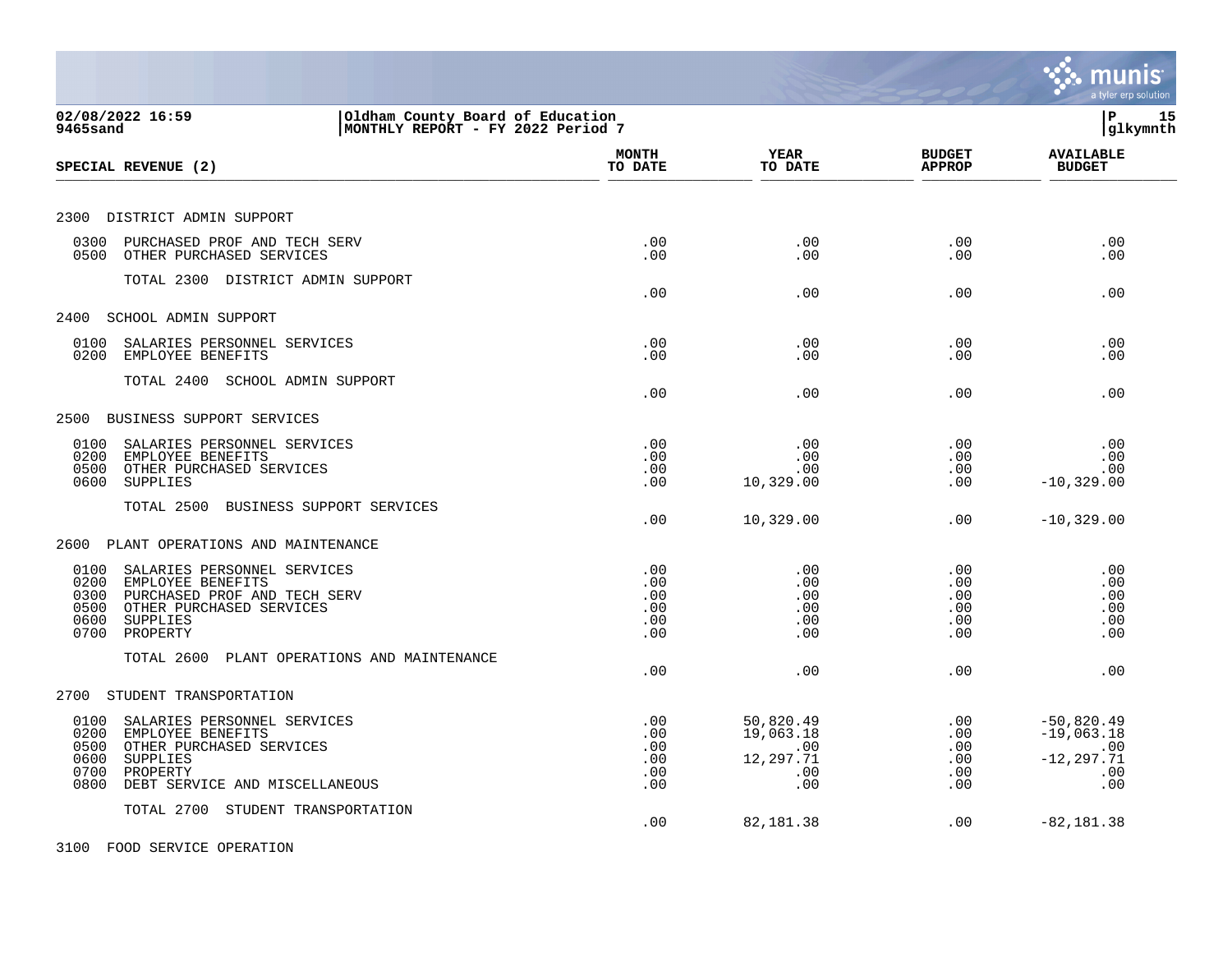

| 02/08/2022 16:59<br>9465sand                                                                                                                                                                                                   | Oldham County Board of Education<br>MONTHLY REPORT - FY 2022 Period 7 |                                                          |                                                                    |                                                                                 | lР<br>16<br> glkymnth                                                                 |
|--------------------------------------------------------------------------------------------------------------------------------------------------------------------------------------------------------------------------------|-----------------------------------------------------------------------|----------------------------------------------------------|--------------------------------------------------------------------|---------------------------------------------------------------------------------|---------------------------------------------------------------------------------------|
| SPECIAL REVENUE (2)                                                                                                                                                                                                            |                                                                       | <b>MONTH</b><br>TO DATE                                  | YEAR<br>TO DATE                                                    | <b>BUDGET</b><br><b>APPROP</b>                                                  | <b>AVAILABLE</b><br><b>BUDGET</b>                                                     |
| 0600<br>SUPPLIES<br>0700<br>PROPERTY                                                                                                                                                                                           |                                                                       | .00<br>.00                                               | .00<br>.00                                                         | .00<br>.00                                                                      | .00<br>.00                                                                            |
| TOTAL 3100<br>FOOD SERVICE OPERATION                                                                                                                                                                                           |                                                                       | .00                                                      | .00                                                                | .00                                                                             | .00                                                                                   |
| 3200 DAY CARE OPERATIONS                                                                                                                                                                                                       |                                                                       |                                                          |                                                                    |                                                                                 |                                                                                       |
| 0100<br>SALARIES PERSONNEL SERVICES<br>0200<br>EMPLOYEE BENEFITS<br>0600<br>SUPPLIES<br>DEBT SERVICE AND MISCELLANEOUS<br>0800                                                                                                 |                                                                       | 114,194.76<br>72,133.05<br>2,799.11<br>6,389.83          | 774,849.51<br>419,299.99<br>99,348.77<br>44, 117.32                | 5,703,675.00<br>.00<br>.00<br>.00                                               | 4,928,825.49<br>-419,299.99<br>$-99,348.77$<br>$-44, 117.32$                          |
| TOTAL 3200 DAY CARE OPERATIONS                                                                                                                                                                                                 |                                                                       | 195,516.75                                               | 1,337,615.59                                                       | 5,703,675.00                                                                    | 4,366,059.41                                                                          |
| COMMUNITY SERVICES<br>3300                                                                                                                                                                                                     |                                                                       |                                                          |                                                                    |                                                                                 |                                                                                       |
| 0100<br>SALARIES PERSONNEL SERVICES<br>0200<br>EMPLOYEE BENEFITS<br>0300<br>PURCHASED PROF AND TECH SERV<br>0500<br>OTHER PURCHASED SERVICES<br>0600<br>SUPPLIES<br>0700<br>PROPERTY<br>0800<br>DEBT SERVICE AND MISCELLANEOUS |                                                                       | 9,600.12<br>925.06<br>.00<br>.00<br>589.12<br>.00<br>.00 | 51,041.58<br>5,084.89<br>147.00<br>38.89<br>2,531.72<br>.00<br>.00 | 120,614.00<br>14,111.00<br>1,600.00<br>4,400.00<br>21,059.74<br>.00<br>4,379.00 | 69,572.42<br>9,026.11<br>1,453.00<br>4,361.11<br>18,528.02<br>$\ldots$ 00<br>4,379.00 |
| TOTAL 3300 COMMUNITY SERVICES                                                                                                                                                                                                  |                                                                       | 11,114.30                                                | 58,844.08                                                          | 166,163.74                                                                      | 107,319.66                                                                            |
| 4300 ARCHITECTURAL/ENGIN                                                                                                                                                                                                       |                                                                       |                                                          |                                                                    |                                                                                 |                                                                                       |
| PURCHASED PROPERTY SERVICES<br>0400<br>0700<br>PROPERTY                                                                                                                                                                        |                                                                       | .00<br>.00                                               | .00<br>.00.                                                        | .00<br>.00                                                                      | .00<br>.00                                                                            |
| TOTAL 4300 ARCHITECTURAL/ENGIN                                                                                                                                                                                                 |                                                                       | .00                                                      | .00                                                                | .00                                                                             | .00                                                                                   |
| 4900<br>OTHER - FACILITIES                                                                                                                                                                                                     |                                                                       |                                                          |                                                                    |                                                                                 |                                                                                       |
| 0400<br>PURCHASED PROPERTY SERVICES                                                                                                                                                                                            |                                                                       | .00.                                                     | .00                                                                | .00                                                                             | .00                                                                                   |
| TOTAL 4900 OTHER - FACILITIES                                                                                                                                                                                                  |                                                                       | .00                                                      | .00                                                                | .00                                                                             | .00                                                                                   |
| 5200<br><b>FUND TRANSFERS</b>                                                                                                                                                                                                  |                                                                       |                                                          |                                                                    |                                                                                 |                                                                                       |
| 0100<br>SALARIES PERSONNEL SERVICES<br>EMPLOYEE BENEFITS<br>0200<br>0900<br>OTHER ITEMS                                                                                                                                        |                                                                       | .00<br>.00<br>.00                                        | .00<br>.00<br>.00                                                  | .00<br>.00<br>$-122, 465.00$                                                    | .00<br>.00<br>$-122, 465.00$                                                          |
| TOTAL 5200 FUND TRANSFERS                                                                                                                                                                                                      |                                                                       |                                                          |                                                                    |                                                                                 |                                                                                       |

.00 .00 -122,465.00 -122,465.00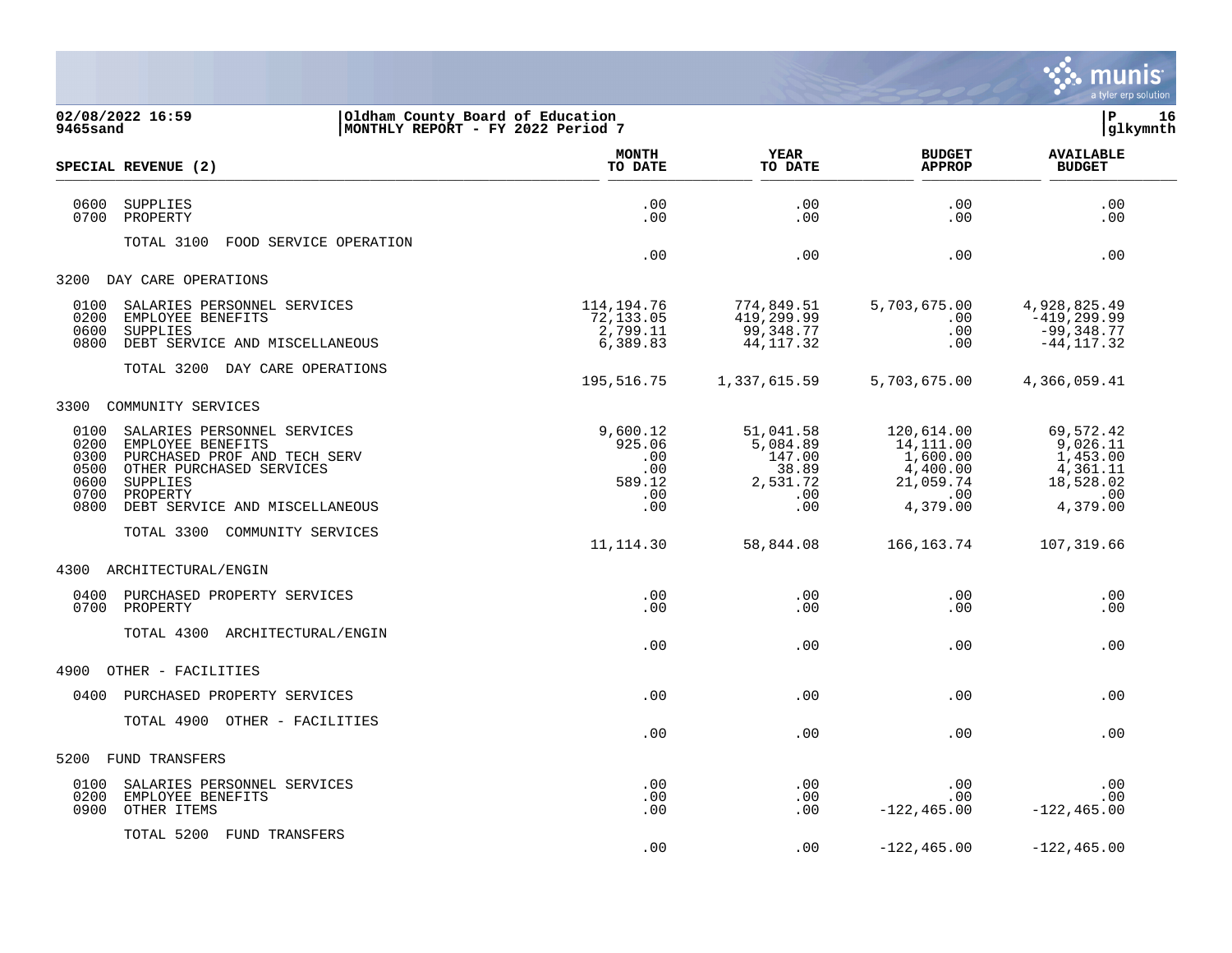|                                                                                                       |  |                         |                        |                                | a tyler erp solution              |
|-------------------------------------------------------------------------------------------------------|--|-------------------------|------------------------|--------------------------------|-----------------------------------|
| 02/08/2022 16:59<br>Oldham County Board of Education<br>MONTHLY REPORT - FY 2022 Period 7<br>9465sand |  |                         |                        |                                | 17<br>P<br> glkymnth              |
| SPECIAL REVENUE (2)                                                                                   |  | <b>MONTH</b><br>TO DATE | <b>YEAR</b><br>TO DATE | <b>BUDGET</b><br><b>APPROP</b> | <b>AVAILABLE</b><br><b>BUDGET</b> |
| TOTAL EXPENDITURES                                                                                    |  | 689,989.29              | 6,755,704.64           | 12,437,678.91                  | 5,681,974.27                      |
| TOTAL FOR SPECIAL REVENUE (2)                                                                         |  | $-585, 506.28$          | $-72,710.03$           | .00                            | 72,710.03                         |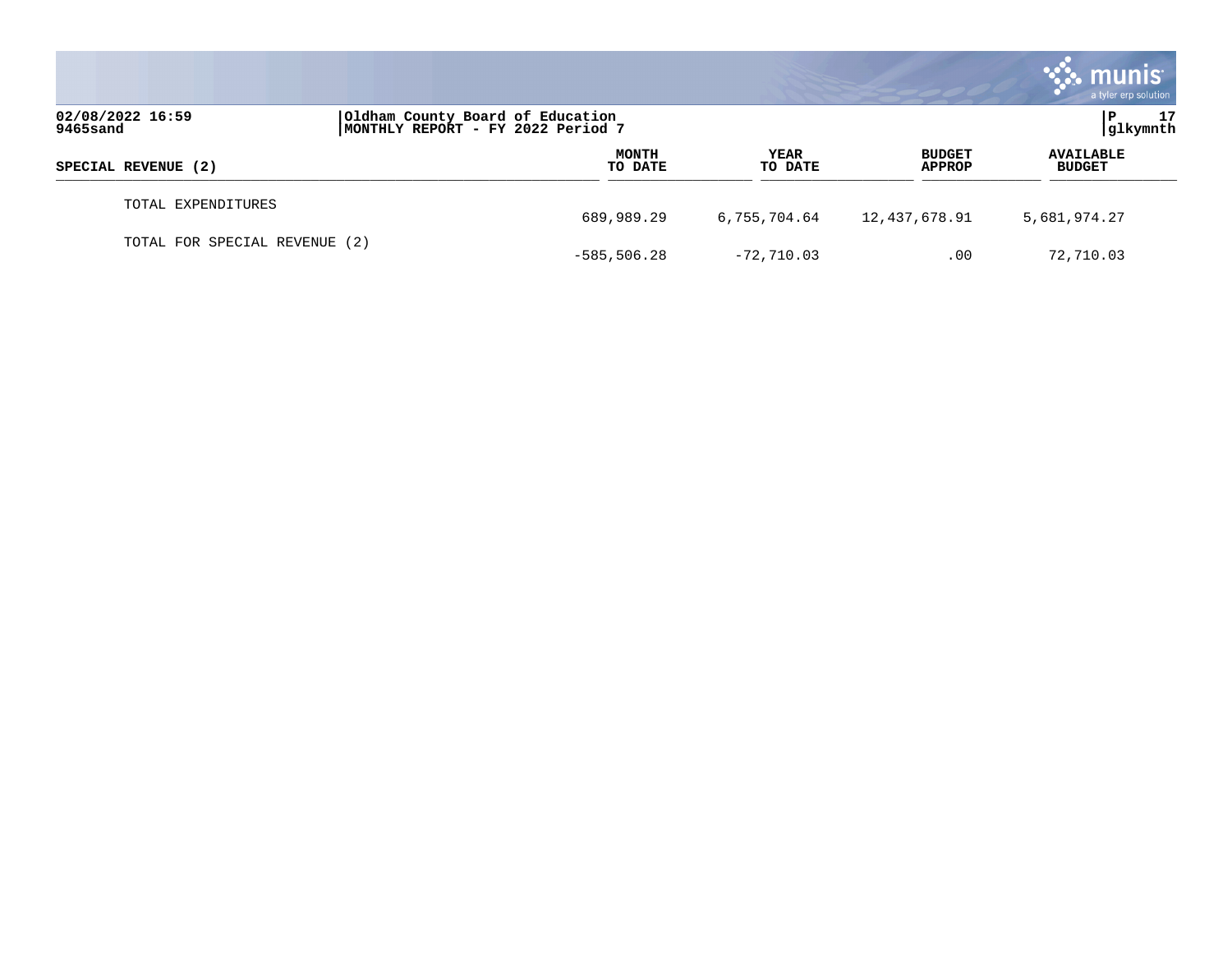|                                                                                                                                                          |                                                                       |                                                      |                                  | a tyler erp solution                                                 |
|----------------------------------------------------------------------------------------------------------------------------------------------------------|-----------------------------------------------------------------------|------------------------------------------------------|----------------------------------|----------------------------------------------------------------------|
| 02/08/2022 16:59<br>9465sand                                                                                                                             | Oldham County Board of Education<br>MONTHLY REPORT - FY 2022 Period 7 |                                                      |                                  | IΡ<br>18<br> glkymnth                                                |
| DISTRICT ACTIVITY FUND 21 AY (                                                                                                                           | <b>MONTH</b><br>TO DATE                                               | <b>YEAR</b><br>TO DATE                               | <b>BUDGET</b><br><b>APPROP</b>   | <b>AVAILABLE</b><br><b>BUDGET</b>                                    |
| <b>REVENUES</b>                                                                                                                                          |                                                                       |                                                      |                                  |                                                                      |
| 0999 BEGINNING BALANCE                                                                                                                                   |                                                                       |                                                      |                                  |                                                                      |
| TOTAL 0999 BEGINNING BALANCE                                                                                                                             | .00                                                                   | 1,656,502.27                                         | 1,656,502.27                     | .00                                                                  |
| RECEIPTS                                                                                                                                                 |                                                                       |                                                      |                                  |                                                                      |
| REVENUE FROM LOCAL SOURCES                                                                                                                               |                                                                       |                                                      |                                  |                                                                      |
| EARNINGS ON INVESTMENTS                                                                                                                                  |                                                                       |                                                      |                                  |                                                                      |
| 1510 INTEREST ON INVESTMENTS                                                                                                                             | 225.65                                                                | 1,585.83                                             | .00                              | $-1, 585.83$                                                         |
| TOTAL EARNINGS ON INVESTMENTS                                                                                                                            | 225.65                                                                | 1,585.83                                             | .00                              | $-1,585.83$                                                          |
| STUDENT ACTIVITIES                                                                                                                                       |                                                                       |                                                      |                                  |                                                                      |
| 1710 ADMISSIONS - DISTRICT ACTIVITY<br>1720 BOOKSTORE SALES-DISTRICT ACTIV<br>1740 STUDENT FEES-DISTRICT ACTIVITY<br>1790 OTHER DIST/STUDENT ACTIVIT INC | 8,197.40<br>58.68<br>24,017.80<br>4,281.79                            | 80,359.86<br>12,926.77<br>1,556,343.85<br>122,220.58 | $.00 \ \rm$<br>.00<br>.00<br>.00 | $-80, 359.86$<br>$-12,926.77$<br>$-1, 556, 343.85$<br>$-122, 220.58$ |
| TOTAL STUDENT ACTIVITIES                                                                                                                                 | 36,555.67                                                             | 1,771,851.06                                         | .00                              | $-1,771,851.06$                                                      |
| OTHER REVENUE FROM LOCAL SOURCES                                                                                                                         |                                                                       |                                                      |                                  |                                                                      |
| 1920 CONTRIBUTIONS / DONATIONS                                                                                                                           | 14,127.72                                                             | 274, 153. 43                                         | .00                              | $-274, 153.43$                                                       |
| TOTAL OTHER REVENUE FROM LOCAL SOURCES                                                                                                                   | 14, 127. 72                                                           | 274, 153. 43                                         | $.00 \,$                         | $-274, 153.43$                                                       |
| TOTAL REVENUE FROM LOCAL SOURCES                                                                                                                         | 50,909.04                                                             | 2,047,590.32                                         | .00                              | $-2,047,590.32$                                                      |
| TOTAL RECEIPTS                                                                                                                                           | 50,909.04                                                             | 2,047,590.32                                         | $.00 \,$                         | $-2,047,590.32$                                                      |
| TOTAL REVENUE                                                                                                                                            | 50,909.04                                                             | 3,704,092.59                                         | 1,656,502.27                     | $-2,047,590.32$                                                      |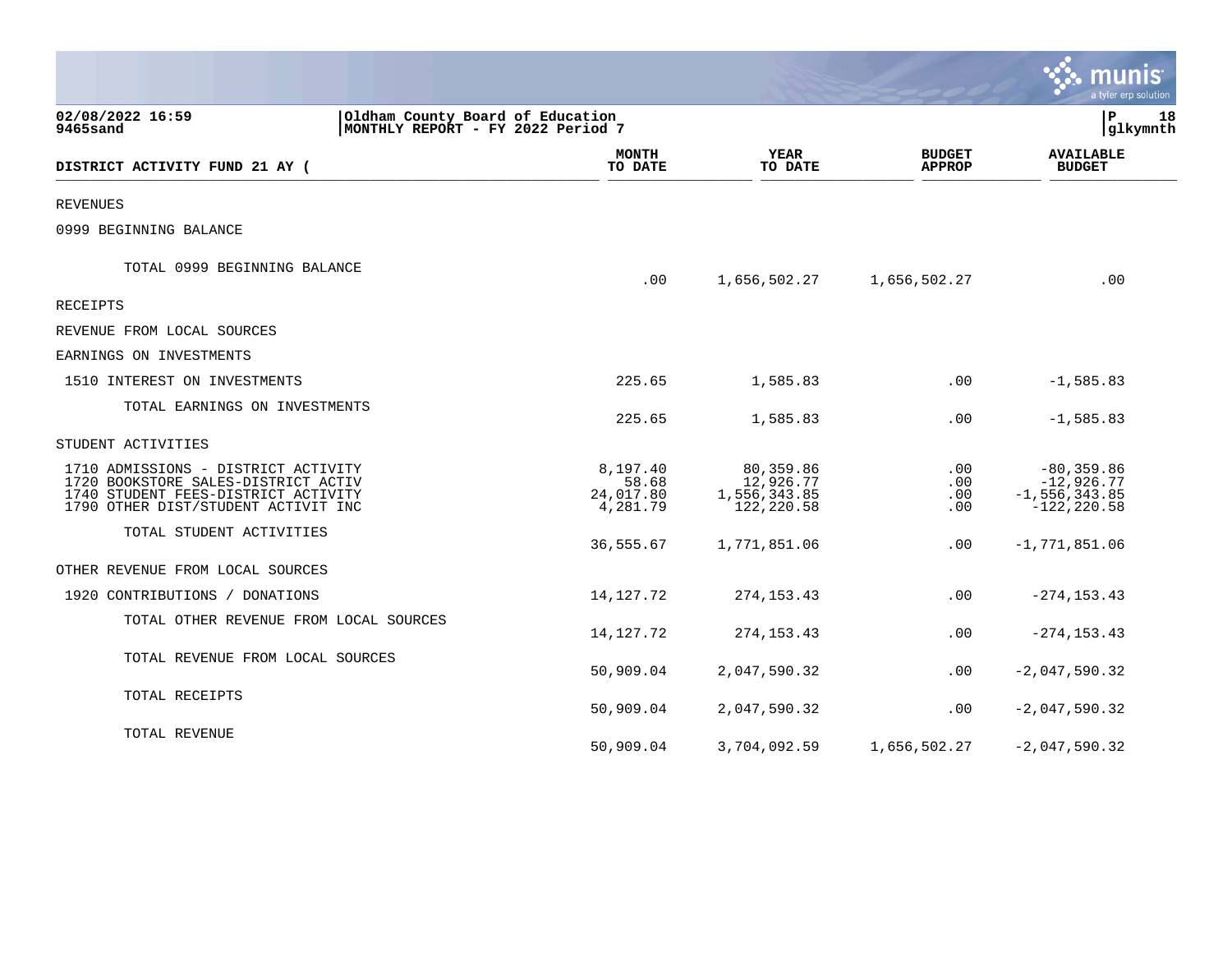|                                                                                                                                                                                                                                                   |                                                                                    |                                                                                           |                                                                  | a tyler erp solution                                                                                          |
|---------------------------------------------------------------------------------------------------------------------------------------------------------------------------------------------------------------------------------------------------|------------------------------------------------------------------------------------|-------------------------------------------------------------------------------------------|------------------------------------------------------------------|---------------------------------------------------------------------------------------------------------------|
| 02/08/2022 16:59<br>Oldham County Board of Education<br>MONTHLY REPORT - FY 2022 Period 7<br>9465sand                                                                                                                                             |                                                                                    |                                                                                           |                                                                  | lР<br>19<br> glkymnth                                                                                         |
| DISTRICT ACTIVITY FUND 21 AY (                                                                                                                                                                                                                    | <b>MONTH</b><br>TO DATE                                                            | <b>YEAR</b><br>TO DATE                                                                    | <b>BUDGET</b><br><b>APPROP</b>                                   | <b>AVAILABLE</b><br><b>BUDGET</b>                                                                             |
| EXPENDITURES                                                                                                                                                                                                                                      |                                                                                    |                                                                                           |                                                                  |                                                                                                               |
| 0000 RESTRICT TO REV & BAL SHT ONLY                                                                                                                                                                                                               |                                                                                    |                                                                                           |                                                                  |                                                                                                               |
| SALARIES PERSONNEL SERVICES<br>0100<br>0200<br>EMPLOYEE BENEFITS                                                                                                                                                                                  | .00<br>.00                                                                         | 182.70<br>67.79                                                                           | .00<br>.00.                                                      | $-182.70$<br>$-67.79$                                                                                         |
| TOTAL 0000<br>RESTRICT TO REV & BAL SHT ONLY                                                                                                                                                                                                      | .00                                                                                | 250.49                                                                                    | .00                                                              | $-250.49$                                                                                                     |
| 1000<br>INSTRUCTION                                                                                                                                                                                                                               |                                                                                    |                                                                                           |                                                                  |                                                                                                               |
| 0100<br>SALARIES PERSONNEL SERVICES<br>0200<br>EMPLOYEE BENEFITS<br>0300<br>PURCHASED PROF AND TECH SERV<br>0400<br>PURCHASED PROPERTY SERVICES<br>0500<br>OTHER PURCHASED SERVICES<br>0600<br>SUPPLIES<br>0800<br>DEBT SERVICE AND MISCELLANEOUS | 4,009.76<br>427.59<br>5,624.00<br>13,652.46<br>30,106.76<br>80, 355.44<br>1,264.00 | 70,275.17<br>7,634.76<br>32,656.25<br>126,439.86<br>61,478.08<br>743, 204.27<br>12,209.37 | .00<br>$.00 \,$<br>.00<br>.00<br>$.00 \,$<br>1,487,470.70<br>.00 | $-70, 275.17$<br>$-7,634.76$<br>$-32,656.25$<br>$-126, 439.86$<br>$-61,478.08$<br>744,266.43<br>$-12, 209.37$ |
| TOTAL 1000 INSTRUCTION                                                                                                                                                                                                                            | 135,440.01                                                                         | 1,053,897.76                                                                              | 1,487,470.70                                                     | 433,572.94                                                                                                    |
| PLANT OPERATIONS AND MAINTENANCE<br>2600                                                                                                                                                                                                          |                                                                                    |                                                                                           |                                                                  |                                                                                                               |
| 0400<br>PURCHASED PROPERTY SERVICES<br>0600<br>SUPPLIES                                                                                                                                                                                           | .00<br>.00                                                                         | 4,458.50<br>.00                                                                           | .00<br>35,408.00                                                 | $-4, 458.50$<br>35,408.00                                                                                     |
| TOTAL 2600<br>PLANT OPERATIONS AND MAINTENANCE                                                                                                                                                                                                    | .00                                                                                | 4,458.50                                                                                  | 35,408.00                                                        | 30,949.50                                                                                                     |
| 5200<br><b>FUND TRANSFERS</b>                                                                                                                                                                                                                     |                                                                                    |                                                                                           |                                                                  |                                                                                                               |
| 0900<br>OTHER ITEMS                                                                                                                                                                                                                               | .00                                                                                | 181, 423. 13                                                                              | 133,623.57                                                       | $-47,799.56$                                                                                                  |
| TOTAL 5200<br>FUND TRANSFERS                                                                                                                                                                                                                      | .00                                                                                | 181,423.13                                                                                | 133,623.57                                                       | $-47,799.56$                                                                                                  |
| 5300 CONTINGENCY                                                                                                                                                                                                                                  |                                                                                    |                                                                                           |                                                                  |                                                                                                               |
| 0840<br>CONTINGENCY                                                                                                                                                                                                                               | .00                                                                                | 1,656,502.27                                                                              | .00                                                              | $-1,656,502.27$                                                                                               |
| TOTAL 5300 CONTINGENCY                                                                                                                                                                                                                            | .00                                                                                | 1,656,502.27                                                                              | $.00 \,$                                                         | $-1,656,502.27$                                                                                               |
| TOTAL EXPENDITURES                                                                                                                                                                                                                                | 135,440.01                                                                         | 2,896,532.15                                                                              | 1,656,502.27                                                     | $-1, 240, 029.88$                                                                                             |
| TOTAL FOR DISTRICT ACTIVITY FUND 21 AY (21)                                                                                                                                                                                                       | $-84,530.97$                                                                       | 807,560.44                                                                                | .00                                                              | $-807,560.44$                                                                                                 |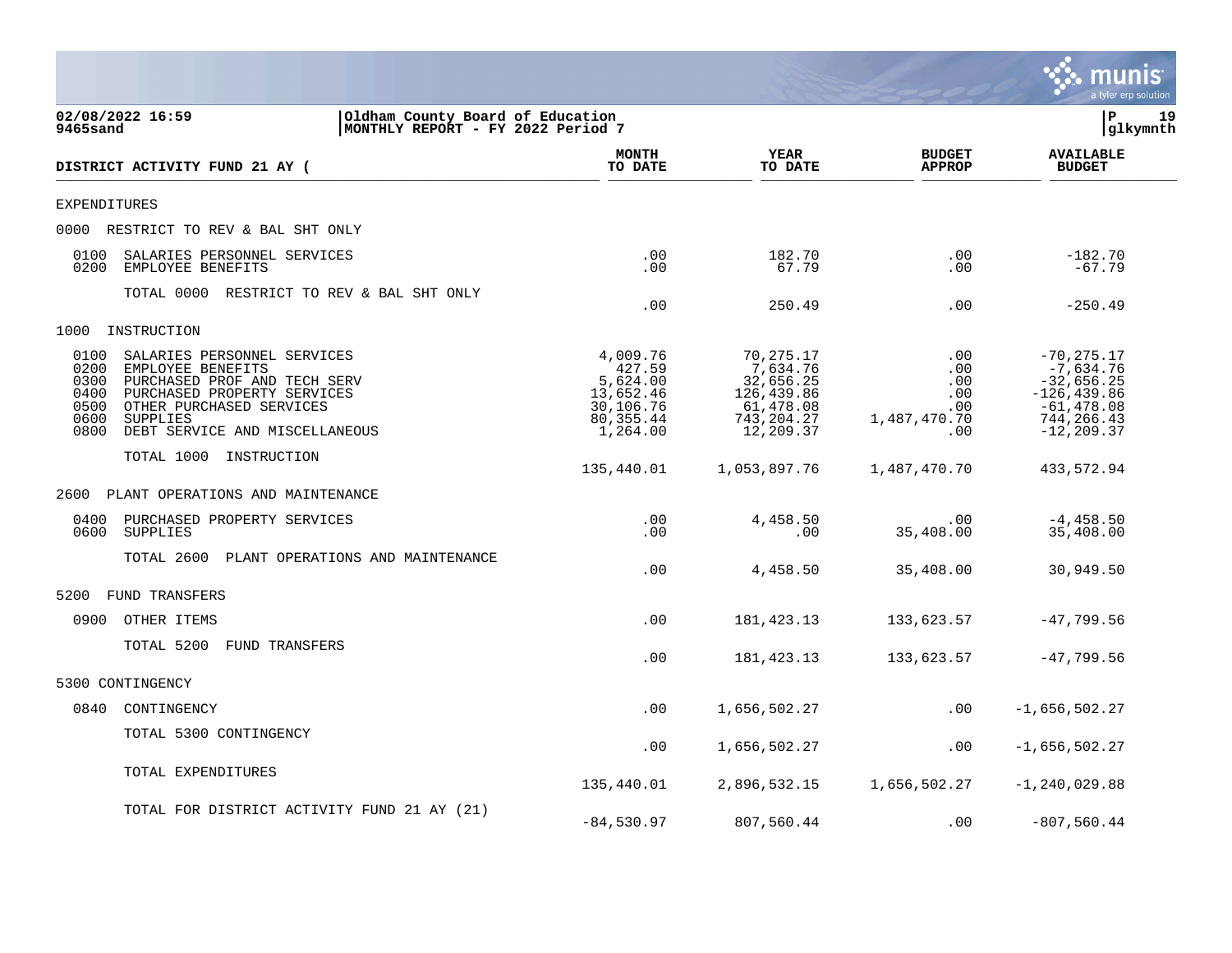|                                                                                                                                                                                                                                                                                                           |                                                            |                                                                   |                                                                              | <u>munis</u><br>a tyler erp solution                                       |
|-----------------------------------------------------------------------------------------------------------------------------------------------------------------------------------------------------------------------------------------------------------------------------------------------------------|------------------------------------------------------------|-------------------------------------------------------------------|------------------------------------------------------------------------------|----------------------------------------------------------------------------|
| 02/08/2022 16:59<br>Oldham County Board of Education<br>MONTHLY REPORT - FY 2022 Period 7<br>9465sand                                                                                                                                                                                                     |                                                            |                                                                   |                                                                              | l P<br>20<br> glkymnth                                                     |
| DISTRICT ACTIVITY FUND 22 MY (                                                                                                                                                                                                                                                                            | <b>MONTH</b><br>TO DATE                                    | <b>YEAR</b><br>TO DATE                                            | <b>BUDGET</b><br><b>APPROP</b>                                               | <b>AVAILABLE</b><br><b>BUDGET</b>                                          |
| <b>REVENUES</b>                                                                                                                                                                                                                                                                                           |                                                            |                                                                   |                                                                              |                                                                            |
| 0999 BEGINNING BALANCE                                                                                                                                                                                                                                                                                    |                                                            |                                                                   |                                                                              |                                                                            |
| TOTAL 0999 BEGINNING BALANCE                                                                                                                                                                                                                                                                              | .00                                                        | .00                                                               | 244,207.65                                                                   | 244,207.65                                                                 |
| RECEIPTS                                                                                                                                                                                                                                                                                                  |                                                            |                                                                   |                                                                              |                                                                            |
| REVENUE FROM LOCAL SOURCES                                                                                                                                                                                                                                                                                |                                                            |                                                                   |                                                                              |                                                                            |
| EARNINGS ON INVESTMENTS                                                                                                                                                                                                                                                                                   |                                                            |                                                                   |                                                                              |                                                                            |
| 1510 INTEREST ON INVESTMENTS                                                                                                                                                                                                                                                                              | .00                                                        | .00                                                               | $.00 \,$                                                                     | .00                                                                        |
| TOTAL EARNINGS ON INVESTMENTS                                                                                                                                                                                                                                                                             | .00                                                        | .00                                                               | .00                                                                          | .00                                                                        |
| STUDENT ACTIVITIES                                                                                                                                                                                                                                                                                        |                                                            |                                                                   |                                                                              |                                                                            |
| 1710 ADMISSIONS - DISTRICT ACTIVITY<br>1720 BOOKSTORE SALES-DISTRICT ACTIV<br>1730 CLUB DUES-DISTRICT ACTIVITY FD<br>1740 STUDENT FEES-DISTRICT ACTIVITY<br>1740 STUDENT FEES - ATHLETIC<br>1750 DONATIONS (DISTRCT ACTIVITY)<br>1790 OTHER DIST/STUDENT ACTIVIT INC<br>1790 FIELD TRIP FEES - OPER/MAINT | .00<br>.00<br>.00<br>.00<br>.00<br>.00<br>74,649.44<br>.00 | .00<br>.00<br>.00<br>700.00<br>.00<br>320.00<br>418,746.51<br>.00 | .00<br>.00<br>$.00 \,$<br>.00<br>.00<br>$.00 \,$<br>398, 475. 18<br>$.00 \,$ | .00<br>.00<br>.00<br>$-700.00$<br>.00<br>$-320.00$<br>$-20, 271.33$<br>.00 |
| TOTAL STUDENT ACTIVITIES                                                                                                                                                                                                                                                                                  | 74,649.44                                                  | 419,766.51                                                        | 398, 475. 18                                                                 | $-21, 291.33$                                                              |
| OTHER REVENUE FROM LOCAL SOURCES                                                                                                                                                                                                                                                                          |                                                            |                                                                   |                                                                              |                                                                            |
| 1920 CONTRIBUTIONS / DONATIONS                                                                                                                                                                                                                                                                            | 12,500.00                                                  | 54,983.14                                                         | .00                                                                          | $-54,983.14$                                                               |
| TOTAL OTHER REVENUE FROM LOCAL SOURCES                                                                                                                                                                                                                                                                    | 12,500.00                                                  | 54,983.14                                                         | .00                                                                          | $-54,983.14$                                                               |
| TOTAL REVENUE FROM LOCAL SOURCES                                                                                                                                                                                                                                                                          | 87,149.44                                                  | 474,749.65                                                        | 398,475.18                                                                   | $-76, 274.47$                                                              |
| REVENUE FROM FEDERAL SOURCES                                                                                                                                                                                                                                                                              |                                                            |                                                                   |                                                                              |                                                                            |
| RESTRICTED THROUGH THE STATE                                                                                                                                                                                                                                                                              |                                                            |                                                                   |                                                                              |                                                                            |
| 4500 RESTRICTED FED THRU STATE                                                                                                                                                                                                                                                                            | .00                                                        | .00                                                               | .00                                                                          | .00                                                                        |
| TOTAL RESTRICTED THROUGH THE STATE                                                                                                                                                                                                                                                                        | .00                                                        | .00                                                               | $.00 \,$                                                                     | .00                                                                        |
| TOTAL REVENUE FROM FEDERAL SOURCES                                                                                                                                                                                                                                                                        |                                                            |                                                                   |                                                                              |                                                                            |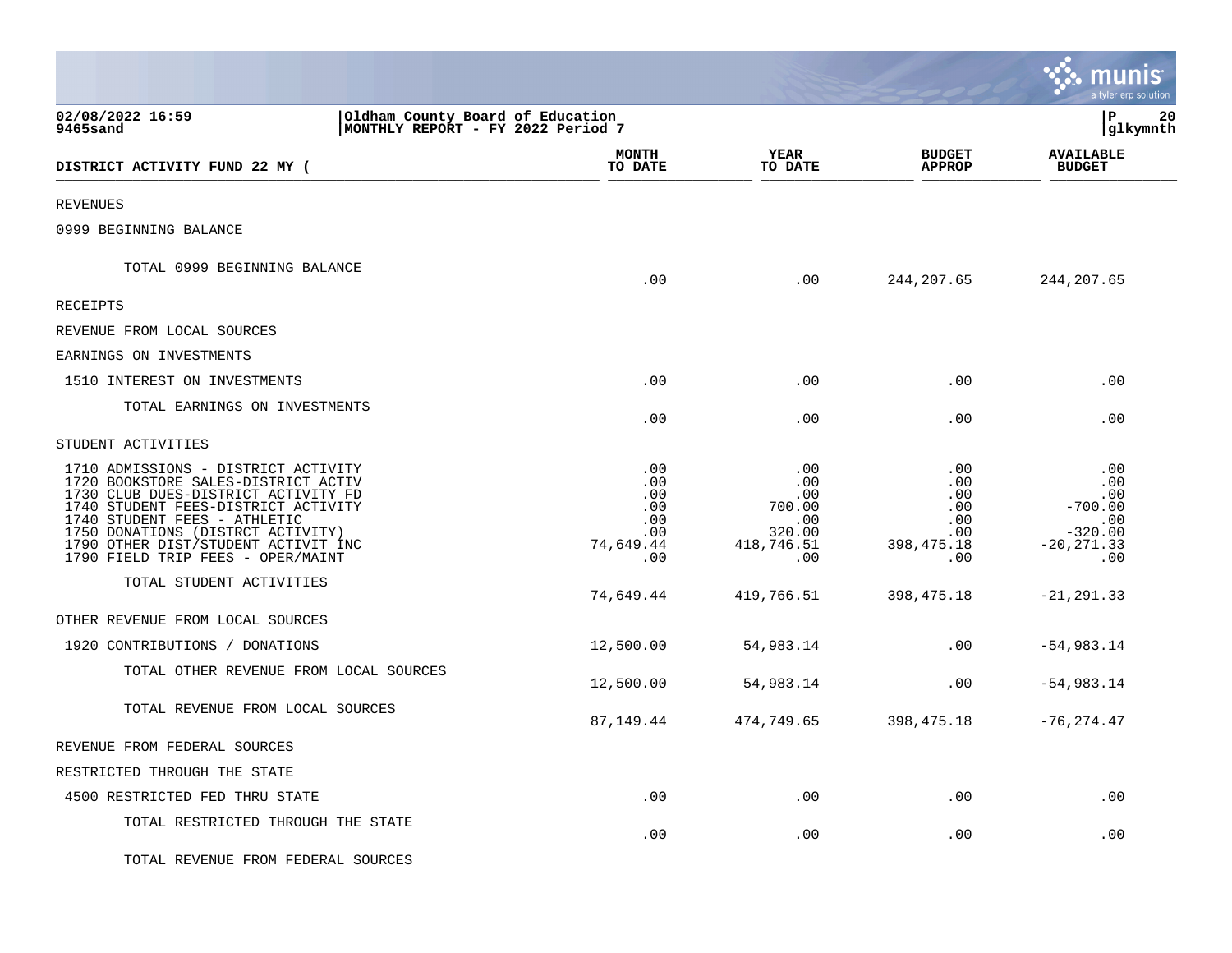

# **02/08/2022 16:59 |Oldham County Board of Education |P 21 9465sand |MONTHLY REPORT - FY 2022 Period 7 |glkymnth**

| DISTRICT ACTIVITY FUND 22 MY (                            | <b>MONTH</b><br>TO DATE | YEAR<br>TO DATE | <b>BUDGET</b><br><b>APPROP</b> | <b>AVAILABLE</b><br><b>BUDGET</b> |
|-----------------------------------------------------------|-------------------------|-----------------|--------------------------------|-----------------------------------|
|                                                           | .00                     | .00             | .00                            | .00                               |
| OTHER RECEIPTS                                            |                         |                 |                                |                                   |
| INTERFUND TRANSFERS                                       |                         |                 |                                |                                   |
| 5210 FUND TRANSFER<br>5210 FUND 22 PREV YR END BAL TRNSFR | .00<br>.00              | .00<br>.00      | .00<br>.00                     | .00<br>.00                        |
| TOTAL INTERFUND TRANSFERS                                 | .00                     | .00             | .00                            | .00                               |
| TOTAL OTHER RECEIPTS                                      | .00                     | .00             | .00                            | .00                               |
| TOTAL RECEIPTS                                            | 87,149.44               | 474,749.65      | 398,475.18                     | $-76, 274.47$                     |
| TOTAL REVENUE                                             | 87,149.44               | 474,749.65      | 642,682.83                     | 167,933.18                        |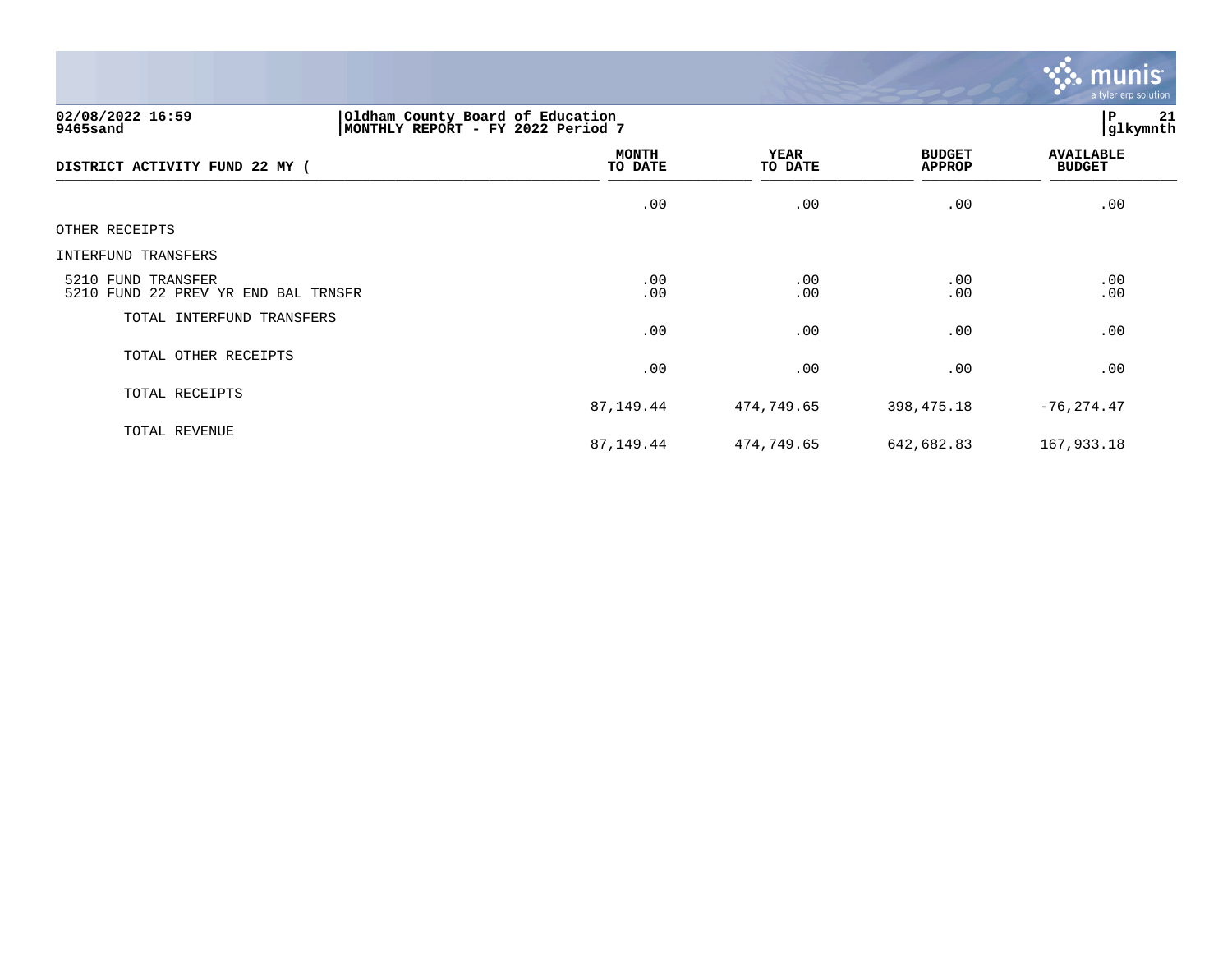|                                                                                                                                                                                                                                                                                              |                                                                                |                                                                                          |                                                                                                      | a tyler erp solution                                                                                          |
|----------------------------------------------------------------------------------------------------------------------------------------------------------------------------------------------------------------------------------------------------------------------------------------------|--------------------------------------------------------------------------------|------------------------------------------------------------------------------------------|------------------------------------------------------------------------------------------------------|---------------------------------------------------------------------------------------------------------------|
| 02/08/2022 16:59<br>9465sand                                                                                                                                                                                                                                                                 | Oldham County Board of Education<br>MONTHLY REPORT - FY 2022 Period 7          |                                                                                          |                                                                                                      | ΙP<br>22<br>glkymnth                                                                                          |
| DISTRICT ACTIVITY FUND 22 MY (                                                                                                                                                                                                                                                               | <b>MONTH</b><br>TO DATE                                                        | <b>YEAR</b><br>TO DATE                                                                   | <b>BUDGET</b><br><b>APPROP</b>                                                                       | <b>AVAILABLE</b><br><b>BUDGET</b>                                                                             |
| <b>EXPENDITURES</b>                                                                                                                                                                                                                                                                          |                                                                                |                                                                                          |                                                                                                      |                                                                                                               |
| 0000<br>RESTRICT TO REV & BAL SHT ONLY                                                                                                                                                                                                                                                       |                                                                                |                                                                                          |                                                                                                      |                                                                                                               |
| 0600<br>SUPPLIES<br>0900<br>OTHER ITEMS                                                                                                                                                                                                                                                      | .00<br>.00                                                                     | .00<br>.00                                                                               | .00<br>.00                                                                                           | .00<br>.00                                                                                                    |
| TOTAL 0000<br>RESTRICT TO REV & BAL SHT ONLY                                                                                                                                                                                                                                                 | .00                                                                            | .00                                                                                      | .00                                                                                                  | .00                                                                                                           |
| 1000<br>INSTRUCTION                                                                                                                                                                                                                                                                          |                                                                                |                                                                                          |                                                                                                      |                                                                                                               |
| 0100<br>SALARIES PERSONNEL SERVICES<br>0200<br>EMPLOYEE BENEFITS<br>0300<br>PURCHASED PROF AND TECH SERV<br>0400<br>PURCHASED PROPERTY SERVICES<br>0500<br>OTHER PURCHASED SERVICES<br>0600<br>SUPPLIES<br>0700<br>PROPERTY<br>0800<br>DEBT SERVICE AND MISCELLANEOUS<br>0900<br>OTHER ITEMS | 46,559.96<br>6,006.11<br>.00<br>.00<br>34.40<br>18,366.38<br>.00<br>.00<br>.00 | 336,194.91<br>39,755.54<br>600.00<br>.00<br>34.40<br>60,445.62<br>.00<br>2,541.21<br>.00 | 195,988.29<br>33,150.00<br>79,400.00<br>1,936.89<br>9,000.00<br>321,702.65<br>.00<br>1,505.00<br>.00 | $-140, 206.62$<br>$-6,605.54$<br>78,800.00<br>1,936.89<br>8,965.60<br>261,257.03<br>.00<br>$-1,036.21$<br>.00 |
| TOTAL 1000<br>INSTRUCTION                                                                                                                                                                                                                                                                    |                                                                                |                                                                                          |                                                                                                      |                                                                                                               |
|                                                                                                                                                                                                                                                                                              | 70,966.85                                                                      | 439,571.68                                                                               | 642,682.83                                                                                           | 203, 111. 15                                                                                                  |
| 2200<br>INSTRUCTIONAL STAFF SUPP SERV                                                                                                                                                                                                                                                        |                                                                                |                                                                                          |                                                                                                      |                                                                                                               |
| 0100<br>SALARIES PERSONNEL SERVICES<br>0200<br>EMPLOYEE BENEFITS<br>0400<br>PURCHASED PROPERTY SERVICES<br>0600<br>SUPPLIES<br>0700<br>PROPERTY<br>0800<br>DEBT SERVICE AND MISCELLANEOUS<br>TOTAL 2200<br>INSTRUCTIONAL STAFF SUPP SERV                                                     | .00<br>.00<br>.00<br>.00<br>.00<br>.00                                         | .00<br>.00<br>.00<br>.00<br>.00<br>.00                                                   | .00<br>.00<br>.00<br>.00<br>.00<br>.00                                                               | .00<br>.00<br>.00<br>.00<br>.00<br>.00                                                                        |
|                                                                                                                                                                                                                                                                                              | .00                                                                            | .00                                                                                      | .00                                                                                                  | .00                                                                                                           |
| 2600<br>PLANT OPERATIONS AND MAINTENANCE                                                                                                                                                                                                                                                     |                                                                                |                                                                                          |                                                                                                      |                                                                                                               |
| 0200<br>EMPLOYEE BENEFITS<br>0300<br>PURCHASED PROF AND TECH SERV<br>PURCHASED PROPERTY SERVICES<br>0400<br>0600<br>SUPPLIES<br>0700<br>PROPERTY<br>0800<br>DEBT SERVICE AND MISCELLANEOUS                                                                                                   | .00<br>.00<br>.00<br>.00<br>.00<br>.00                                         | .00<br>.00<br>.00<br>.00<br>.00<br>.00                                                   | .00<br>.00<br>.00<br>.00<br>.00<br>.00                                                               | .00<br>.00<br>.00<br>.00<br>.00<br>.00                                                                        |
| TOTAL 2600 PLANT OPERATIONS AND MAINTENANCE                                                                                                                                                                                                                                                  | .00                                                                            | .00                                                                                      | .00                                                                                                  | .00                                                                                                           |
| STUDENT TRANSPORTATION<br>2700                                                                                                                                                                                                                                                               |                                                                                |                                                                                          |                                                                                                      |                                                                                                               |
| DEBT SERVICE AND MISCELLANEOUS<br>0800                                                                                                                                                                                                                                                       | .00                                                                            | .00                                                                                      | .00                                                                                                  | .00                                                                                                           |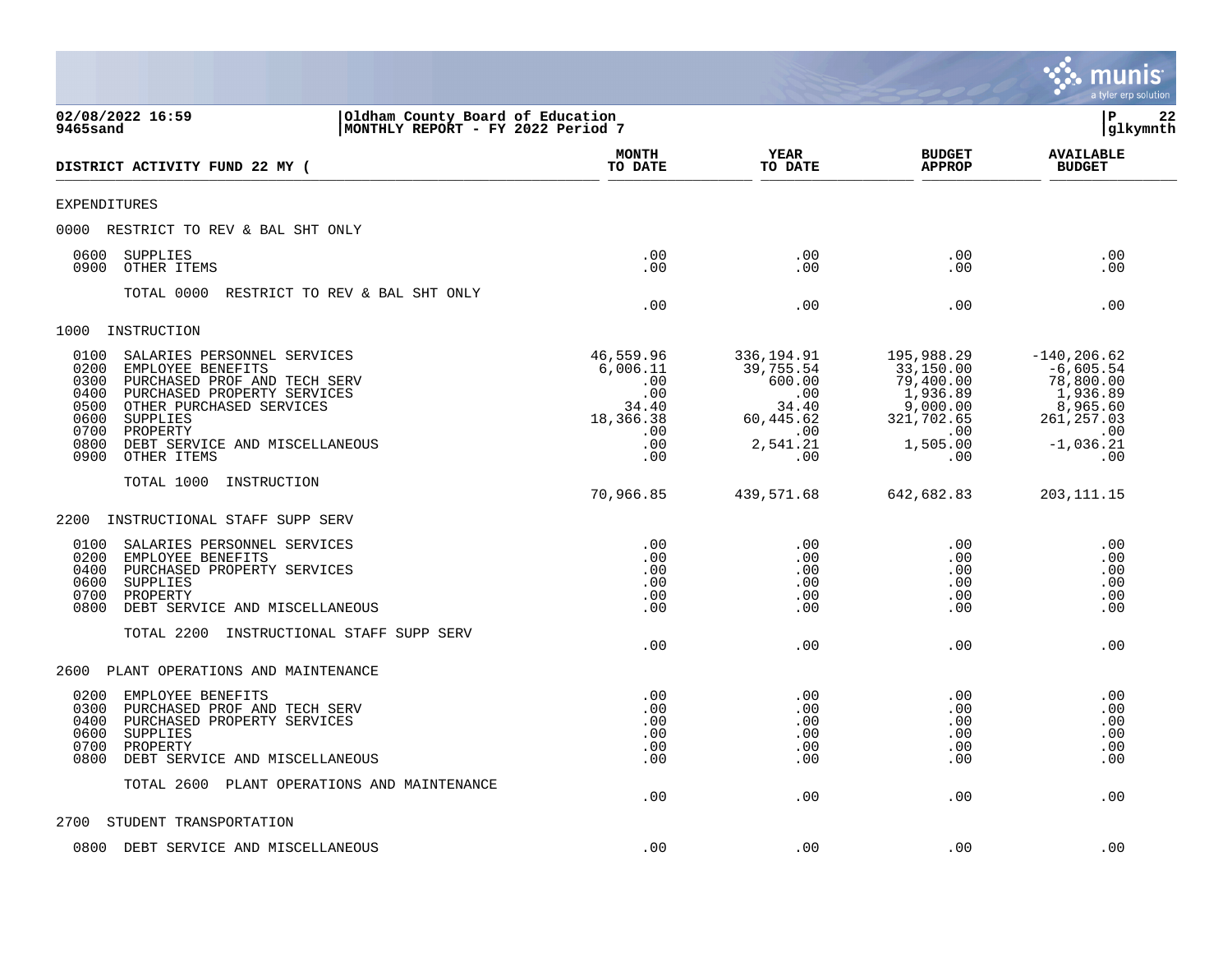

# **02/08/2022 16:59 |Oldham County Board of Education |P 23 9465sand |MONTHLY REPORT - FY 2022 Period 7 |glkymnth**

|                                             |                         |                 | $\overline{\phantom{a}}$       |                                   |  |
|---------------------------------------------|-------------------------|-----------------|--------------------------------|-----------------------------------|--|
| DISTRICT ACTIVITY FUND 22 MY (              | <b>MONTH</b><br>TO DATE | YEAR<br>TO DATE | <b>BUDGET</b><br><b>APPROP</b> | <b>AVAILABLE</b><br><b>BUDGET</b> |  |
| TOTAL 2700<br>STUDENT TRANSPORTATION        | .00                     | .00             | .00                            | .00                               |  |
| 5200<br>FUND TRANSFERS                      |                         |                 |                                |                                   |  |
| 0900<br>OTHER ITEMS                         | .00                     | .00             | .00                            | .00                               |  |
| TOTAL 5200<br><b>FUND TRANSFERS</b>         | .00                     | .00             | .00                            | .00                               |  |
| TOTAL EXPENDITURES                          | 70,966.85               | 439,571.68      | 642,682.83                     | 203, 111. 15                      |  |
| TOTAL FOR DISTRICT ACTIVITY FUND 22 MY (22) | 16,182.59               | 35,177.97       | .00                            | $-35, 177.97$                     |  |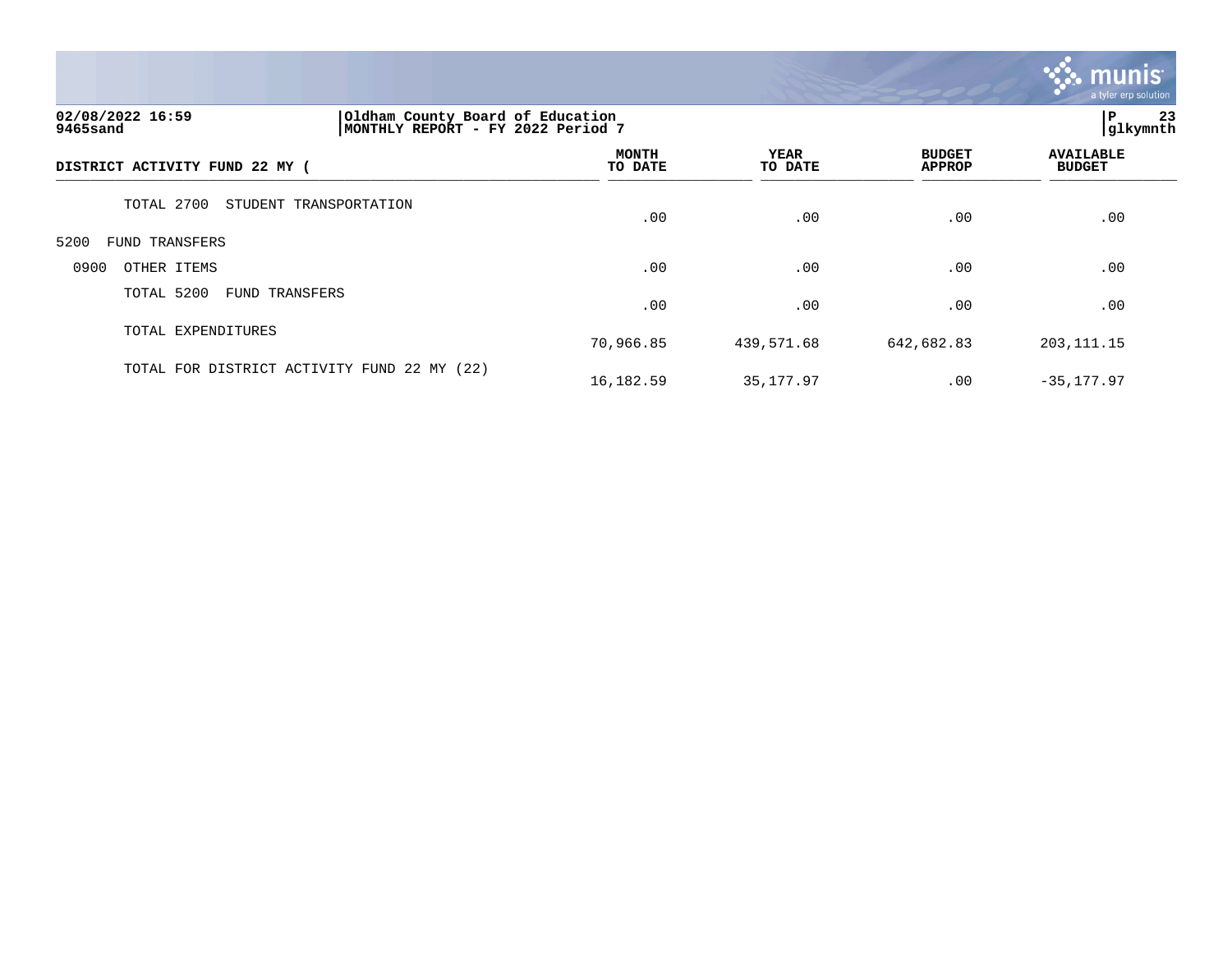|                                                                                                       |                         |                        |                                | munis<br>a tyler erp solution     |  |
|-------------------------------------------------------------------------------------------------------|-------------------------|------------------------|--------------------------------|-----------------------------------|--|
| Oldham County Board of Education<br>02/08/2022 16:59<br>MONTHLY REPORT - FY 2022 Period 7<br>9465sand |                         |                        |                                | $\mathbf P$<br>24<br>glkymnth     |  |
| SCHOOL ACTIVITY FUND 25 (25)                                                                          | <b>MONTH</b><br>TO DATE | <b>YEAR</b><br>TO DATE | <b>BUDGET</b><br><b>APPROP</b> | <b>AVAILABLE</b><br><b>BUDGET</b> |  |
| <b>REVENUES</b>                                                                                       |                         |                        |                                |                                   |  |
| 0999 BEGINNING BALANCE                                                                                |                         |                        |                                |                                   |  |
| TOTAL 0999 BEGINNING BALANCE                                                                          | .00                     | 1,001,077.00           | .00                            | $-1,001,077.00$                   |  |
| <b>RECEIPTS</b>                                                                                       |                         |                        |                                |                                   |  |
| REVENUE FROM LOCAL SOURCES                                                                            |                         |                        |                                |                                   |  |
| STUDENT ACTIVITIES                                                                                    |                         |                        |                                |                                   |  |
| 1740 STUDENT FEES-DISTRICT ACTIVITY<br>1790 OTHER DIST/STUDENT ACTIVIT INC                            | .00<br>.00              | .00<br>.00             | .00<br>2,600,000.00            | .00<br>2,600,000.00               |  |
| TOTAL STUDENT ACTIVITIES                                                                              | .00                     | .00                    | 2,600,000.00                   | 2,600,000.00                      |  |
| TOTAL REVENUE FROM LOCAL SOURCES                                                                      | .00                     | .00                    | 2,600,000.00                   | 2,600,000.00                      |  |
| TOTAL RECEIPTS                                                                                        | .00                     | .00                    | 2,600,000.00                   | 2,600,000.00                      |  |
| TOTAL REVENUE                                                                                         | .00                     | 1,001,077.00           | 2,600,000.00                   | 1,598,923.00                      |  |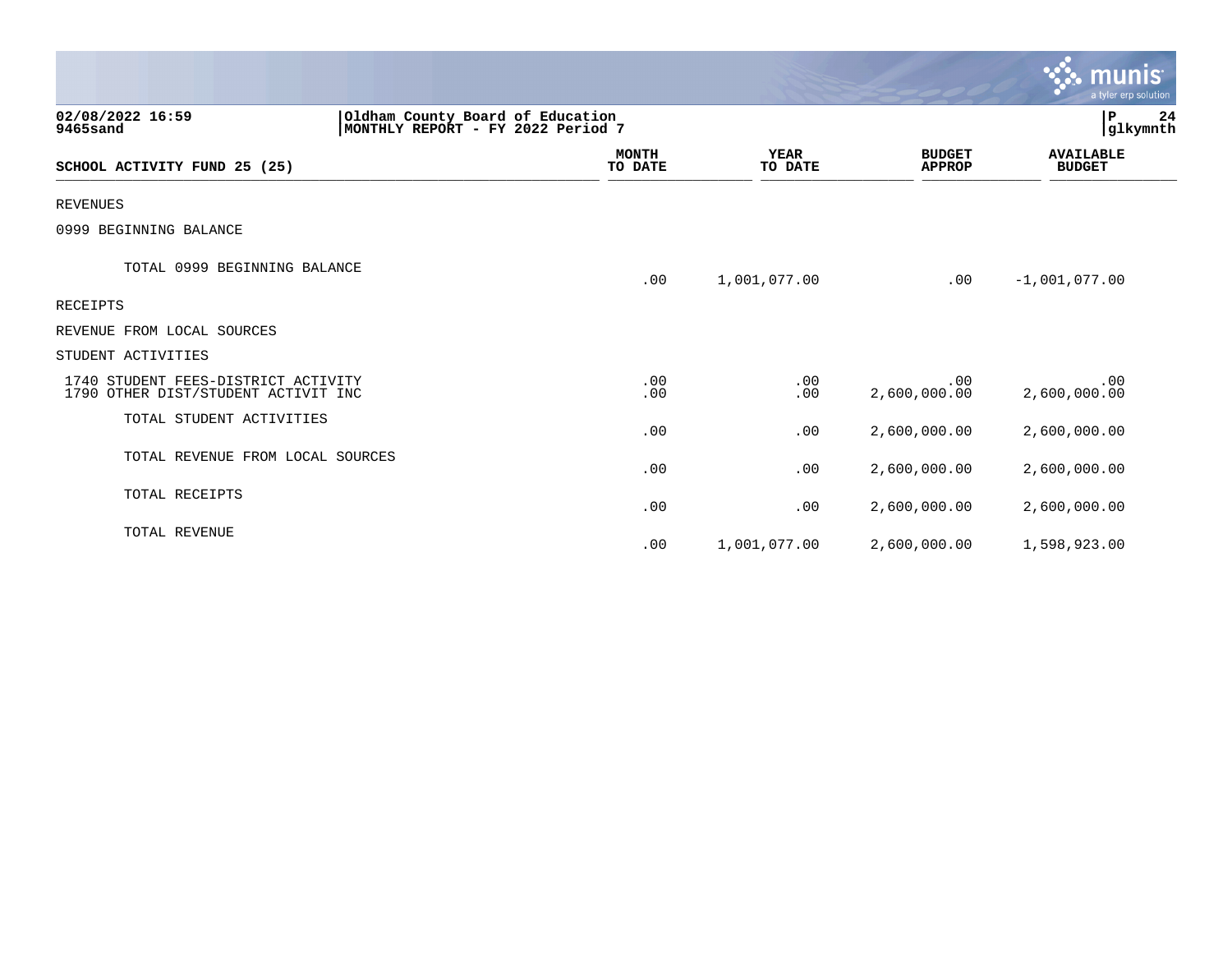

| 02/08/2022 16:59<br><b>9465sand</b>                        | Oldham County Board of Education<br>MONTHLY REPORT - FY 2022 Period 7 |                         |                        |                                | $\mathbf P$<br> glkymnth          |  |
|------------------------------------------------------------|-----------------------------------------------------------------------|-------------------------|------------------------|--------------------------------|-----------------------------------|--|
| SCHOOL ACTIVITY FUND 25 (25)                               |                                                                       | <b>MONTH</b><br>TO DATE | <b>YEAR</b><br>TO DATE | <b>BUDGET</b><br><b>APPROP</b> | <b>AVAILABLE</b><br><b>BUDGET</b> |  |
| EXPENDITURES                                               |                                                                       |                         |                        |                                |                                   |  |
| 1000<br>INSTRUCTION                                        |                                                                       |                         |                        |                                |                                   |  |
| 0600<br>SUPPLIES<br>0800<br>DEBT SERVICE AND MISCELLANEOUS |                                                                       | .00<br>.00              | .00<br>.00             | 2,600,000.00<br>.00            | 2,600,000.00<br>.00               |  |
| TOTAL 1000<br>INSTRUCTION                                  |                                                                       | .00                     | .00                    | 2,600,000.00                   | 2,600,000.00                      |  |
| 5200<br>FUND TRANSFERS                                     |                                                                       |                         |                        |                                |                                   |  |
| 0900<br>OTHER ITEMS                                        |                                                                       | .00                     | .00                    | .00                            | .00                               |  |
| TOTAL 5200<br>FUND TRANSFERS                               |                                                                       | .00                     | .00                    | .00                            | .00                               |  |
| TOTAL EXPENDITURES                                         |                                                                       | .00                     | .00                    | 2,600,000.00                   | 2,600,000.00                      |  |
| TOTAL FOR SCHOOL ACTIVITY FUND 25 (25)                     |                                                                       | .00                     | 1,001,077.00           | .00                            | $-1,001,077.00$                   |  |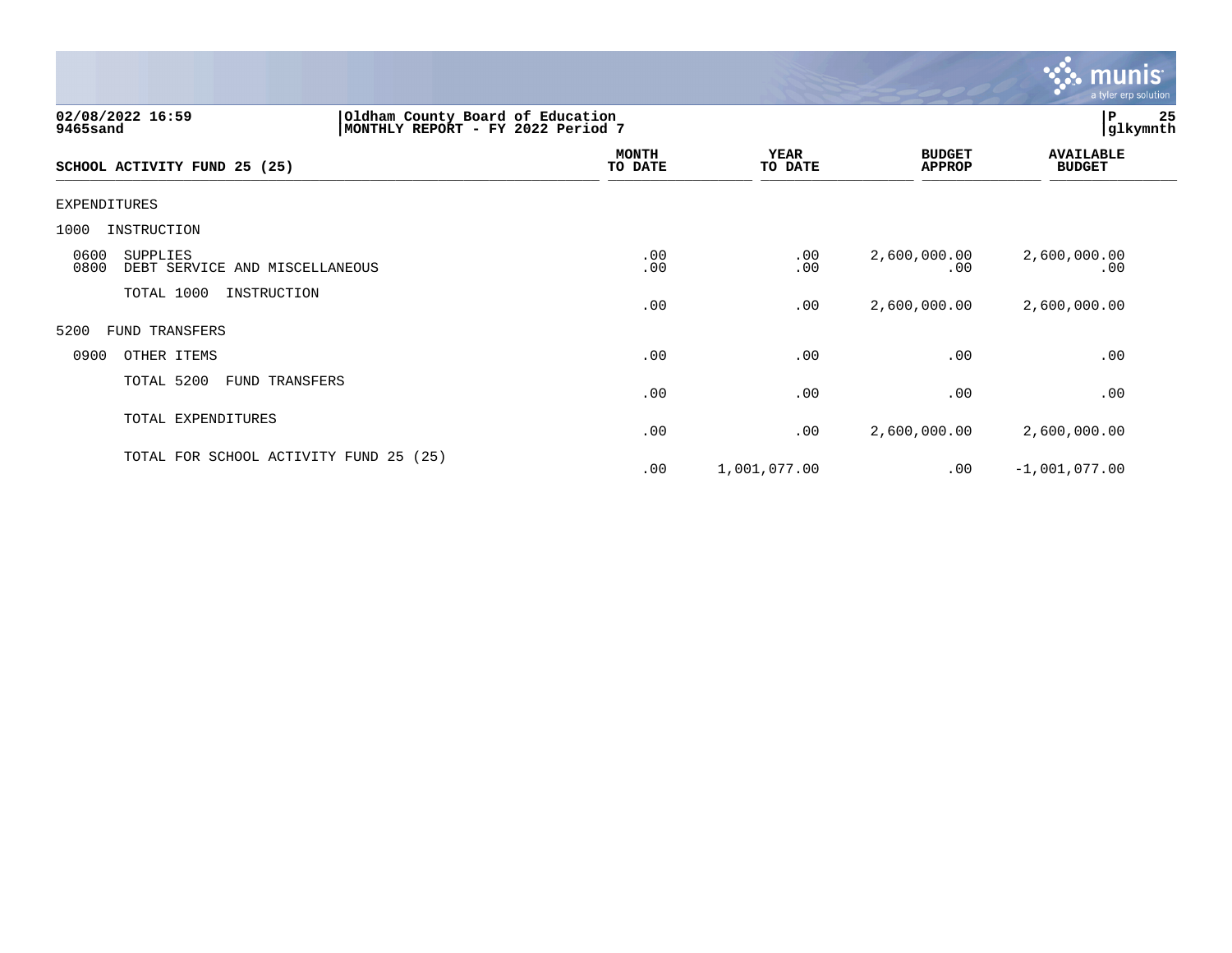|                                  |                                                                       |                        |                                | <u>ः munis</u><br>a tyler erp solution |
|----------------------------------|-----------------------------------------------------------------------|------------------------|--------------------------------|----------------------------------------|
| 02/08/2022 16:59<br>9465sand     | Oldham County Board of Education<br>MONTHLY REPORT - FY 2022 Period 7 |                        |                                | ∣P<br>26<br> glkymnth                  |
| CAPITAL OUTLAY FUND (310)        | <b>MONTH</b><br>TO DATE                                               | <b>YEAR</b><br>TO DATE | <b>BUDGET</b><br><b>APPROP</b> | <b>AVAILABLE</b><br><b>BUDGET</b>      |
| <b>REVENUES</b>                  |                                                                       |                        |                                |                                        |
| 0999 BEGINNING BALANCE           |                                                                       |                        |                                |                                        |
| TOTAL 0999 BEGINNING BALANCE     | .00                                                                   | .00                    | .00                            | .00                                    |
| RECEIPTS                         |                                                                       |                        |                                |                                        |
| REVENUE FROM LOCAL SOURCES       |                                                                       |                        |                                |                                        |
| EARNINGS ON INVESTMENTS          |                                                                       |                        |                                |                                        |
| 1510 INTEREST ON INVESTMENTS     | .00                                                                   | .00                    | .00                            | .00                                    |
| TOTAL EARNINGS ON INVESTMENTS    | .00                                                                   | .00                    | .00                            | .00                                    |
| TOTAL REVENUE FROM LOCAL SOURCES | .00                                                                   | .00                    | .00                            | .00                                    |
| REVENUE FROM STATE SOURCES       |                                                                       |                        |                                |                                        |
| RESTRICTED                       |                                                                       |                        |                                |                                        |
| 3200 REVENUE-CAPITAL OUTLAY      | .00                                                                   | 601,762.00             | 1,203,523.00                   | 601,761.00                             |
| TOTAL RESTRICTED                 | .00                                                                   | 601,762.00             | 1,203,523.00                   | 601,761.00                             |
| TOTAL REVENUE FROM STATE SOURCES | .00                                                                   | 601,762.00             | 1,203,523.00                   | 601,761.00                             |
| OTHER RECEIPTS                   |                                                                       |                        |                                |                                        |
| INTERFUND TRANSFERS              |                                                                       |                        |                                |                                        |
| 5210 FUND TRANSFER               | .00                                                                   | .00                    | .00                            | .00                                    |
| TOTAL INTERFUND TRANSFERS        | .00                                                                   | .00                    | .00                            | .00                                    |
| TOTAL OTHER RECEIPTS             | .00                                                                   | .00                    | .00                            | .00                                    |
| TOTAL RECEIPTS                   | .00                                                                   | 601,762.00             | 1,203,523.00                   | 601,761.00                             |
| TOTAL REVENUE                    | .00                                                                   | 601,762.00             | 1,203,523.00                   | 601,761.00                             |

the control of the state of the control of the control of the control of the control of the control of the control of the control of the control of the control of the control of the control of the control of the control of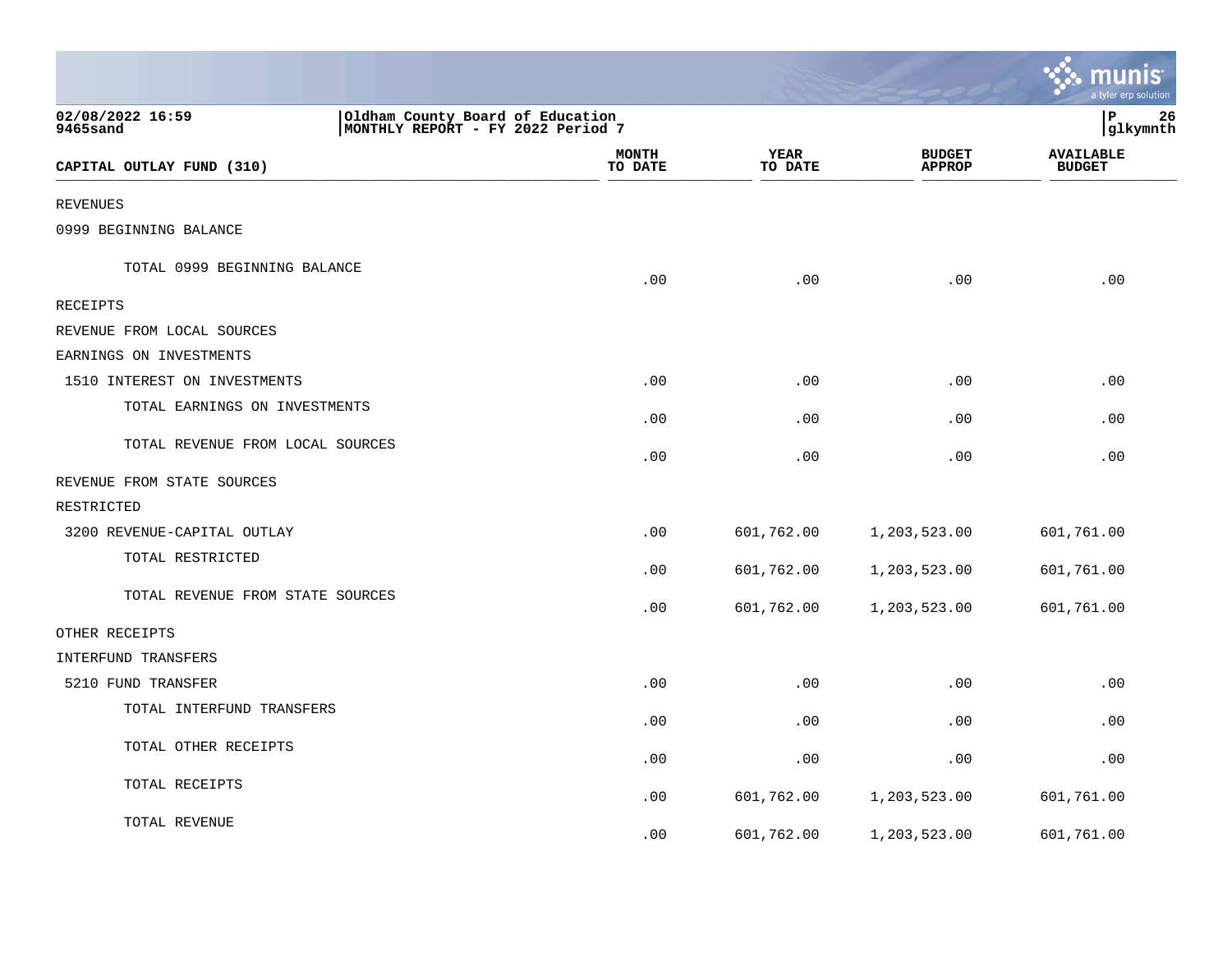|                                                                                                              |                         |                        |                                | munis<br>a tyler erp solution     |
|--------------------------------------------------------------------------------------------------------------|-------------------------|------------------------|--------------------------------|-----------------------------------|
| 02/08/2022 16:59<br>Oldham County Board of Education<br>MONTHLY REPORT - FY 2022 Period 7<br><b>9465sand</b> |                         |                        |                                | $\mathbf P$<br>27<br> glkymnth    |
| CAPITAL OUTLAY FUND (310)                                                                                    | <b>MONTH</b><br>TO DATE | <b>YEAR</b><br>TO DATE | <b>BUDGET</b><br><b>APPROP</b> | <b>AVAILABLE</b><br><b>BUDGET</b> |
| <b>EXPENDITURES</b>                                                                                          |                         |                        |                                |                                   |
| RESTRICT TO REV & BAL SHT ONLY<br>0000                                                                       |                         |                        |                                |                                   |
| 0900<br>OTHER ITEMS                                                                                          | .00                     | .00                    | .00                            | .00                               |
| TOTAL 0000 RESTRICT TO REV & BAL SHT ONLY                                                                    | .00                     | .00                    | .00                            | .00                               |
| 1000<br>INSTRUCTION                                                                                          |                         |                        |                                |                                   |
| 0100<br>SALARIES PERSONNEL SERVICES                                                                          | .00                     | .00                    | .00                            | .00                               |
| TOTAL 1000 INSTRUCTION                                                                                       | .00                     | .00                    | .00                            | .00                               |
| DISTRICT ADMIN SUPPORT<br>2300                                                                               |                         |                        |                                |                                   |
| 0300<br>PURCHASED PROF AND TECH SERV<br>0840<br>CONTINGENCY                                                  | .00<br>.00              | .00<br>.00             | .00<br>.00                     | .00<br>.00                        |
| TOTAL 2300 DISTRICT ADMIN SUPPORT                                                                            | .00                     | .00                    | .00                            | .00                               |
| PLANT OPERATIONS AND MAINTENANCE<br>2600                                                                     |                         |                        |                                |                                   |
| PURCHASED PROPERTY SERVICES<br>0400<br>0500 OTHER PURCHASED SERVICES<br>0700 PROPERTY                        | .00<br>.00<br>.00       | .00<br>.00<br>.00      | .00<br>.00<br>.00              | .00<br>.00<br>.00                 |
| TOTAL 2600 PLANT OPERATIONS AND MAINTENANCE                                                                  | .00                     | .00                    | .00                            | .00                               |
| 4100 LAND/SITE ACQUISITIONS                                                                                  |                         |                        |                                |                                   |
| 0300 PURCHASED PROF AND TECH SERV<br>0700 PROPERTY                                                           | .00<br>.00              | .00<br>.00             | .00<br>.00                     | .00<br>.00                        |
| TOTAL 4100 LAND/SITE ACQUISITIONS                                                                            | .00                     | .00                    | .00                            | .00                               |
| 4200 LAND IMPROVEMENTS                                                                                       |                         |                        |                                |                                   |
| 0400 PURCHASED PROPERTY SERVICES                                                                             | .00                     | .00                    | .00                            | .00                               |
| TOTAL 4200 LAND IMPROVEMENTS                                                                                 | .00                     | .00                    | .00                            | .00                               |
| 4300<br>ARCHITECTURAL/ENGIN                                                                                  |                         |                        |                                |                                   |
| 0400 PURCHASED PROPERTY SERVICES                                                                             | .00                     | .00                    | .00                            | .00                               |
| TOTAL 4300 ARCHITECTURAL/ENGIN                                                                               |                         |                        |                                |                                   |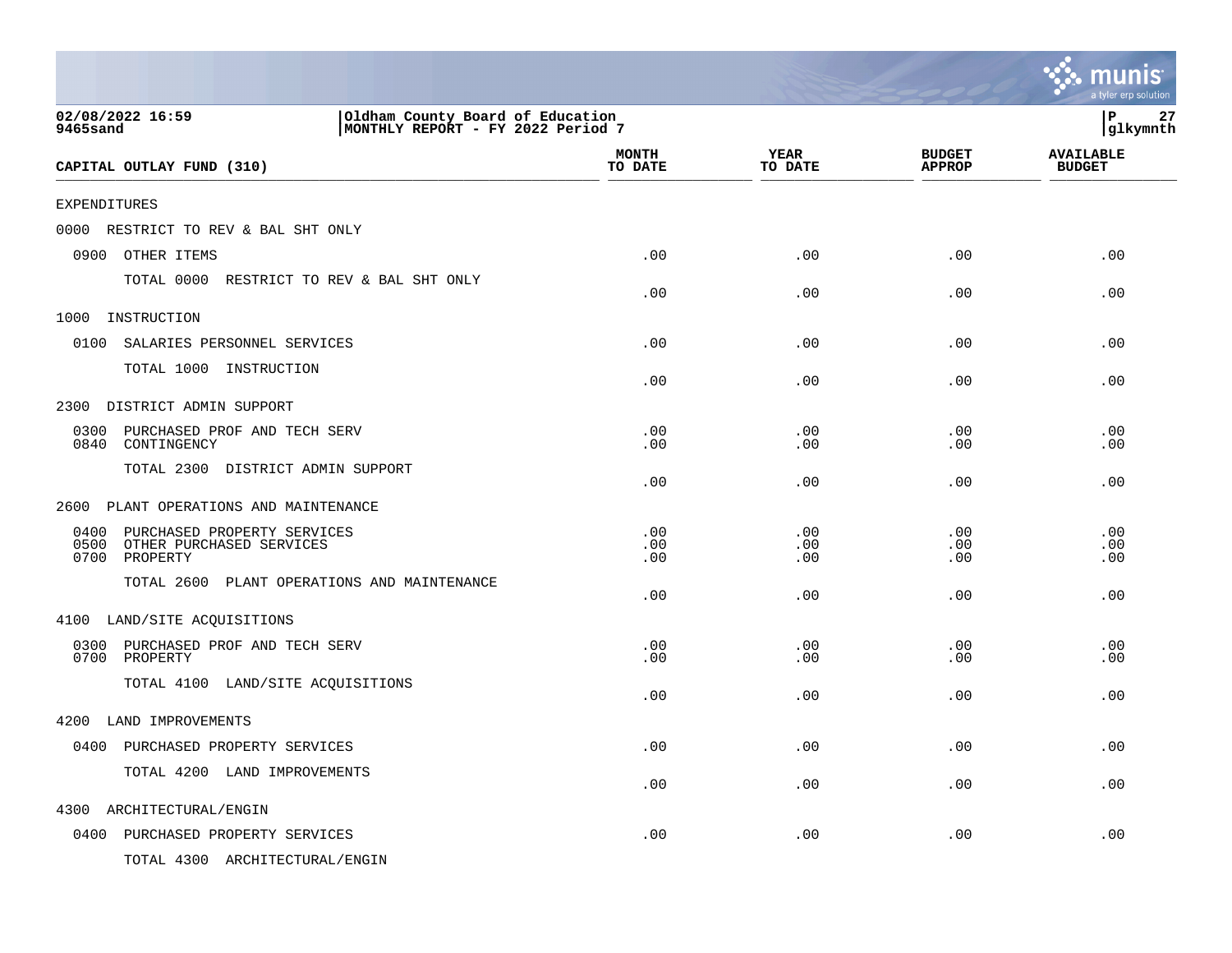

| 02/08/2022 16:59<br>Oldham County Board of Education<br>MONTHLY REPORT - FY 2022 Period 7<br>9465sand                                                     |                          |                          | lР<br>28<br> glkymnth            |                                   |
|-----------------------------------------------------------------------------------------------------------------------------------------------------------|--------------------------|--------------------------|----------------------------------|-----------------------------------|
| CAPITAL OUTLAY FUND (310)                                                                                                                                 | <b>MONTH</b><br>TO DATE  | <b>YEAR</b><br>TO DATE   | <b>BUDGET</b><br><b>APPROP</b>   | <b>AVAILABLE</b><br><b>BUDGET</b> |
|                                                                                                                                                           | .00                      | .00                      | .00                              | .00                               |
| 4500 BUILDING ACQUISTIONS & CONSTRUCTION                                                                                                                  |                          |                          |                                  |                                   |
| PURCHASED PROF AND TECH SERV<br>0300<br>0400<br>PURCHASED PROPERTY SERVICES<br>0700<br>PROPERTY                                                           | .00<br>.00<br>.00        | .00<br>.00<br>.00        | .00<br>.00<br>.00                | .00<br>.00<br>.00                 |
| TOTAL 4500 BUILDING ACQUISTIONS & CONSTRUCTION                                                                                                            | .00                      | .00                      | .00                              | .00                               |
| 4600 SITE IMPROVEMENT                                                                                                                                     |                          |                          |                                  |                                   |
| 0300 PURCHASED PROF AND TECH SERV<br>0400<br>PURCHASED PROPERTY SERVICES<br>0700<br>PROPERTY                                                              | .00<br>.00<br>.00        | .00<br>.00<br>.00        | .00<br>.00<br>.00                | .00<br>.00<br>.00                 |
| TOTAL 4600 SITE IMPROVEMENT                                                                                                                               | .00                      | .00                      | .00                              | .00                               |
| 4700 BUILDING IMPROVEMENTS                                                                                                                                |                          |                          |                                  |                                   |
| PURCHASED PROF AND TECH SERV<br>0300<br>0400<br>PURCHASED PROPERTY SERVICES<br>0700<br>PROPERTY                                                           | .00<br>.00<br>.00        | .00<br>.00<br>.00        | .00<br>$.00 \,$<br>$.00 \,$      | .00<br>.00<br>.00                 |
| TOTAL 4700 BUILDING IMPROVEMENTS                                                                                                                          | .00                      | .00                      | .00                              | .00                               |
| 4900<br>OTHER - FACILITIES                                                                                                                                |                          |                          |                                  |                                   |
| 0400<br>PURCHASED PROPERTY SERVICES                                                                                                                       | .00                      | .00                      | 1,203,523.00                     | 1,203,523.00                      |
| TOTAL 4900 OTHER - FACILITIES                                                                                                                             | .00                      | .00                      | 1,203,523.00                     | 1,203,523.00                      |
| DEBT SERVICE<br>5100                                                                                                                                      |                          |                          |                                  |                                   |
| 0300<br>PURCHASED PROF AND TECH SERV<br>0400<br>PURCHASED PROPERTY SERVICES<br>OTHER PURCHASED SERVICES<br>0500<br>DEBT SERVICE AND MISCELLANEOUS<br>0800 | .00<br>.00<br>.00<br>.00 | .00<br>.00<br>.00<br>.00 | $.00 \ \rm$<br>.00<br>.00<br>.00 | .00<br>.00<br>.00<br>.00          |
| TOTAL 5100 DEBT SERVICE                                                                                                                                   | .00                      | .00                      | $.00 \ \rm$                      | .00                               |
| FUND TRANSFERS<br>5200                                                                                                                                    |                          |                          |                                  |                                   |
| 0900<br>OTHER ITEMS                                                                                                                                       | .00                      | .00                      | .00                              | .00                               |
| TOTAL 5200 FUND TRANSFERS                                                                                                                                 |                          |                          |                                  |                                   |

.00 .00 .00 .00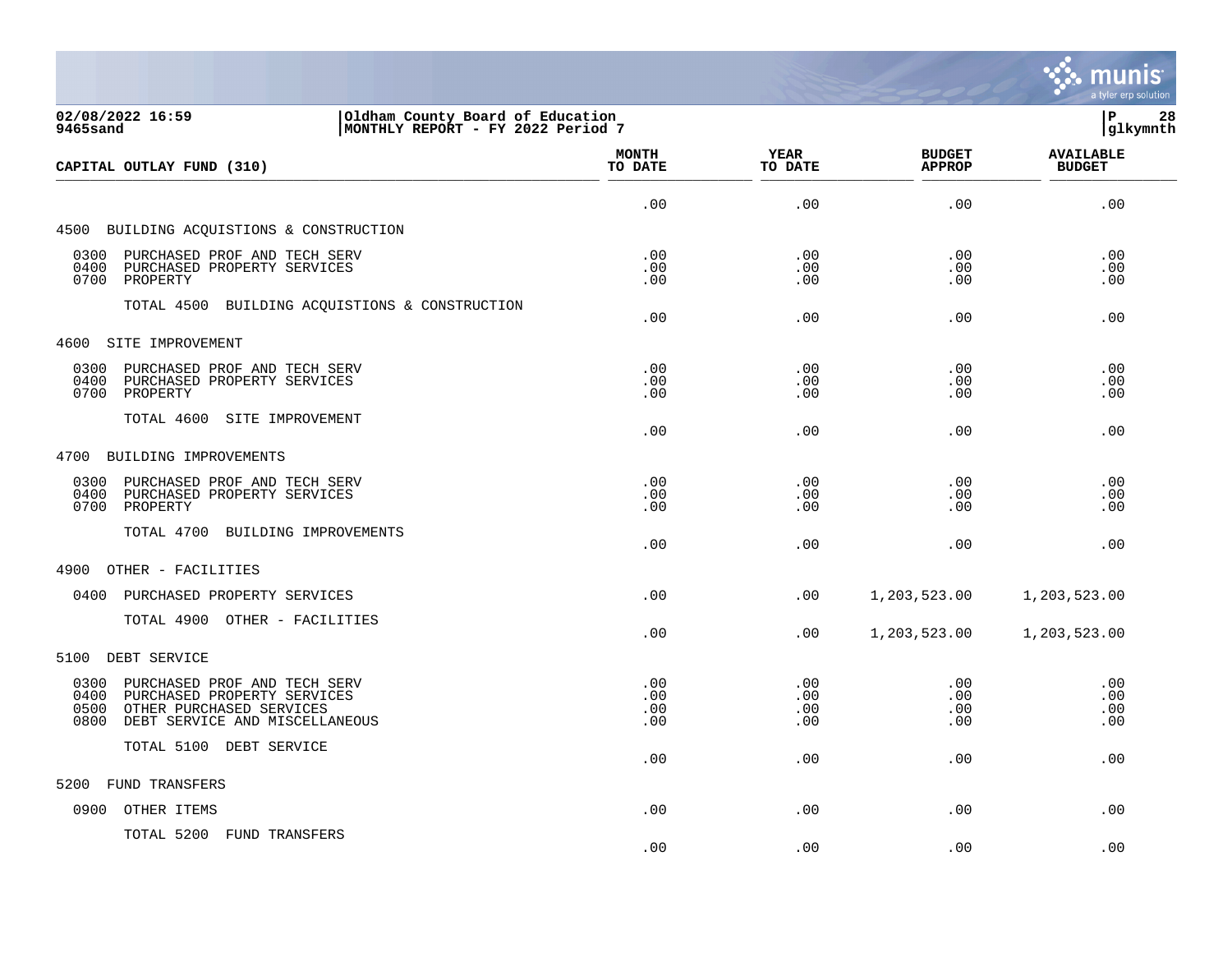|                                     |                                                                       |                  |                        |                                | <b>munis</b><br>a tyler erp solution |
|-------------------------------------|-----------------------------------------------------------------------|------------------|------------------------|--------------------------------|--------------------------------------|
| 02/08/2022 16:59<br>9465sand        | Oldham County Board of Education<br>MONTHLY REPORT - FY 2022 Period 7 |                  |                        |                                | 29<br>P<br> glkymnth                 |
| CAPITAL OUTLAY FUND (310)           |                                                                       | MONTH<br>TO DATE | <b>YEAR</b><br>TO DATE | <b>BUDGET</b><br><b>APPROP</b> | <b>AVAILABLE</b><br><b>BUDGET</b>    |
| TOTAL EXPENDITURES                  |                                                                       | .00              | .00                    | 1,203,523.00                   | 1,203,523.00                         |
| TOTAL FOR CAPITAL OUTLAY FUND (310) |                                                                       | .00              | 601,762.00             | .00                            | $-601,762.00$                        |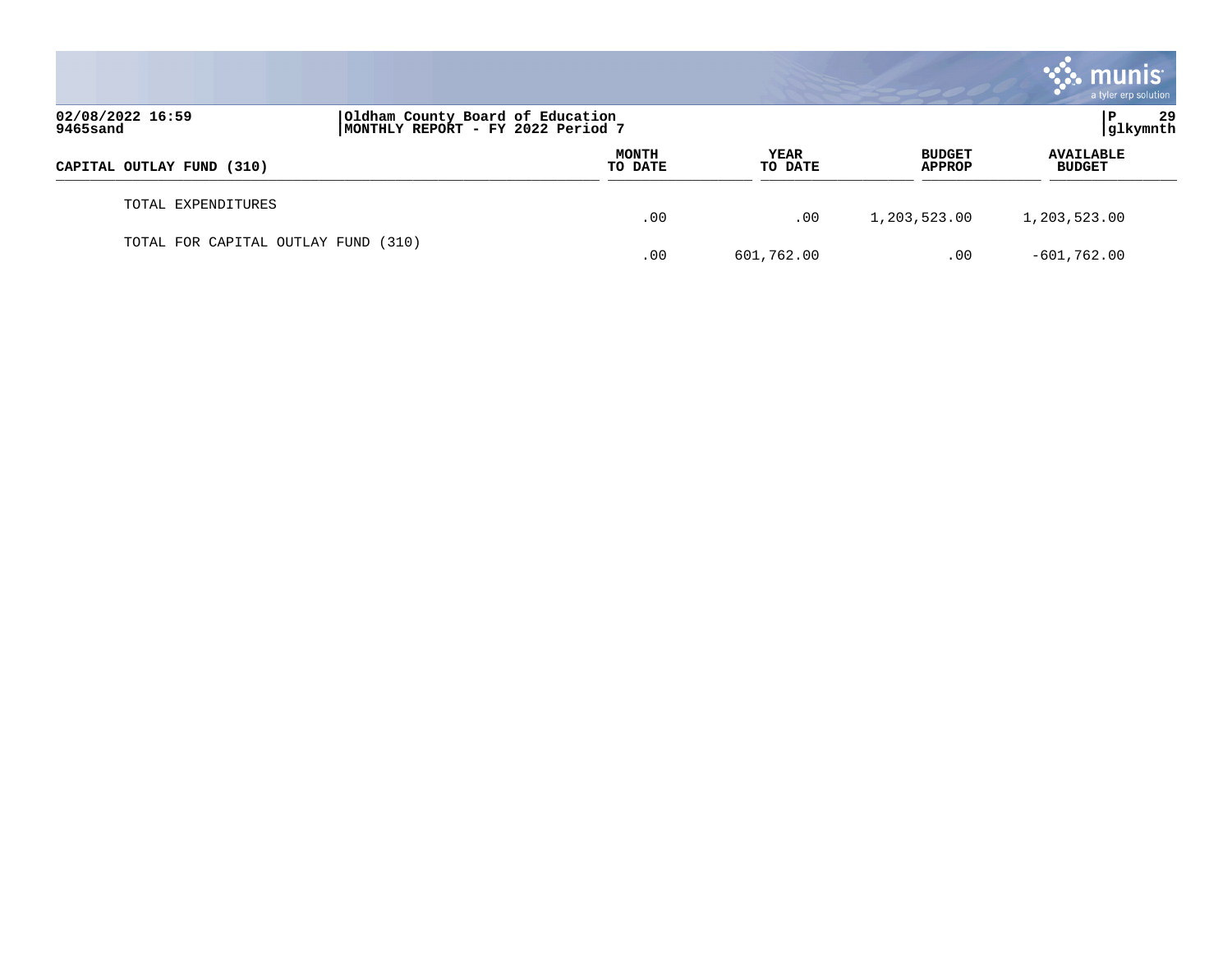|                                                                                                                                                     |                                                                       |                                           |                                                | nıs<br>mu<br>a tyler erp solution      |
|-----------------------------------------------------------------------------------------------------------------------------------------------------|-----------------------------------------------------------------------|-------------------------------------------|------------------------------------------------|----------------------------------------|
| 02/08/2022 16:59<br>9465sand                                                                                                                        | Oldham County Board of Education<br>MONTHLY REPORT - FY 2022 Period 7 |                                           |                                                | lР<br>30<br> glkymnth                  |
| BLDING FUND (5CNT LEVY-DT SVC)                                                                                                                      | <b>MONTH</b><br>TO DATE                                               | YEAR<br>TO DATE                           | <b>BUDGET</b><br><b>APPROP</b>                 | <b>AVAILABLE</b><br><b>BUDGET</b>      |
| REVENUES                                                                                                                                            |                                                                       |                                           |                                                |                                        |
| 0999 BEGINNING BALANCE                                                                                                                              |                                                                       |                                           |                                                |                                        |
| TOTAL 0999 BEGINNING BALANCE                                                                                                                        | .00                                                                   | .00                                       | .00                                            | .00                                    |
| RECEIPTS                                                                                                                                            |                                                                       |                                           |                                                |                                        |
| REVENUE FROM LOCAL SOURCES                                                                                                                          |                                                                       |                                           |                                                |                                        |
| AD VALOREM TAXES                                                                                                                                    |                                                                       |                                           |                                                |                                        |
| 1111 GENERAL REAL PROPERTY TAX<br>1113 PSC REAL PROPERTY TAX<br>1115 DELINQUENT PROPERTY TAX<br>1117 MOTOR VEHICLE TAX<br>1118 UNMINED MINERALS TAX | 695,781.92<br>.00<br>.00<br>.00<br>.00                                | 15,760,788.25<br>.00<br>.00<br>.00<br>.00 | 15,869,140.00<br>.00<br>$.00 \,$<br>.00<br>.00 | 108,351.75<br>.00<br>.00<br>.00<br>.00 |
| TOTAL AD VALOREM TAXES                                                                                                                              | 695,781.92                                                            | 15,760,788.25                             | 15,869,140.00                                  | 108, 351. 75                           |
| PENALTIES & INTEREST ON TAXES                                                                                                                       |                                                                       |                                           |                                                |                                        |
| 1140 PENALTIES & INTEREST ON TAXES                                                                                                                  | .00                                                                   | .00                                       | .00                                            | .00                                    |
| TOTAL PENALTIES & INTEREST ON TAXES                                                                                                                 | .00                                                                   | .00                                       | .00                                            | .00                                    |
| OTHER TAXES                                                                                                                                         |                                                                       |                                           |                                                |                                        |
| 1191 OMITTED PROPERTY TAX                                                                                                                           | .00                                                                   | .00                                       | .00                                            | .00                                    |
| TOTAL OTHER TAXES                                                                                                                                   | .00                                                                   | .00                                       | .00                                            | .00                                    |
| EARNINGS ON INVESTMENTS                                                                                                                             |                                                                       |                                           |                                                |                                        |
| 1510 INTEREST ON INVESTMENTS                                                                                                                        | .00                                                                   | .00                                       | .00                                            | .00                                    |
| TOTAL EARNINGS ON INVESTMENTS                                                                                                                       | .00                                                                   | .00                                       | .00                                            | .00                                    |
| TOTAL REVENUE FROM LOCAL SOURCES                                                                                                                    | 695,781.92                                                            | 15,760,788.25                             | 15,869,140.00                                  | 108, 351. 75                           |
| REVENUE FROM STATE SOURCES                                                                                                                          |                                                                       |                                           |                                                |                                        |
| RESTRICTED                                                                                                                                          |                                                                       |                                           |                                                |                                        |
| 3200 REVENUE-FSPK & EQUALIZATION                                                                                                                    | .00                                                                   | 2,536,745.00                              | 5,020,759.00                                   | 2,484,014.00                           |

**The State**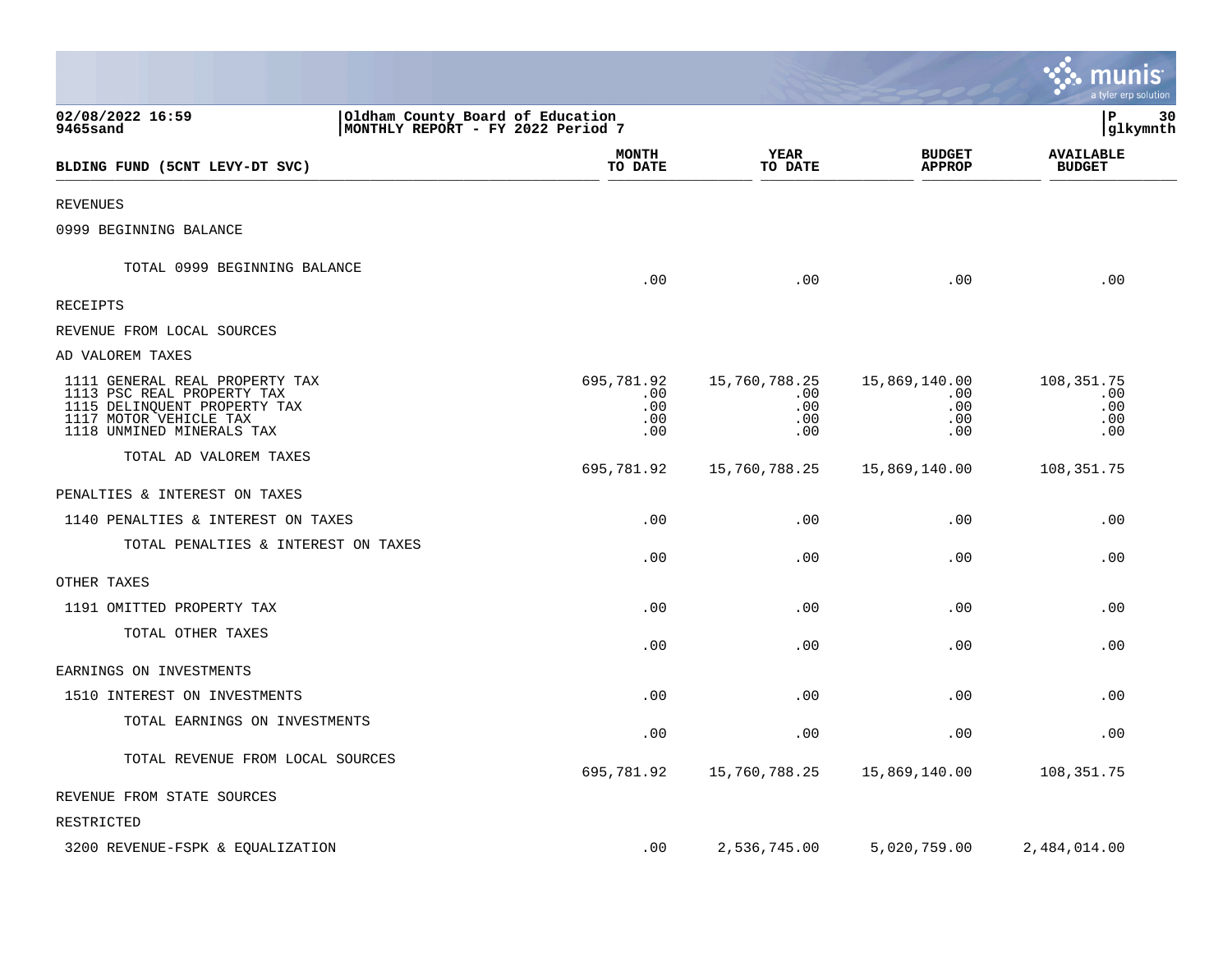|                                                                                                       |                         |                        |                                | munis<br>a tyler erp solution     |    |
|-------------------------------------------------------------------------------------------------------|-------------------------|------------------------|--------------------------------|-----------------------------------|----|
| 02/08/2022 16:59<br>Oldham County Board of Education<br>MONTHLY REPORT - FY 2022 Period 7<br>9465sand |                         |                        |                                | P<br>glkymnth                     | 31 |
| BLDING FUND (5CNT LEVY-DT SVC)                                                                        | <b>MONTH</b><br>TO DATE | <b>YEAR</b><br>TO DATE | <b>BUDGET</b><br><b>APPROP</b> | <b>AVAILABLE</b><br><b>BUDGET</b> |    |
| TOTAL RESTRICTED                                                                                      | .00                     | 2,536,745.00           | 5,020,759.00                   | 2,484,014.00                      |    |
| TOTAL REVENUE FROM STATE SOURCES                                                                      | .00                     | 2,536,745.00           | 5,020,759.00                   | 2,484,014.00                      |    |
| OTHER RECEIPTS                                                                                        |                         |                        |                                |                                   |    |
| INTERFUND TRANSFERS                                                                                   |                         |                        |                                |                                   |    |
| 5210 FUND TRANSFER                                                                                    | .00                     | .00                    | .00                            | .00                               |    |
| TOTAL INTERFUND TRANSFERS                                                                             | .00                     | .00                    | .00                            | .00                               |    |
| SALE OR COMP FOR LOSS OF ASSETS                                                                       |                         |                        |                                |                                   |    |
| 5312 LOSS COMP - LAND & IMPROVEMNTS<br>5342 LOSS COMP - EQUIPMENT ETC                                 | .00<br>.00              | .00<br>.00             | .00<br>.00                     | .00<br>.00                        |    |
| TOTAL SALE OR COMP FOR LOSS OF ASSETS                                                                 | .00                     | .00                    | .00                            | .00                               |    |
| TOTAL OTHER RECEIPTS                                                                                  | .00                     | .00                    | .00                            | .00                               |    |
| TOTAL RECEIPTS                                                                                        | 695,781.92              | 18, 297, 533. 25       | 20,889,899.00                  | 2,592,365.75                      |    |
| TOTAL REVENUE                                                                                         | 695,781.92              | 18, 297, 533. 25       | 20,889,899.00                  | 2,592,365.75                      |    |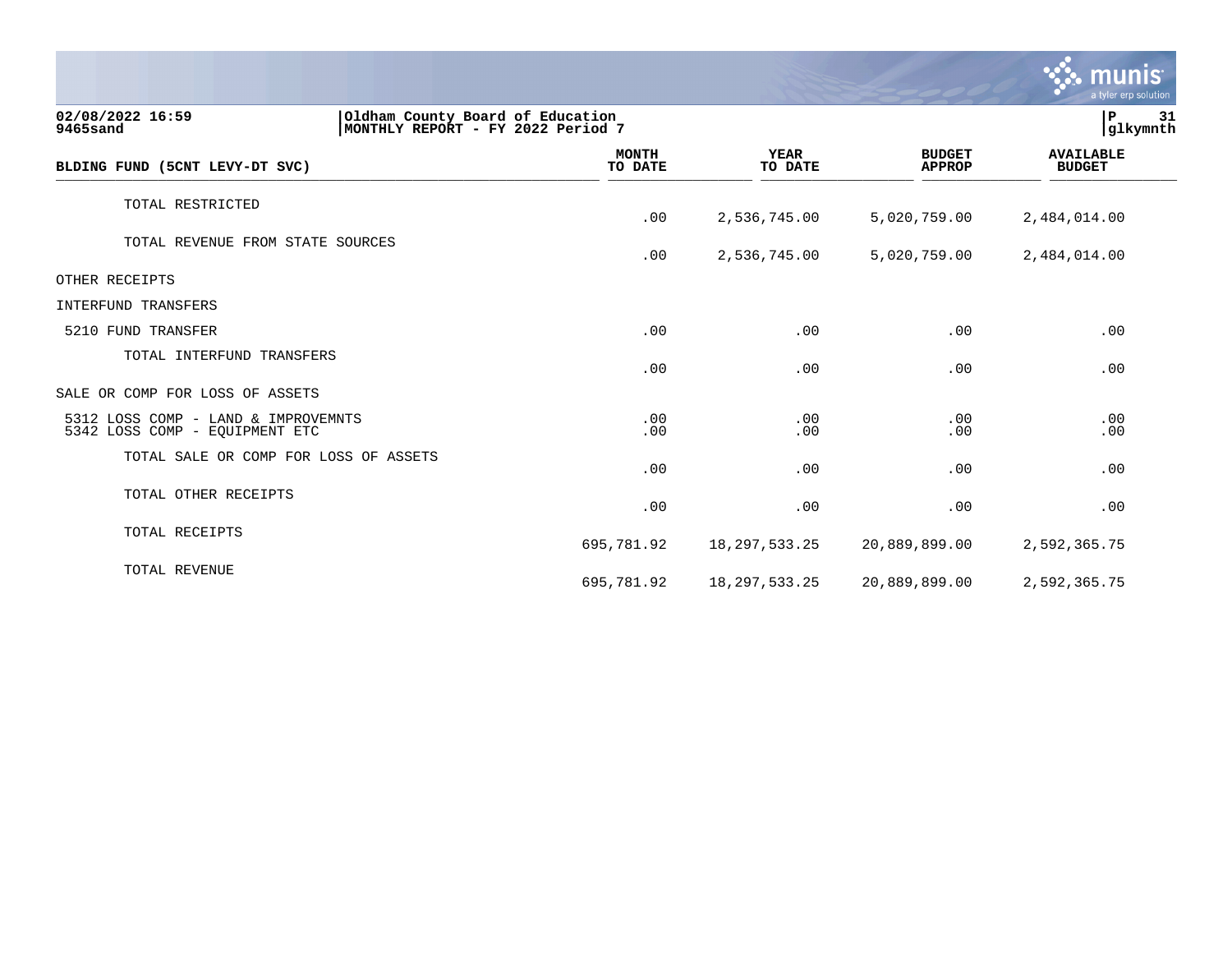|                                                                                                                                     |                                                                       |                          |                          |                                | a tyler erp solution              |
|-------------------------------------------------------------------------------------------------------------------------------------|-----------------------------------------------------------------------|--------------------------|--------------------------|--------------------------------|-----------------------------------|
| 02/08/2022 16:59<br>9465sand                                                                                                        | Oldham County Board of Education<br>MONTHLY REPORT - FY 2022 Period 7 |                          |                          |                                | P<br>32<br>glkymnth               |
| BLDING FUND (5CNT LEVY-DT SVC)                                                                                                      |                                                                       | MONTH<br>TO DATE         | YEAR<br>TO DATE          | <b>BUDGET</b><br><b>APPROP</b> | <b>AVAILABLE</b><br><b>BUDGET</b> |
| <b>EXPENDITURES</b>                                                                                                                 |                                                                       |                          |                          |                                |                                   |
| 0000<br>RESTRICT TO REV & BAL SHT ONLY                                                                                              |                                                                       |                          |                          |                                |                                   |
| 0900<br>OTHER ITEMS                                                                                                                 |                                                                       | .00                      | .00                      | .00                            | .00                               |
| TOTAL 0000                                                                                                                          | RESTRICT TO REV & BAL SHT ONLY                                        | .00                      | .00                      | .00                            | .00                               |
| 2300<br>DISTRICT ADMIN SUPPORT                                                                                                      |                                                                       |                          |                          |                                |                                   |
| PURCHASED PROF AND TECH SERV<br>0300<br>0840<br>CONTINGENCY                                                                         |                                                                       | .00<br>.00               | 216,726.34<br>.00        | 246,444.00<br>.00              | 29,717.66<br>.00                  |
| TOTAL 2300<br>DISTRICT ADMIN SUPPORT                                                                                                |                                                                       | .00                      | 216,726.34               | 246,444.00                     | 29,717.66                         |
| 4100 LAND/SITE ACQUISITIONS                                                                                                         |                                                                       |                          |                          |                                |                                   |
| PURCHASED PROF AND TECH SERV<br>0300<br>0700<br>PROPERTY                                                                            |                                                                       | .00<br>.00               | .00<br>.00               | .00<br>.00                     | .00<br>.00                        |
| TOTAL 4100 LAND/SITE ACQUISITIONS                                                                                                   |                                                                       | .00                      | .00                      | .00                            | .00                               |
| BUILDING ACQUISTIONS & CONSTRUCTION<br>4500                                                                                         |                                                                       |                          |                          |                                |                                   |
| 0300<br>PURCHASED PROF AND TECH SERV<br>PURCHASED PROPERTY SERVICES<br>0400<br>0500<br>OTHER PURCHASED SERVICES                     |                                                                       | .00<br>.00<br>.00        | .00<br>.00<br>.00        | .00<br>.00<br>.00              | .00<br>.00<br>.00                 |
| TOTAL 4500                                                                                                                          | BUILDING ACQUISTIONS & CONSTRUCTION                                   | .00                      | .00                      | .00                            | .00                               |
| 4600<br>SITE IMPROVEMENT                                                                                                            |                                                                       |                          |                          |                                |                                   |
| 0300<br>PURCHASED PROF AND TECH SERV<br>0400<br>PURCHASED PROPERTY SERVICES<br>0500<br>OTHER PURCHASED SERVICES<br>0700<br>PROPERTY |                                                                       | .00<br>.00<br>.00<br>.00 | .00<br>.00<br>.00<br>.00 | .00<br>.00<br>.00<br>.00       | .00<br>.00<br>.00<br>.00          |
| TOTAL 4600<br>SITE IMPROVEMENT                                                                                                      |                                                                       | .00                      | .00                      | .00                            | .00                               |
| 4700<br>BUILDING IMPROVEMENTS                                                                                                       |                                                                       |                          |                          |                                |                                   |
| PURCHASED PROF AND TECH SERV<br>0300<br>0400<br>PURCHASED PROPERTY SERVICES<br>0700<br>PROPERTY                                     |                                                                       | .00<br>.00<br>.00        | .00<br>.00<br>.00        | .00<br>.00<br>.00              | .00<br>.00<br>.00                 |
| TOTAL 4700<br>BUILDING IMPROVEMENTS                                                                                                 |                                                                       | .00                      | .00                      | .00                            | .00                               |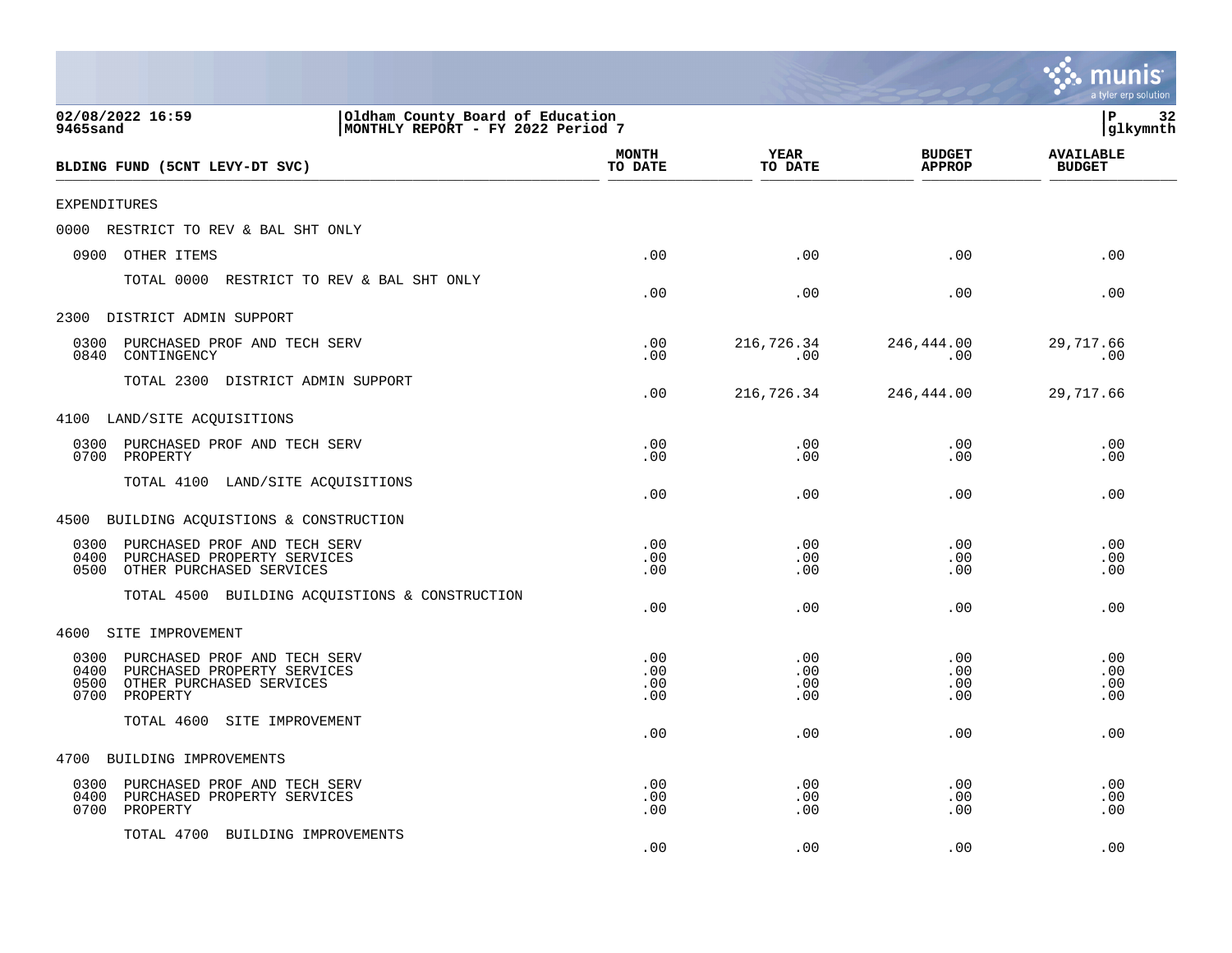|                                                                                                       |                         |                        |                                | munis<br>a tyler erp solution     |    |
|-------------------------------------------------------------------------------------------------------|-------------------------|------------------------|--------------------------------|-----------------------------------|----|
| Oldham County Board of Education<br>02/08/2022 16:59<br>MONTHLY REPORT - FY 2022 Period 7<br>9465sand |                         |                        |                                | P<br>glkymnth                     | 33 |
| BLDING FUND (5CNT LEVY-DT SVC)                                                                        | <b>MONTH</b><br>TO DATE | <b>YEAR</b><br>TO DATE | <b>BUDGET</b><br><b>APPROP</b> | <b>AVAILABLE</b><br><b>BUDGET</b> |    |
| OTHER - FACILITIES<br>4900                                                                            |                         |                        |                                |                                   |    |
| 0400<br>PURCHASED PROPERTY SERVICES                                                                   | .00                     | .00                    | 6, 361, 613.62                 | 6,361,613.62                      |    |
| TOTAL 4900<br>OTHER - FACILITIES                                                                      | .00                     | .00                    | 6, 361, 613.62                 | 6,361,613.62                      |    |
| 5100<br>DEBT SERVICE                                                                                  |                         |                        |                                |                                   |    |
| 0300<br>PURCHASED PROF AND TECH SERV<br>0800<br>DEBT SERVICE AND MISCELLANEOUS                        | .00<br>.00              | .00<br>.00             | .00<br>.00                     | .00<br>.00                        |    |
| TOTAL 5100<br>DEBT SERVICE                                                                            | .00                     | .00                    | .00                            | .00                               |    |
| 5200<br><b>FUND TRANSFERS</b>                                                                         |                         |                        |                                |                                   |    |
| 0900<br>OTHER ITEMS                                                                                   | 219,727.05              | 8,121,659.36           | 14, 281, 841.38                | 6,160,182.02                      |    |
| TOTAL 5200<br>FUND TRANSFERS                                                                          | 219,727.05              | 8,121,659.36           | 14, 281, 841. 38               | 6,160,182.02                      |    |
| TOTAL EXPENDITURES                                                                                    | 219,727.05              | 8,338,385.70           | 20,889,899.00                  | 12,551,513.30                     |    |
| TOTAL FOR BLDING FUND<br>(5CNT LEVY-DT SVC) (320)                                                     | 476,054.87              | 9,959,147.55           | .00                            | $-9,959,147.55$                   |    |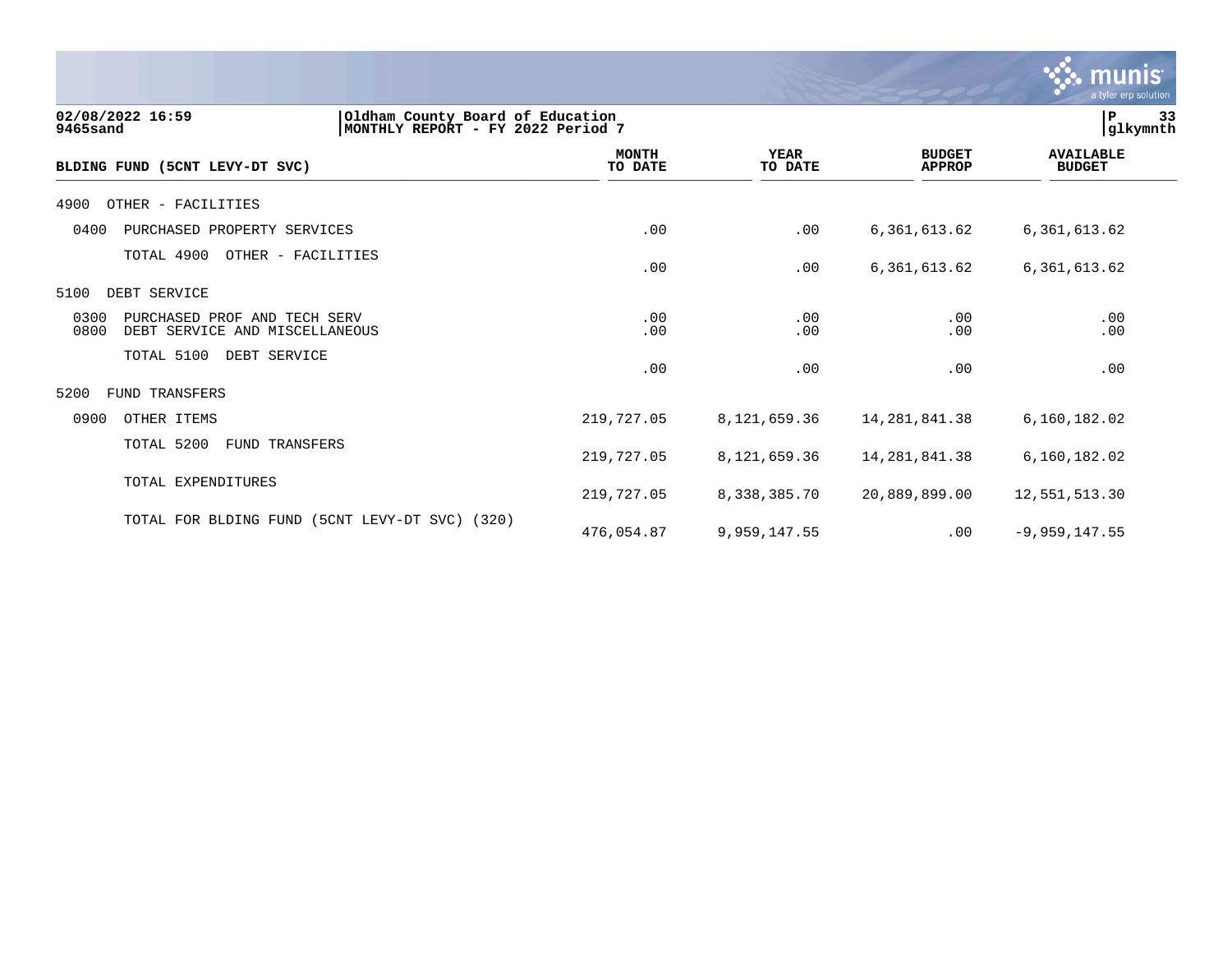|                                                                                                       |                         |                            |                                | munis<br>a tyler erp solution     |    |
|-------------------------------------------------------------------------------------------------------|-------------------------|----------------------------|--------------------------------|-----------------------------------|----|
| 02/08/2022 16:59<br>Oldham County Board of Education<br>9465sand<br>MONTHLY REPORT - FY 2022 Period 7 |                         |                            |                                | l P<br> glkymnth                  | 34 |
| CONSTRUCTION FUND (360)                                                                               | <b>MONTH</b><br>TO DATE | <b>YEAR</b><br>TO DATE     | <b>BUDGET</b><br><b>APPROP</b> | <b>AVAILABLE</b><br><b>BUDGET</b> |    |
| <b>REVENUES</b>                                                                                       |                         |                            |                                |                                   |    |
| 0999 BEGINNING BALANCE                                                                                |                         |                            |                                |                                   |    |
| TOTAL 0999 BEGINNING BALANCE                                                                          | .00                     | .00                        | .00                            | .00                               |    |
| RECEIPTS                                                                                              |                         |                            |                                |                                   |    |
| REVENUE FROM LOCAL SOURCES                                                                            |                         |                            |                                |                                   |    |
| EARNINGS ON INVESTMENTS                                                                               |                         |                            |                                |                                   |    |
| 1510 INTEREST ON INVESTMENTS                                                                          | 37.22                   | 3,316.49                   | .00                            | $-3,316.49$                       |    |
| TOTAL EARNINGS ON INVESTMENTS                                                                         | 37.22                   | 3,316.49                   | .00                            | $-3, 316.49$                      |    |
| OTHER REVENUE FROM LOCAL SOURCES                                                                      |                         |                            |                                |                                   |    |
| 1925 REIMBURSEMENTS (NON-GVT)<br>1990 MISC REV CAMDEN 18199                                           | .00<br>.00              | .00<br>.00                 | .00<br>.00                     | .00<br>.00                        |    |
| TOTAL OTHER REVENUE FROM LOCAL SOURCES                                                                | .00                     | .00                        | .00                            | .00                               |    |
| TOTAL REVENUE FROM LOCAL SOURCES                                                                      | 37.22                   | 3,316.49                   | .00                            | $-3, 316.49$                      |    |
| REVENUE FROM STATE SOURCES                                                                            |                         |                            |                                |                                   |    |
| EXPENDITURE REIMBURSEMENTS                                                                            |                         |                            |                                |                                   |    |
| 3131 MISCELLANEOUS REIMBURSEMENTS                                                                     | .00                     | .00                        | .00                            | .00                               |    |
| TOTAL EXPENDITURE REIMBURSEMENTS                                                                      | .00                     | .00                        | .00                            | .00                               |    |
| TOTAL REVENUE FROM STATE SOURCES                                                                      | .00                     | .00                        | .00                            | .00                               |    |
| OTHER RECEIPTS                                                                                        |                         |                            |                                |                                   |    |
| BOND ISSUANCE                                                                                         |                         |                            |                                |                                   |    |
| 5110 BOND PRINCIPAL PROCEEDS<br>5120 BOND PREMIUM PROCEEDS                                            | .00<br>.00              | 8,800,000.00<br>180,159.50 | .00<br>.00                     | $-8,800,000.00$<br>$-180, 159.50$ |    |
| TOTAL BOND ISSUANCE                                                                                   | .00                     | 8,980,159.50               | .00                            | $-8,980,159.50$                   |    |
| INTERFUND TRANSFERS                                                                                   |                         |                            |                                |                                   |    |

 $\mathcal{L}$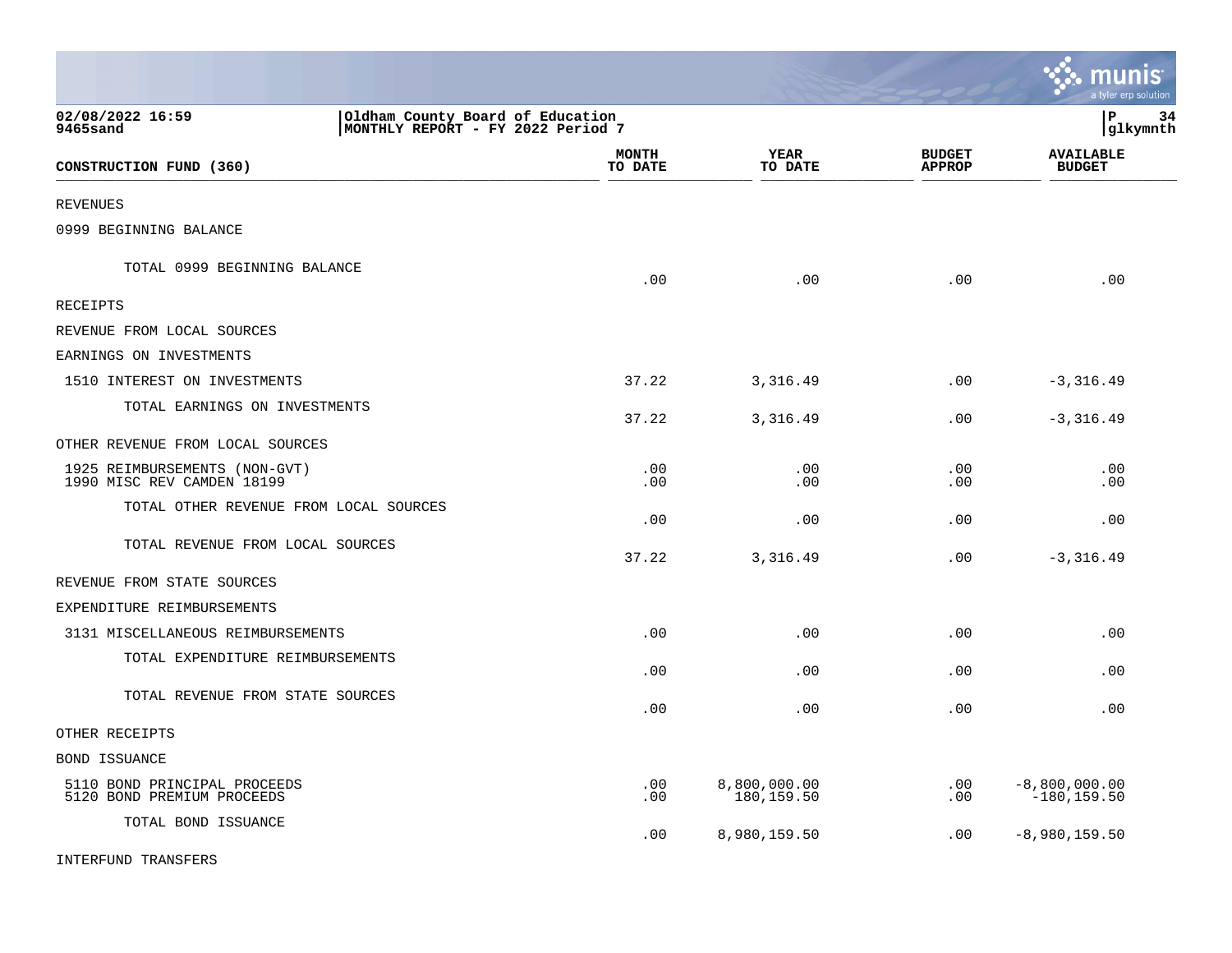

| 02/08/2022 16:59<br>9465sand | Oldham County Board of Education<br>MONTHLY REPORT - FY 2022 Period 7 |                        |                                | 35<br>$\, {\bf P}$<br>glkymnth    |
|------------------------------|-----------------------------------------------------------------------|------------------------|--------------------------------|-----------------------------------|
| CONSTRUCTION FUND (360)      | MONTH<br>TO DATE                                                      | <b>YEAR</b><br>TO DATE | <b>BUDGET</b><br><b>APPROP</b> | <b>AVAILABLE</b><br><b>BUDGET</b> |
| 5210 FUND TRANSFER IN        | .00                                                                   | .00                    | .00                            | .00                               |
| TOTAL INTERFUND TRANSFERS    | .00                                                                   | .00                    | .00                            | .00                               |
| TOTAL OTHER RECEIPTS         | .00                                                                   | 8,980,159.50           | .00                            | $-8,980,159.50$                   |
| TOTAL RECEIPTS               | 37.22                                                                 | 8,983,475.99           | .00                            | $-8,983,475.99$                   |
| TOTAL REVENUE                | 37.22                                                                 | 8,983,475.99           | .00                            | $-8,983,475.99$                   |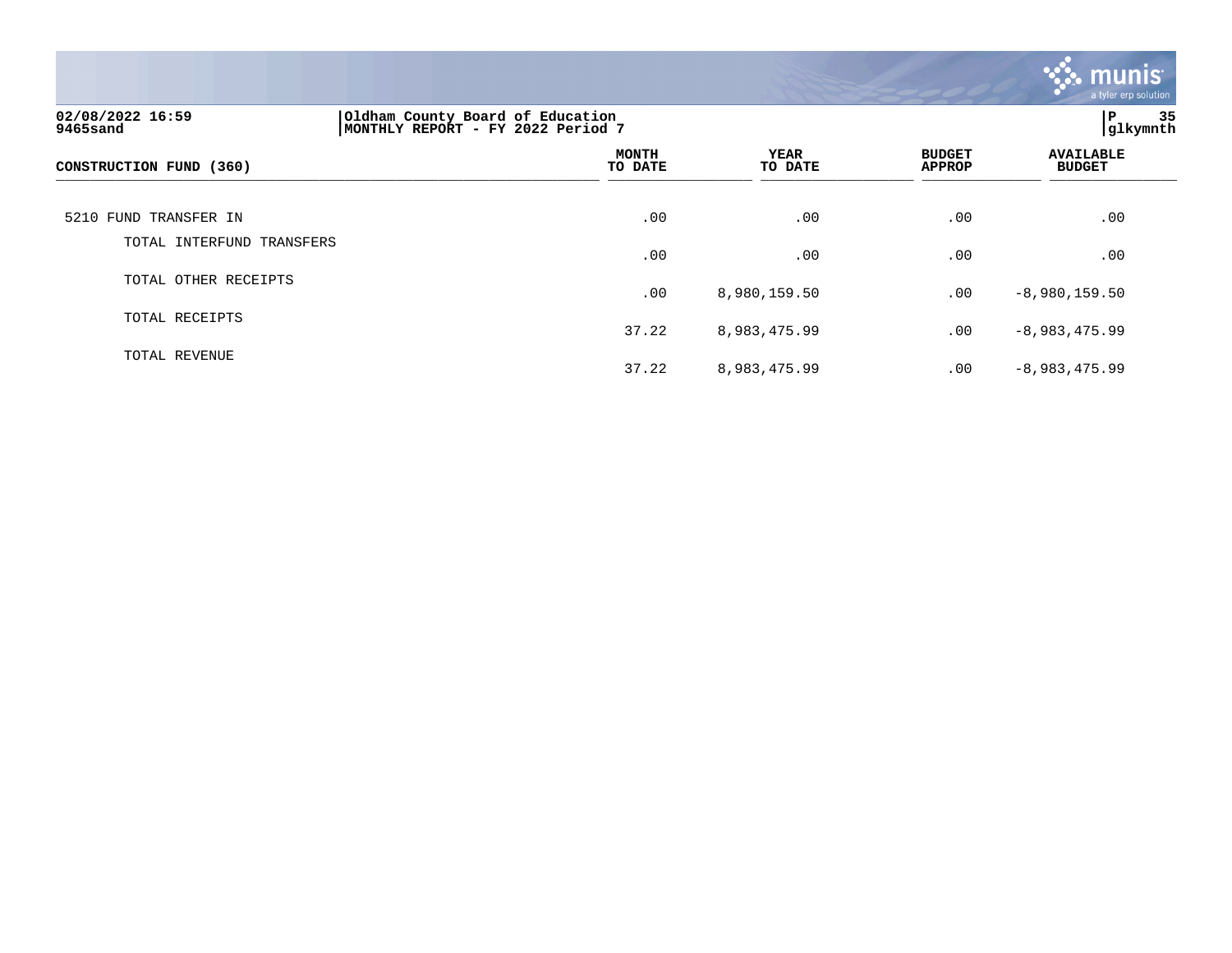|                                                                                                                                                                                                   |                                        |                                        |                                        | mu<br>a tyler erp solution             |
|---------------------------------------------------------------------------------------------------------------------------------------------------------------------------------------------------|----------------------------------------|----------------------------------------|----------------------------------------|----------------------------------------|
| 02/08/2022 16:59<br>Oldham County Board of Education<br>MONTHLY REPORT - FY 2022 Period 7<br>9465sand                                                                                             |                                        |                                        |                                        | ΙP<br>36<br>glkymnth                   |
| CONSTRUCTION FUND (360)                                                                                                                                                                           | <b>MONTH</b><br>TO DATE                | <b>YEAR</b><br>TO DATE                 | <b>BUDGET</b><br><b>APPROP</b>         | <b>AVAILABLE</b><br><b>BUDGET</b>      |
| <b>EXPENDITURES</b>                                                                                                                                                                               |                                        |                                        |                                        |                                        |
| 2300<br>DISTRICT ADMIN SUPPORT                                                                                                                                                                    |                                        |                                        |                                        |                                        |
| 0300<br>PURCHASED PROF AND TECH SERV                                                                                                                                                              | .00                                    | .00                                    | .00                                    | .00                                    |
| TOTAL 2300 DISTRICT ADMIN SUPPORT                                                                                                                                                                 | .00                                    | .00                                    | .00                                    | .00                                    |
| 4100 LAND/SITE ACQUISITIONS                                                                                                                                                                       |                                        |                                        |                                        |                                        |
| 0300<br>PURCHASED PROF AND TECH SERV<br>0700<br>PROPERTY                                                                                                                                          | .00<br>.00                             | .00<br>.00                             | .00<br>.00                             | .00<br>.00                             |
| TOTAL 4100 LAND/SITE ACQUISITIONS                                                                                                                                                                 | .00                                    | .00                                    | .00                                    | .00                                    |
| 4200<br>LAND IMPROVEMENTS                                                                                                                                                                         |                                        |                                        |                                        |                                        |
| 0300<br>PURCHASED PROF AND TECH SERV<br>0400<br>PURCHASED PROPERTY SERVICES                                                                                                                       | .00<br>.00                             | .00<br>.00                             | .00<br>.00                             | .00<br>.00                             |
| TOTAL 4200 LAND IMPROVEMENTS                                                                                                                                                                      | .00                                    | .00                                    | .00                                    | .00                                    |
| 4500<br>BUILDING ACQUISTIONS & CONSTRUCTION                                                                                                                                                       |                                        |                                        |                                        |                                        |
| 0300<br>PURCHASED PROF AND TECH SERV<br>0400<br>PURCHASED PROPERTY SERVICES<br>0500<br>OTHER PURCHASED SERVICES<br>0700<br>PROPERTY<br>TOTAL 4500<br>BUILDING ACQUISTIONS & CONSTRUCTION          | .00<br>.00<br>.00<br>.00<br>.00        | .00<br>.00<br>.00<br>.00<br>.00        | .00<br>.00<br>.00<br>.00<br>.00        | .00<br>.00<br>.00<br>.00<br>.00        |
| SITE IMPROVEMENT<br>4600                                                                                                                                                                          |                                        |                                        |                                        |                                        |
| 0400<br>PURCHASED PROPERTY SERVICES                                                                                                                                                               | .00                                    | .00                                    | .00                                    | .00                                    |
| TOTAL 4600 SITE IMPROVEMENT                                                                                                                                                                       | .00                                    | .00                                    | .00                                    | .00                                    |
| 4700<br>BUILDING IMPROVEMENTS                                                                                                                                                                     |                                        |                                        |                                        |                                        |
| 0300<br>PURCHASED PROF AND TECH SERV<br>0400<br>PURCHASED PROPERTY SERVICES<br>0500<br>OTHER PURCHASED SERVICES<br>0600<br>SUPPLIES<br>0700<br>PROPERTY<br>0800<br>DEBT SERVICE AND MISCELLANEOUS | .00<br>.00<br>.00<br>.00<br>.00<br>.00 | .00<br>.00<br>.00<br>.00<br>.00<br>.00 | .00<br>.00<br>.00<br>.00<br>.00<br>.00 | .00<br>.00<br>.00<br>.00<br>.00<br>.00 |
| TOTAL 4700 BUILDING IMPROVEMENTS                                                                                                                                                                  | .00                                    | .00                                    | .00                                    | .00                                    |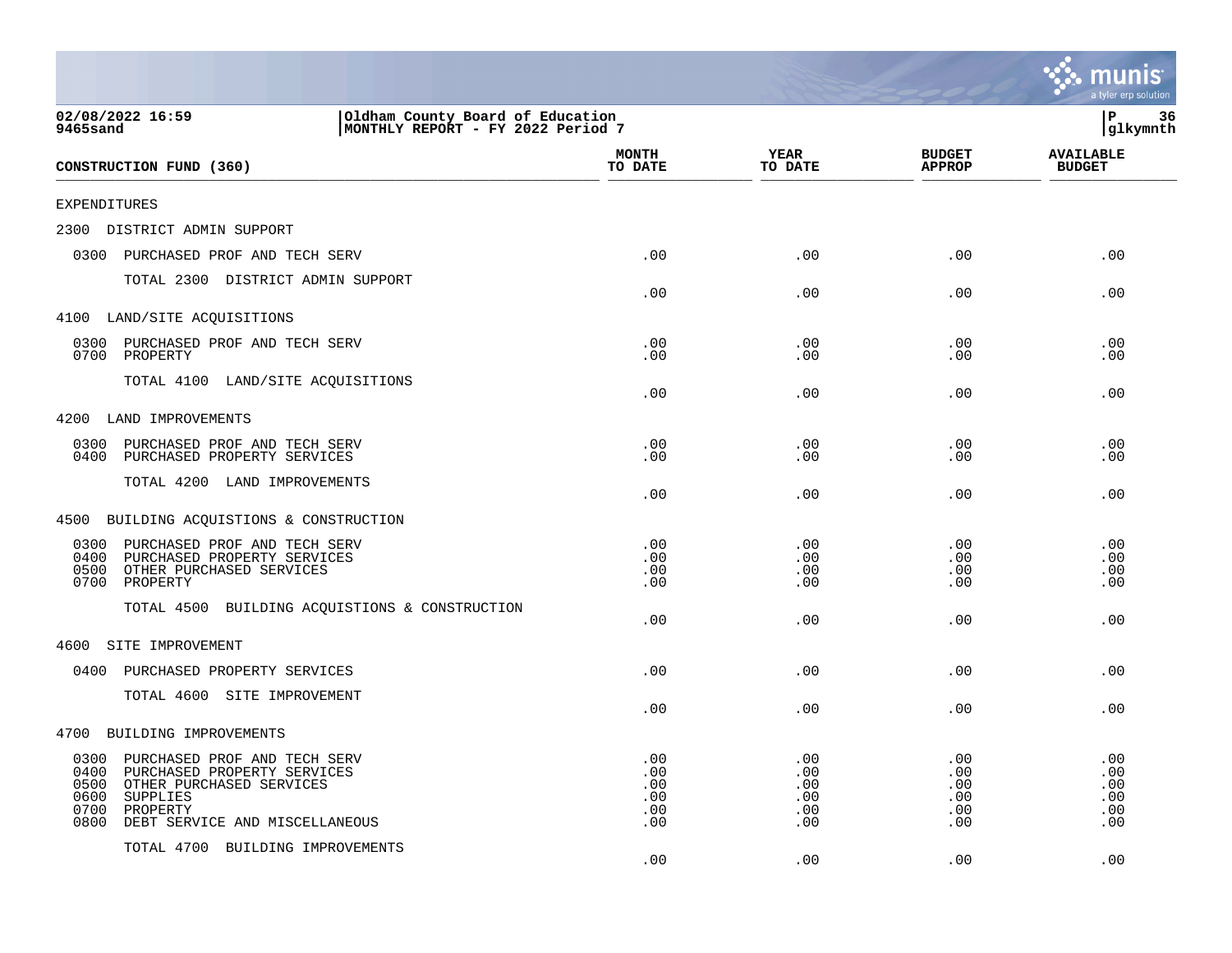

**02/08/2022 16:59 |Oldham County Board of Education |P 37 MONTHLY REPORT - FY 2022 Period 7 MONTH AVAILABLE YEAR BUDGET** AVAILABLE **CONSTRUCTION FUND (360) TO DATE TO DATE APPROP BUDGET**  \_\_\_\_\_\_\_\_\_\_\_\_\_\_\_\_\_\_\_\_\_\_\_\_\_\_\_\_\_\_\_\_\_\_\_\_\_\_\_\_\_\_\_\_\_\_\_\_\_\_\_\_\_\_\_\_\_\_\_\_\_\_\_\_ \_\_\_\_\_\_\_\_\_\_\_\_\_\_\_\_\_ \_\_\_\_\_\_\_\_\_\_\_\_\_\_\_\_\_\_ \_\_\_\_\_\_\_\_\_\_\_\_\_\_ \_\_\_\_\_\_\_\_\_\_\_\_\_\_\_ 4900 OTHER - FACILITIES 0300 PURCHASED PROF AND TECH SERV .00 .00 .00 .00 0400 PURCHASED PROPERTY SERVICES 659,416.73 2,796,409.98 .00 -2,796,409.98 0500 OTHER PURCHASED SERVICES .00 .00 .00 .00 0600 SUPPLIES .00 .00 .00 .00 0700 PROPERTY .00 .00 .00 .00 0840 CONTINGENCY .00 .00 .00 .00 TOTAL 4900 OTHER - FACILITIES 659,416.73 2,796,409.98 .00 -2,796,409.98 5100 DEBT SERVICE 0800 DEBT SERVICE AND MISCELLANEOUS .00 .00 .00 .00 0900 OTHER ITEMS TOTAL 5100 DEBT SERVICE .00 .00 .00 .00 5200 FUND TRANSFERS 0900 OTHER ITEMS .00 70,550.00 .00 -70,550.00 TOTAL 5200 FUND TRANSFERS  $.00$  70,550.00  $.00$   $-70,550.00$ TOTAL EXPENDITURES 659,416.73 2,866,959.98 .00 -2,866,959.98 TOTAL FOR CONSTRUCTION FUND (360)  $-659,379.51$  6,116,516.01 .00  $-6,116,516.01$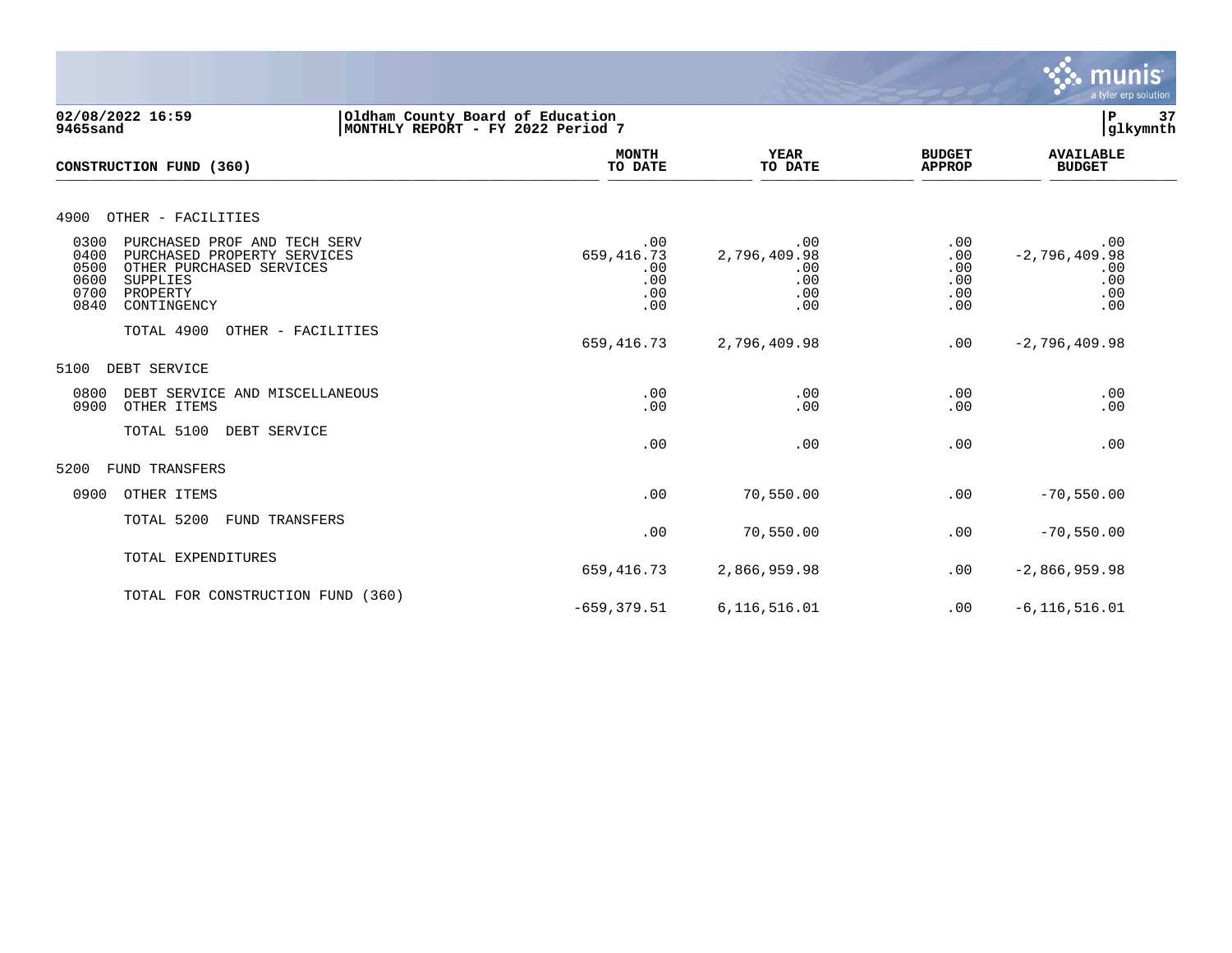|                                                            |                                                                       |                     |                                | munis<br>a tyler erp solution     |
|------------------------------------------------------------|-----------------------------------------------------------------------|---------------------|--------------------------------|-----------------------------------|
| 02/08/2022 16:59<br>9465sand                               | Oldham County Board of Education<br>MONTHLY REPORT - FY 2022 Period 7 |                     |                                | lР<br>38<br> glkymnth             |
| DEBT SERVICE FUND (400)                                    | <b>MONTH</b><br>TO DATE                                               | YEAR<br>TO DATE     | <b>BUDGET</b><br><b>APPROP</b> | <b>AVAILABLE</b><br><b>BUDGET</b> |
| <b>REVENUES</b>                                            |                                                                       |                     |                                |                                   |
| 0999 BEGINNING BALANCE                                     |                                                                       |                     |                                |                                   |
| TOTAL 0999 BEGINNING BALANCE                               | .00                                                                   | .00                 | .00                            | .00                               |
| RECEIPTS                                                   |                                                                       |                     |                                |                                   |
| REVENUE FROM LOCAL SOURCES                                 |                                                                       |                     |                                |                                   |
| EARNINGS ON INVESTMENTS                                    |                                                                       |                     |                                |                                   |
| 1510 INTEREST ON INVESTMENTS                               | .00                                                                   | .00                 | .00                            | .00                               |
| TOTAL EARNINGS ON INVESTMENTS                              | .00                                                                   | .00                 | .00                            | .00                               |
| TOTAL REVENUE FROM LOCAL SOURCES                           | .00                                                                   | .00                 | .00                            | .00                               |
| REVENUE FROM STATE SOURCES                                 |                                                                       |                     |                                |                                   |
| RESTRICTED                                                 |                                                                       |                     |                                |                                   |
| 3200 RESTRICTED STATE REVENUE                              | .00                                                                   | .00                 | .00                            | .00                               |
| TOTAL RESTRICTED                                           | .00                                                                   | .00                 | .00                            | .00                               |
| REVENUE ON BEHALF PAYMENTS                                 |                                                                       |                     |                                |                                   |
| 3900 REVENUE-ON BEHALF PMTS-STATE                          | .00                                                                   | .00                 | 434,323.00                     | 434,323.00                        |
| TOTAL REVENUE ON BEHALF PAYMENTS                           | .00                                                                   | .00                 | 434,323.00                     | 434,323.00                        |
| TOTAL REVENUE FROM STATE SOURCES                           | .00                                                                   | .00                 | 434,323.00                     | 434,323.00                        |
| OTHER RECEIPTS                                             |                                                                       |                     |                                |                                   |
| BOND ISSUANCE                                              |                                                                       |                     |                                |                                   |
| 5110 BOND PRINCIPAL PROCEEDS<br>5120 BOND PREMIUM PROCEEDS | .00<br>.00                                                            | 6,700,000.00<br>.00 | .00<br>.00                     | $-6,700,000.00$<br>.00            |
| TOTAL BOND ISSUANCE                                        | .00                                                                   | 6,700,000.00        | .00                            | $-6,700,000.00$                   |
| INTERFUND TRANSFERS                                        |                                                                       |                     |                                |                                   |

 $\mathcal{L}^{\bullet}$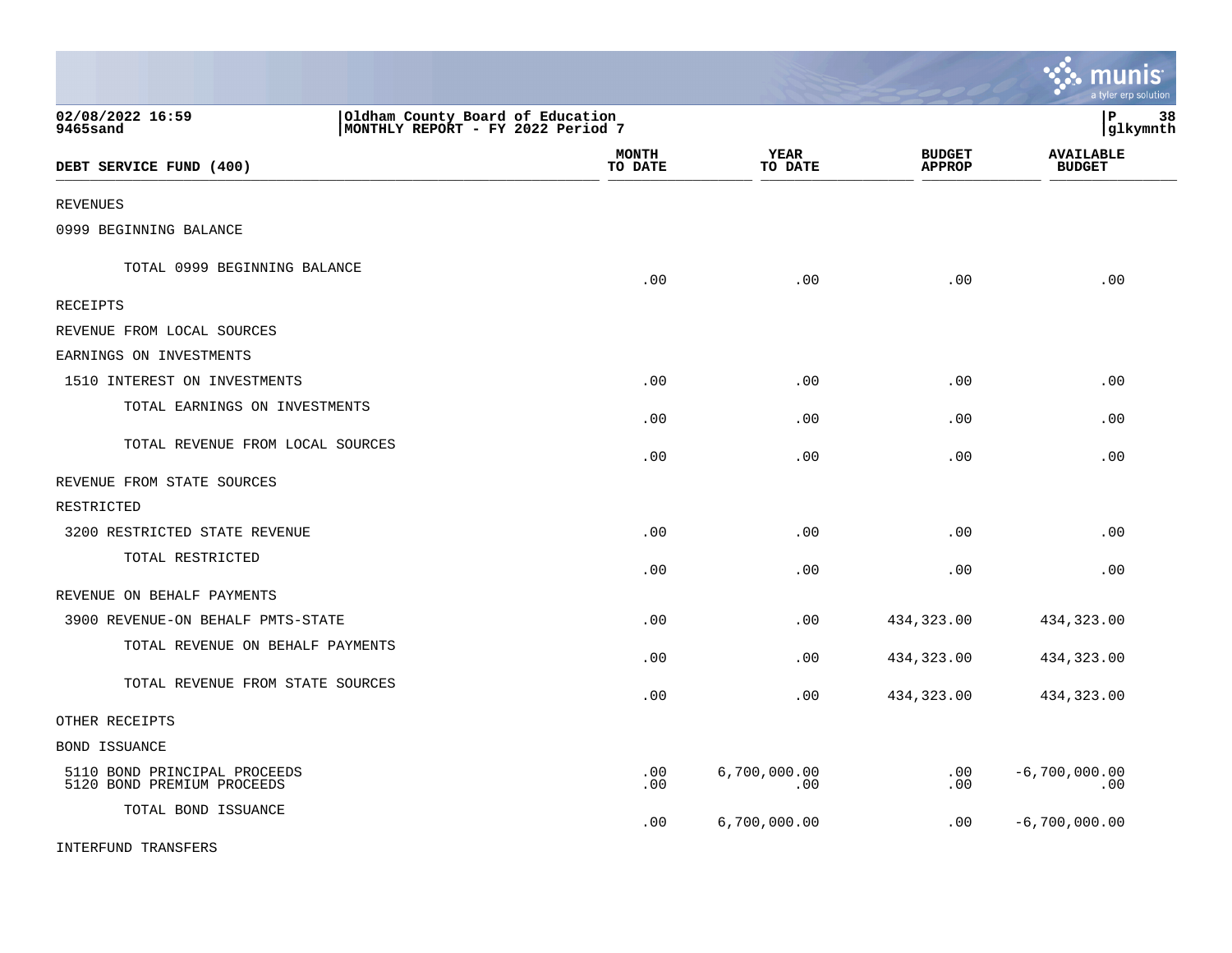

| 02/08/2022 16:59<br>9465sand | Oldham County Board of Education<br>MONTHLY REPORT - FY 2022 Period 7 | 39<br>ΙP<br>glkymnth   |                                |                                   |
|------------------------------|-----------------------------------------------------------------------|------------------------|--------------------------------|-----------------------------------|
| DEBT SERVICE FUND (400)      | <b>MONTH</b><br>TO DATE                                               | <b>YEAR</b><br>TO DATE | <b>BUDGET</b><br><b>APPROP</b> | <b>AVAILABLE</b><br><b>BUDGET</b> |
| 5210 FUND TRANSFER           | 219,727.05                                                            | 8,192,209.36           | 14, 281, 841. 38               | 6,089,632.02                      |
| TOTAL INTERFUND TRANSFERS    | 219,727.05                                                            | 8,192,209.36           | 14, 281, 841. 38               | 6,089,632.02                      |
| TOTAL OTHER RECEIPTS         | 219,727.05                                                            | 14,892,209.36          | 14, 281, 841. 38               | $-610, 367.98$                    |
| TOTAL RECEIPTS               | 219,727.05                                                            | 14,892,209.36          | 14,716,164.38                  | $-176,044.98$                     |
| TOTAL REVENUE                | 219,727.05                                                            | 14,892,209.36          | 14,716,164.38                  | $-176,044.98$                     |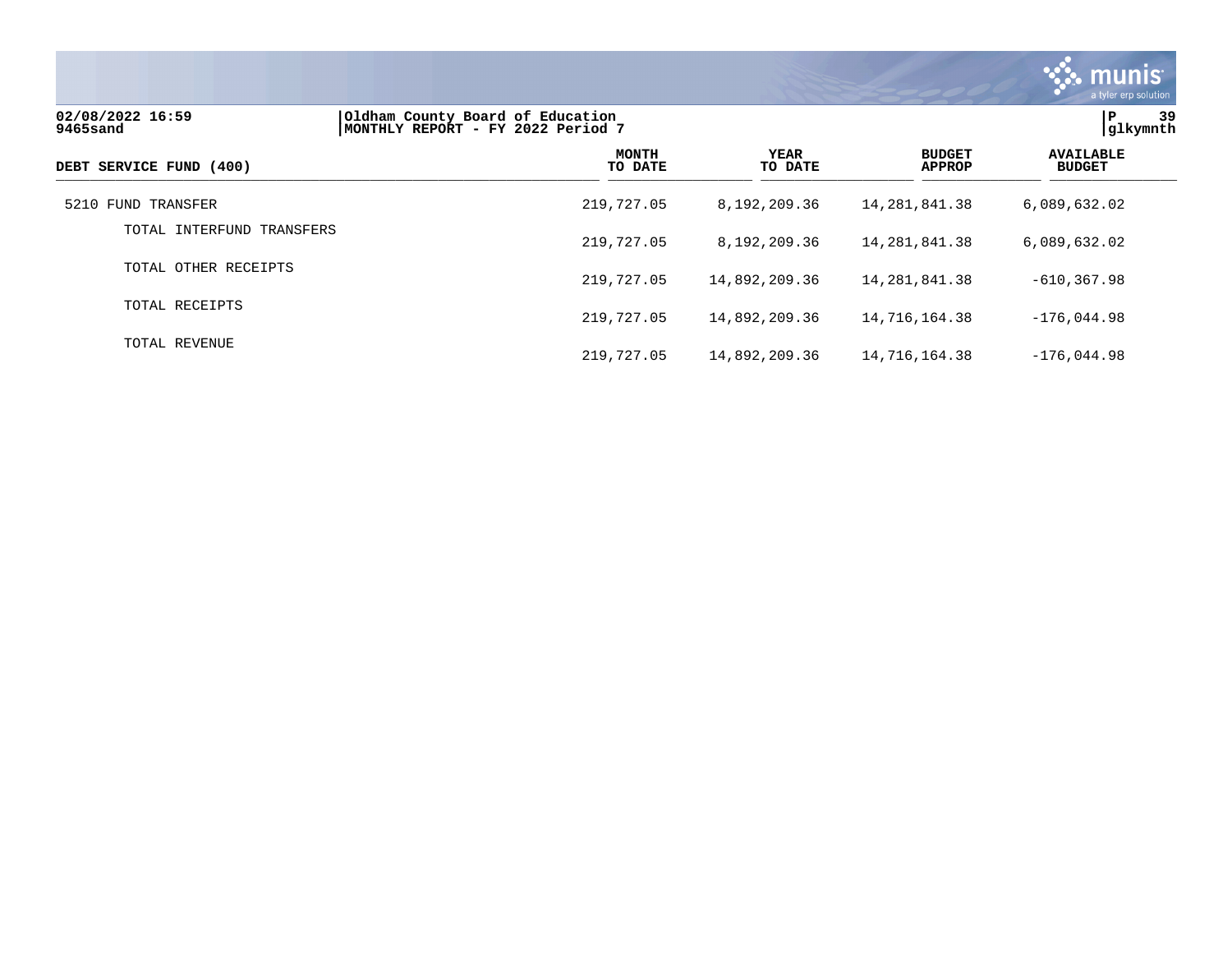|                                                                                                       |                                                                        |                                              |                                | munis <sup>.</sup><br>a tyler erp solution        |
|-------------------------------------------------------------------------------------------------------|------------------------------------------------------------------------|----------------------------------------------|--------------------------------|---------------------------------------------------|
| 02/08/2022 16:59<br>9465sand                                                                          | Oldham County Board of Education<br> MONTHLY REPORT - FY 2022 Period 7 |                                              |                                | 40<br>P<br>glkymnth                               |
| DEBT SERVICE FUND (400)                                                                               | <b>MONTH</b><br>TO DATE                                                | <b>YEAR</b><br>TO DATE                       | <b>BUDGET</b><br><b>APPROP</b> | <b>AVAILABLE</b><br><b>BUDGET</b>                 |
| <b>EXPENDITURES</b>                                                                                   |                                                                        |                                              |                                |                                                   |
| 0000<br>RESTRICT TO REV & BAL SHT ONLY                                                                |                                                                        |                                              |                                |                                                   |
| 0900<br>OTHER ITEMS                                                                                   | .00                                                                    | 25,005.47                                    | .00                            | $-25,005.47$                                      |
| TOTAL 0000<br>RESTRICT TO REV & BAL SHT ONLY                                                          | .00                                                                    | 25,005.47                                    | .00                            | $-25,005.47$                                      |
| DEBT SERVICE<br>5100                                                                                  |                                                                        |                                              |                                |                                                   |
| 0300<br>PURCHASED PROF AND TECH SERV<br>0800<br>DEBT SERVICE AND MISCELLANEOUS<br>0900<br>OTHER ITEMS | .00<br>219,727.05<br>.00                                               | 128,369.53<br>8, 121, 659.36<br>6,617,175.00 | .00<br>14,716,164.38<br>.00    | $-128, 369.53$<br>6,594,505.02<br>$-6,617,175.00$ |
| TOTAL 5100<br>DEBT SERVICE                                                                            | 219,727.05                                                             | 14,867,203.89                                | 14,716,164.38                  | $-151,039.51$                                     |
| FUND TRANSFERS<br>5200                                                                                |                                                                        |                                              |                                |                                                   |
| 0300<br>PURCHASED PROF AND TECH SERV<br>0900<br>OTHER ITEMS                                           | .00<br>.00                                                             | .00<br>.00                                   | .00<br>.00                     | .00<br>.00                                        |
| TOTAL 5200<br>FUND TRANSFERS                                                                          | .00                                                                    | .00                                          | .00                            | .00                                               |
| TOTAL EXPENDITURES                                                                                    | 219,727.05                                                             | 14,892,209.36                                | 14,716,164.38                  | $-176,044.98$                                     |
| TOTAL FOR DEBT SERVICE FUND (400)                                                                     | .00                                                                    | .00                                          | .00                            | .00                                               |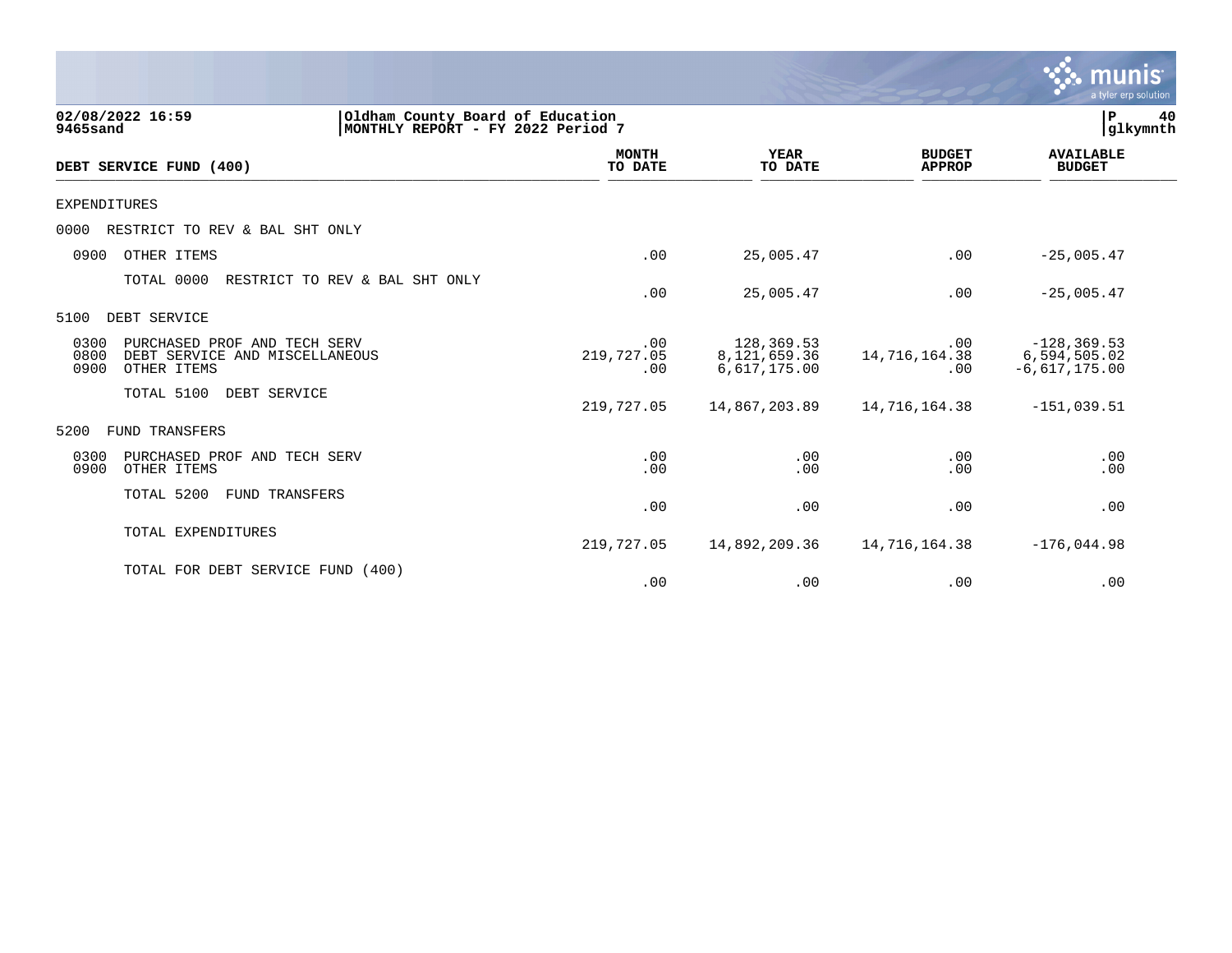|                                                                                                                                                                                                                                                                                                                                                                                                                                                                                                                    |                                                                                                                               |                                                                                                                              |                                                                                                                                                 | a tyler erp solution                                                                                                         |
|--------------------------------------------------------------------------------------------------------------------------------------------------------------------------------------------------------------------------------------------------------------------------------------------------------------------------------------------------------------------------------------------------------------------------------------------------------------------------------------------------------------------|-------------------------------------------------------------------------------------------------------------------------------|------------------------------------------------------------------------------------------------------------------------------|-------------------------------------------------------------------------------------------------------------------------------------------------|------------------------------------------------------------------------------------------------------------------------------|
| 02/08/2022 16:59<br>9465sand                                                                                                                                                                                                                                                                                                                                                                                                                                                                                       | Oldham County Board of Education<br>MONTHLY REPORT - FY 2022 Period 7                                                         |                                                                                                                              |                                                                                                                                                 | l P<br>41<br> glkymnth                                                                                                       |
| FOOD SERVICE FUND (51)                                                                                                                                                                                                                                                                                                                                                                                                                                                                                             | <b>MONTH</b><br>TO DATE                                                                                                       | <b>YEAR</b><br>TO DATE                                                                                                       | <b>BUDGET</b><br><b>APPROP</b>                                                                                                                  | <b>AVAILABLE</b><br><b>BUDGET</b>                                                                                            |
| <b>REVENUES</b>                                                                                                                                                                                                                                                                                                                                                                                                                                                                                                    |                                                                                                                               |                                                                                                                              |                                                                                                                                                 |                                                                                                                              |
| 0999 BEGINNING BALANCE                                                                                                                                                                                                                                                                                                                                                                                                                                                                                             |                                                                                                                               |                                                                                                                              |                                                                                                                                                 |                                                                                                                              |
| TOTAL 0999 BEGINNING BALANCE                                                                                                                                                                                                                                                                                                                                                                                                                                                                                       | .00                                                                                                                           |                                                                                                                              |                                                                                                                                                 | $-478, 322.12$                                                                                                               |
| <b>RECEIPTS</b>                                                                                                                                                                                                                                                                                                                                                                                                                                                                                                    |                                                                                                                               |                                                                                                                              |                                                                                                                                                 |                                                                                                                              |
| REVENUE FROM LOCAL SOURCES                                                                                                                                                                                                                                                                                                                                                                                                                                                                                         |                                                                                                                               |                                                                                                                              |                                                                                                                                                 |                                                                                                                              |
| EARNINGS ON INVESTMENTS                                                                                                                                                                                                                                                                                                                                                                                                                                                                                            |                                                                                                                               |                                                                                                                              |                                                                                                                                                 |                                                                                                                              |
| 1510 INTEREST ON INVESTMENTS                                                                                                                                                                                                                                                                                                                                                                                                                                                                                       | 136.23                                                                                                                        | 741.13                                                                                                                       | 5,000.00                                                                                                                                        | 4,258.87                                                                                                                     |
| TOTAL EARNINGS ON INVESTMENTS                                                                                                                                                                                                                                                                                                                                                                                                                                                                                      | 136.23                                                                                                                        | 741.13                                                                                                                       | 5,000.00                                                                                                                                        | 4,258.87                                                                                                                     |
| FOOD SERVICE                                                                                                                                                                                                                                                                                                                                                                                                                                                                                                       |                                                                                                                               |                                                                                                                              |                                                                                                                                                 |                                                                                                                              |
| 1611 REIMBURSABLE SCHOOL LUNCH PROG<br>1612 REIMBURSABLE SCH BREAKFAST PRG<br>1613 REIMBURSABLE SPECIAL MILK PROG<br>1621 NON-REIMBURSABLE LUNCH PROG<br>1622 NON-REIMBURSABLE BREAKFAST PRG<br>1623 NON-REIMBURSABLE MILK PROGRAM<br>1624 NON-REIMBURSBLE A LA CARTE PRG<br>1627 NON-REIMB VENDING MACH PROG<br>1629 NON-REIMBURSBLE OTHER FOOD PRG<br>1630 SPECIAL FUNCTIONS<br>1631 CATERING FOOD SERVICE<br>1633 GROUP SALES FOOD SERVICE<br>1634 EXTENDED SCHOOL FOOD SERVICE<br>1636 IN-SERVICE FOOD SERVICE | 24,587.28<br>1,717.35<br>$.00 \,$<br>.00<br>.00<br>.00<br>3,356.60<br>$.00 \,$<br>4,746.11<br>.00<br>.00<br>.00<br>.00<br>.00 | 168,891.43<br>10,298.35<br>.00<br>.00<br>$.00 \,$<br>.00<br>24,191.82<br>.00<br>27,587.94<br>.00<br>.00<br>.00<br>.00<br>.00 | 2,095,000.00<br>224,500.00<br>$.00 \,$<br>.00<br>.00<br>.00<br>141,500.00<br>$.00 \,$<br>83,600.00<br>.00<br>.00<br>.00<br>$.00 \,$<br>$.00 \,$ | 1,926,108.57<br>214, 201.65<br>.00<br>.00<br>.00<br>.00<br>117,308.18<br>.00<br>56,012.06<br>.00<br>.00<br>.00<br>.00<br>.00 |
| TOTAL FOOD SERVICE                                                                                                                                                                                                                                                                                                                                                                                                                                                                                                 | 34,407.34                                                                                                                     | 230,969.54                                                                                                                   | 2,544,600.00                                                                                                                                    | 2,313,630.46                                                                                                                 |
| OTHER REVENUE FROM LOCAL SOURCES                                                                                                                                                                                                                                                                                                                                                                                                                                                                                   |                                                                                                                               |                                                                                                                              |                                                                                                                                                 |                                                                                                                              |
| 1920 CONTRIBUTIONS/DONATIONS<br>1980 REFUND OF PRIOR YR EXPENDITURE<br>1990 MISCELLANEOUS REVENUE<br>1994 RETURN FOR INSUFFICIENT CHECKS                                                                                                                                                                                                                                                                                                                                                                           | .00<br>.00<br>$-5.89$<br>.00                                                                                                  | .00<br>.00<br>$-67.48$<br>.00                                                                                                | .00<br>$.00 \,$<br>1,700.00<br>.00                                                                                                              | .00<br>.00<br>1,767.48<br>.00                                                                                                |
| TOTAL OTHER REVENUE FROM LOCAL SOURCES                                                                                                                                                                                                                                                                                                                                                                                                                                                                             | $-5.89$                                                                                                                       | $-67.48$                                                                                                                     | 1,700.00                                                                                                                                        | 1,767.48                                                                                                                     |
| TOTAL REVENUE FROM LOCAL SOURCES                                                                                                                                                                                                                                                                                                                                                                                                                                                                                   | 34,537.68                                                                                                                     | 231,643.19                                                                                                                   | 2,551,300.00                                                                                                                                    | 2,319,656.81                                                                                                                 |
| REVENUE FROM STATE SOURCES                                                                                                                                                                                                                                                                                                                                                                                                                                                                                         |                                                                                                                               |                                                                                                                              |                                                                                                                                                 |                                                                                                                              |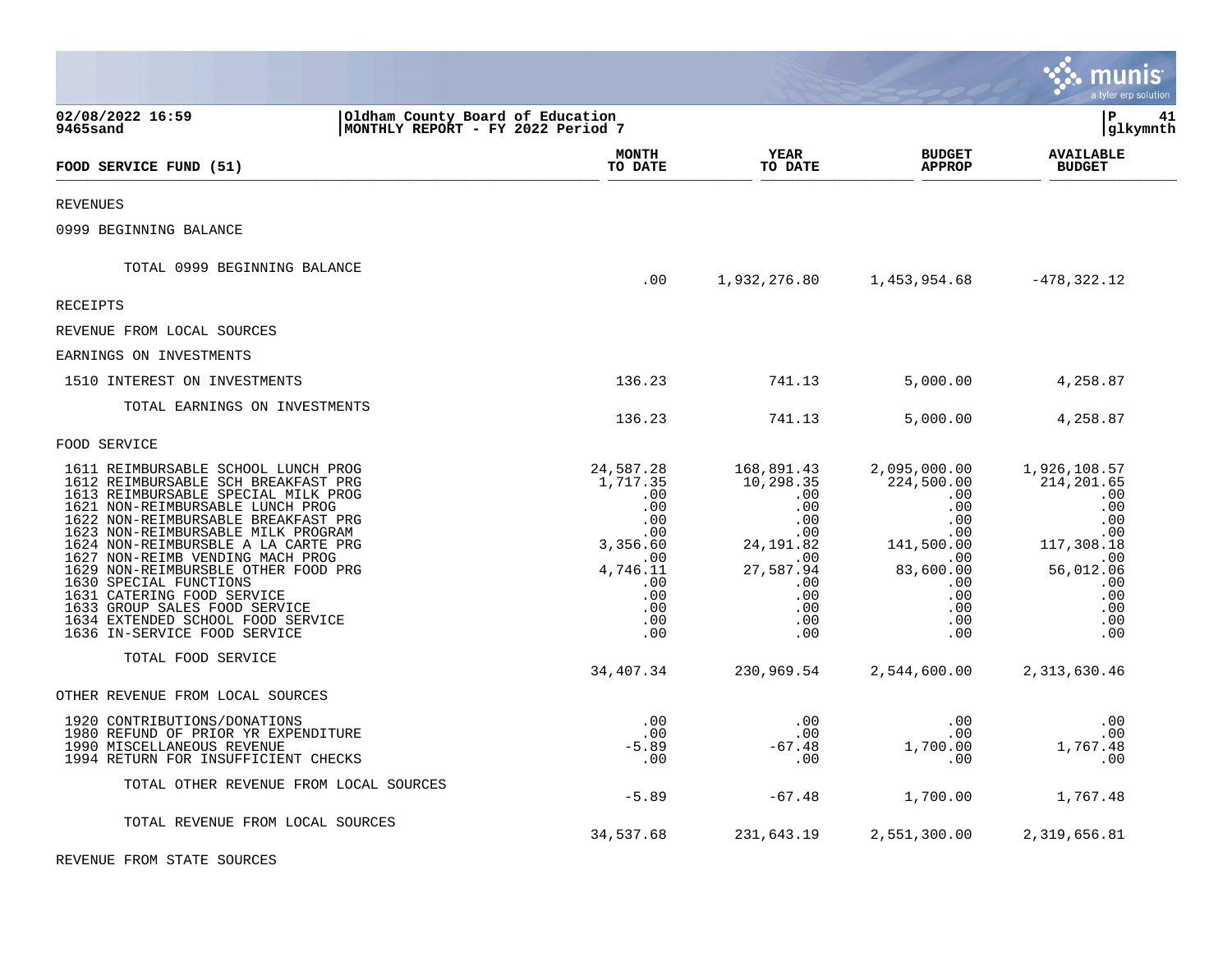|                                                                                            |                                                                       |                        |                                | a tyler erp solutior              |
|--------------------------------------------------------------------------------------------|-----------------------------------------------------------------------|------------------------|--------------------------------|-----------------------------------|
| 02/08/2022 16:59<br>9465sand                                                               | Oldham County Board of Education<br>MONTHLY REPORT - FY 2022 Period 7 |                        |                                | P<br>42<br> glkymnth              |
| FOOD SERVICE FUND (51)                                                                     | <b>MONTH</b><br>TO DATE                                               | <b>YEAR</b><br>TO DATE | <b>BUDGET</b><br><b>APPROP</b> | <b>AVAILABLE</b><br><b>BUDGET</b> |
| RESTRICTED                                                                                 |                                                                       |                        |                                |                                   |
| 3200 RESTRICTED STATE REVENUE                                                              | .00                                                                   | .00                    | 40,000.00                      | 40,000.00                         |
| TOTAL RESTRICTED                                                                           | .00                                                                   | .00                    | 40,000.00                      | 40,000.00                         |
| REVENUE ON BEHALF PAYMENTS                                                                 |                                                                       |                        |                                |                                   |
| 3900 REVENUE-ON BEHALF PMTS-STATE                                                          | .00                                                                   | .00                    | 259,400.00                     | 259,400.00                        |
| TOTAL REVENUE ON BEHALF PAYMENTS                                                           | .00                                                                   | .00                    | 259,400.00                     | 259,400.00                        |
| TOTAL REVENUE FROM STATE SOURCES                                                           | .00                                                                   | .00                    | 299,400.00                     | 299,400.00                        |
| REVENUE FROM FEDERAL SOURCES                                                               |                                                                       |                        |                                |                                   |
| RESTRICTED THROUGH THE STATE                                                               |                                                                       |                        |                                |                                   |
| 4500 RESTRICTED FED THRU STATE                                                             | 490,338.51                                                            | 3, 147, 957.65         | 1,421,000.00                   | $-1,726,957.65$                   |
| TOTAL RESTRICTED THROUGH THE STATE                                                         | 490,338.51                                                            | 3, 147, 957.65         | 1,421,000.00                   | $-1,726,957.65$                   |
| CHILD NUTRITION PROGRAM DONATED COMMODIT                                                   |                                                                       |                        |                                |                                   |
| 4950 CHILD NUTR PRG DONATED COMMOD                                                         | .00                                                                   | 16,105.91              | 277,000.00                     | 260,894.09                        |
| TOTAL CHILD NUTRITION PROGRAM DONATED COMMODIT                                             | .00                                                                   | 16,105.91              | 277,000.00                     | 260,894.09                        |
| TOTAL REVENUE FROM FEDERAL SOURCES                                                         | 490,338.51                                                            | 3,164,063.56           | 1,698,000.00                   | $-1,466,063.56$                   |
| OTHER RECEIPTS                                                                             |                                                                       |                        |                                |                                   |
| INTERFUND TRANSFERS                                                                        |                                                                       |                        |                                |                                   |
| 5210 FUND TRANSFER                                                                         | .00                                                                   | .00                    | .00                            | .00                               |
| TOTAL INTERFUND TRANSFERS                                                                  | .00                                                                   | .00                    | .00                            | .00                               |
| SALE OR COMP FOR LOSS OF ASSETS                                                            |                                                                       |                        |                                |                                   |
| 5332 LOSS COMP - BUILDINGS<br>5341 SALE OF EQUIPMENT ETC<br>5342 LOSS COMP - EQUIPMENT ETC | .00<br>.00<br>.00                                                     | .00<br>.00<br>.00      | .00<br>.00<br>.00              | .00<br>.00<br>.00                 |

TOTAL SALE OR COMP FOR LOSS OF ASSETS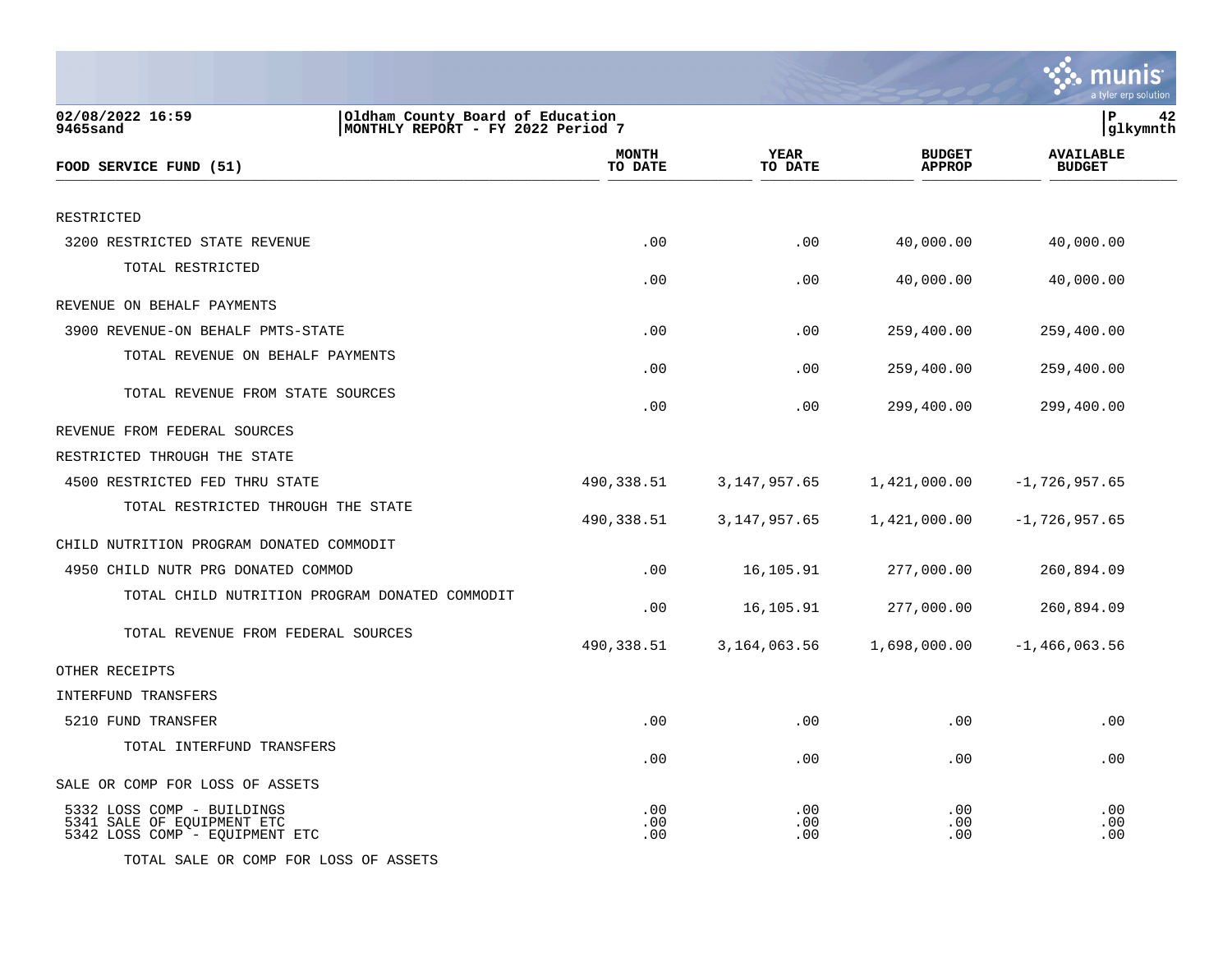|                                                                                                       |                  |                        |                                | <b>as munis</b><br>a tyler erp solution |
|-------------------------------------------------------------------------------------------------------|------------------|------------------------|--------------------------------|-----------------------------------------|
| 02/08/2022 16:59<br>Oldham County Board of Education<br>MONTHLY REPORT - FY 2022 Period 7<br>9465sand |                  |                        |                                |                                         |
| FOOD SERVICE FUND (51)                                                                                | MONTH<br>TO DATE | <b>YEAR</b><br>TO DATE | <b>BUDGET</b><br><b>APPROP</b> | <b>AVAILABLE</b><br><b>BUDGET</b>       |
|                                                                                                       | .00              | .00                    | .00                            | .00                                     |
| TOTAL OTHER RECEIPTS                                                                                  | .00              | .00                    | .00                            | .00                                     |
| TOTAL RECEIPTS                                                                                        | 524,876.19       | 3,395,706.75           | 4,548,700.00                   | 1,152,993.25                            |
| TOTAL REVENUE                                                                                         | 524,876.19       | 5,327,983.55           | 6,002,654.68                   | 674,671.13                              |

 $\sim$   $\sim$   $\sim$   $\sim$   $\sim$   $\sim$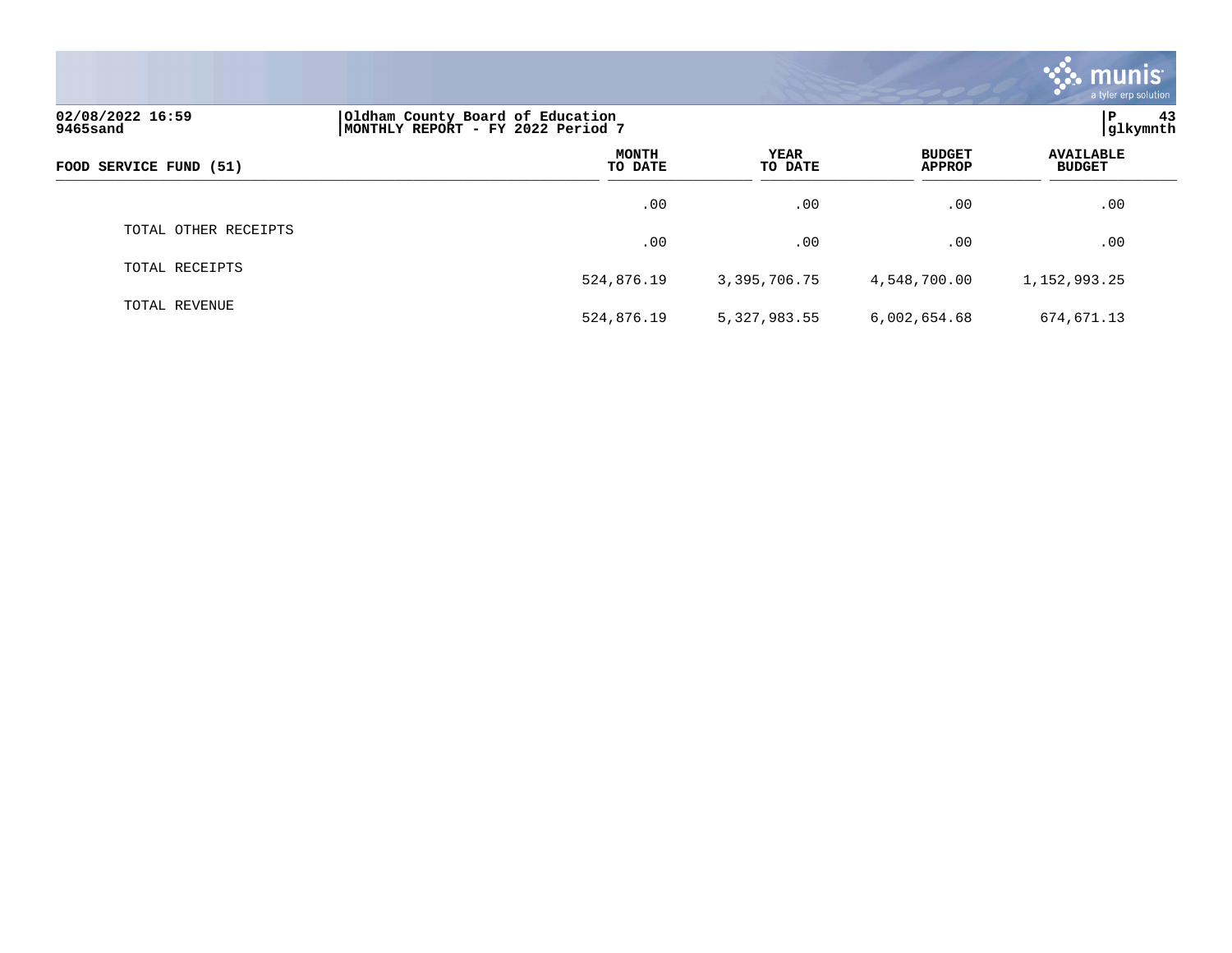

**02/08/2022 16:59 |Oldham County Board of Education |P 44 MONTHLY REPORT - FY 2022 Period 7 MONTH AVAILABLE YEAR BUDGET** AVAILABLE **FOOD SERVICE FUND (51) TO DATE TO DATE APPROP BUDGET**   $\frac{10 \text{ BFR}}{10 \text{ BFR}}$ EXPENDITURES 3100 FOOD SERVICE OPERATION 0100 SALARIES PERSONNEL SERVICES (114,188.99 647,261.01 1,523,505.30 876,244.29 1,020 1,523,505.30 876,244.29 1,523,505.30 876,244.29 (1280) 0200 EMPLOYEE BENEFITS 39,104.53 211,621.14 447,024.00 235,402.86 0280 ON-BEHALF .00 .00 259,600.00 259,600.00 0300 PURCHASED PROF AND TECH SERV 12.00 3,242.00 5,169.18 1,927.18<br>0400 PURCHASED PROPERTY SERVICES 1,189.16 4,181.16 33,031.78 28,850.62<br>0500 OTHER PURCHASED SERVICES 5,174.05 49,517.43 139,502.75 89,985.32 0400 PURCHASED PROPERTY SERVICES 1,189.16 1,189.16 4,181.16<br>1,189.16 4,181.16 33,031.43 0500 OTHER PURCHASED SERVICES 69, 100 176, 202.75 5,174.05 49,517.43 139,502.75 89,985.32<br>1,858,344.44 2,034,626.60 176,282.16 0600 SUPPLIES 264,281.12 1,858,344.44 2,034,626.60 176,282.16 0700 PROPERTY .00 6,046.47 180,284.92 174,238.45 0700 PROPERTY 180,284.92 174,238.45<br>0800 DEBT SERVICE AND MISCELLANEOUS 2,918.06 15,349.01 15,349.01 36,743.00 21,393.99<br>0840 CONTINGENCY 1,153,130.78 1,153,130.78 0840 CONTINGENCY .00 .00 1,153,130.78 1,153,130.78 0900 OTHER ITEMS TOTAL 3100 FOOD SERVICE OPERATION 426,867.91 2,795,562.66 5,812,618.31 3,017,055.65 5200 FUND TRANSFERS 0900 OTHER ITEMS 18,170.00 81,125.00 190,036.37 108,911.37 TOTAL 5200 FUND TRANSFERS 18,170.00 81,125.00 190,036.37 108,911.37 TOTAL EXPENDITURES 445,037.91 2,876,687.66 6,002,654.68 3,125,967.02 TOTAL FOR FOOD SERVICE FUND (51)

79,838.28 2,451,295.89 .00 -2,451,295.89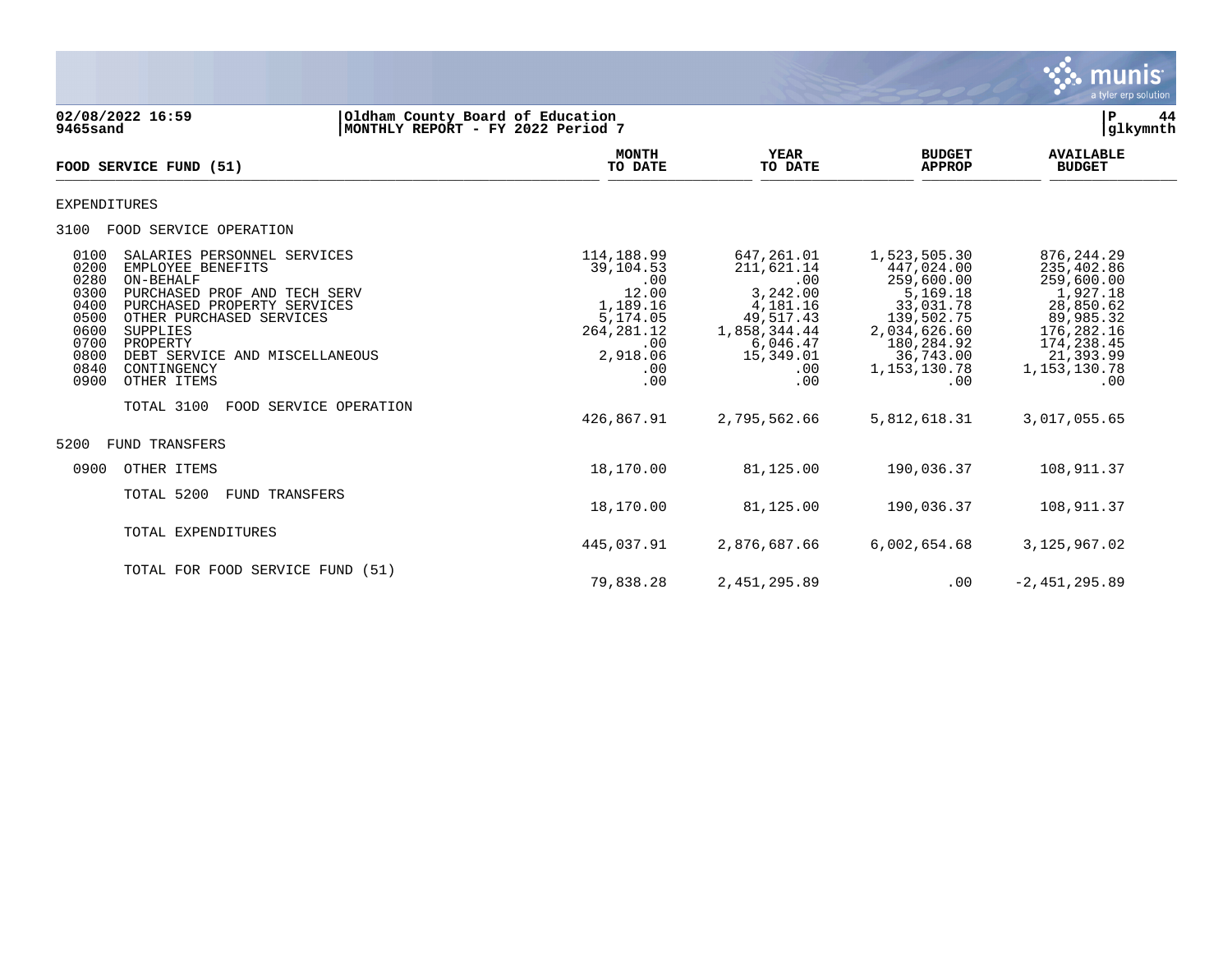|                                        |                                                                        |                         |                        |                                | nıs<br>a tyler erp solution       |    |
|----------------------------------------|------------------------------------------------------------------------|-------------------------|------------------------|--------------------------------|-----------------------------------|----|
| 02/08/2022 16:59<br>9465sand           | Oldham County Board of Education<br> MONTHLY REPORT - FY 2022 Period 7 |                         |                        |                                | ΙP<br> glkymnth                   | 45 |
| DAYCARE PROGRAM (52)                   |                                                                        | <b>MONTH</b><br>TO DATE | <b>YEAR</b><br>TO DATE | <b>BUDGET</b><br><b>APPROP</b> | <b>AVAILABLE</b><br><b>BUDGET</b> |    |
| <b>REVENUES</b>                        |                                                                        |                         |                        |                                |                                   |    |
| 0999 BEGINNING BALANCE                 |                                                                        |                         |                        |                                |                                   |    |
| TOTAL 0999 BEGINNING BALANCE           |                                                                        | .00                     | 1,903,906.91           | 1,752,275.11                   | $-151,631.80$                     |    |
| RECEIPTS                               |                                                                        |                         |                        |                                |                                   |    |
| REVENUE FROM LOCAL SOURCES             |                                                                        |                         |                        |                                |                                   |    |
| TUITION                                |                                                                        |                         |                        |                                |                                   |    |
| 1310 TUITION FROM INDIVIDUALS          |                                                                        | 233,904.19              | 1,682,976.74           | 2,672,707.00                   | 989,730.26                        |    |
| TOTAL TUITION                          |                                                                        | 233,904.19              | 1,682,976.74           | 2,672,707.00                   | 989,730.26                        |    |
| EARNINGS ON INVESTMENTS                |                                                                        |                         |                        |                                |                                   |    |
| 1510 INTEREST ON INVESTMENTS           |                                                                        | 136.90                  | 783.01                 | 7,000.00                       | 6,216.99                          |    |
| TOTAL EARNINGS ON INVESTMENTS          |                                                                        | 136.90                  | 783.01                 | 7,000.00                       | 6,216.99                          |    |
| OTHER REVENUE FROM LOCAL SOURCES       |                                                                        |                         |                        |                                |                                   |    |
| 1920 CONTRIBUTIONS / DONATIONS         |                                                                        | .00                     | .00                    | .00                            | .00                               |    |
| TOTAL OTHER REVENUE FROM LOCAL SOURCES |                                                                        | .00                     | .00                    | .00                            | .00                               |    |
| TOTAL REVENUE FROM LOCAL SOURCES       |                                                                        | 234,041.09              | 1,683,759.75           | 2,679,707.00                   | 995, 947.25                       |    |
| REVENUE FROM STATE SOURCES             |                                                                        |                         |                        |                                |                                   |    |
| REVENUE ON BEHALF PAYMENTS             |                                                                        |                         |                        |                                |                                   |    |
| 3900 REVENUE-ON BEHALF PMTS-STATE      |                                                                        | .00                     | .00                    | 279,300.00                     | 279,300.00                        |    |
| TOTAL REVENUE ON BEHALF PAYMENTS       |                                                                        | .00                     | .00                    | 279,300.00                     | 279,300.00                        |    |
| TOTAL REVENUE FROM STATE SOURCES       |                                                                        | .00                     | .00                    | 279,300.00                     | 279,300.00                        |    |
| REVENUE FROM FEDERAL SOURCES           |                                                                        |                         |                        |                                |                                   |    |
| RESTRICTED THROUGH THE STATE           |                                                                        |                         |                        |                                |                                   |    |
| 4500 RESTRICTED FED THRU STATE         |                                                                        | 843.00                  | 22,248.60              | .00                            | $-22, 248.60$                     |    |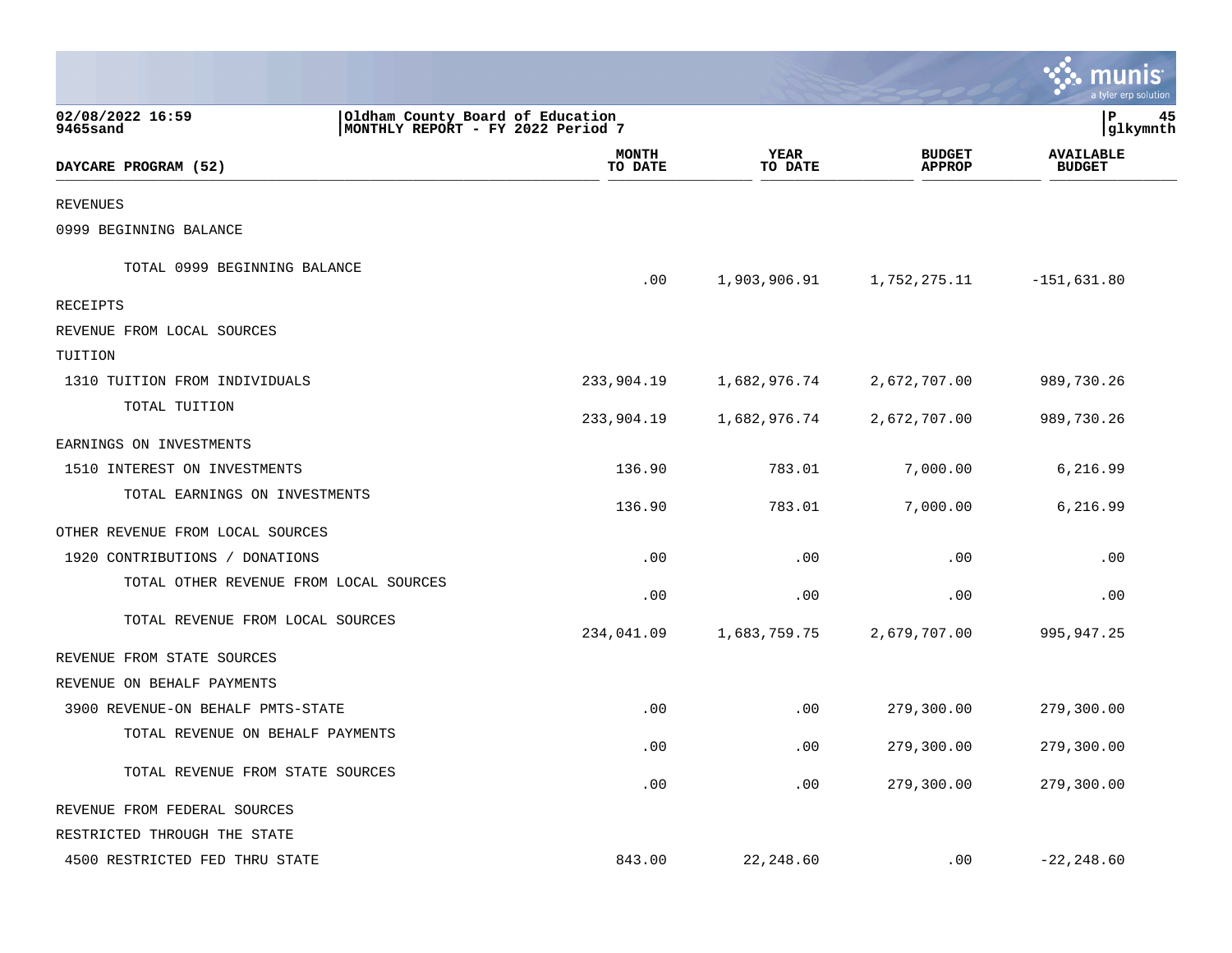|                                                                                                        |                         |                        |                                | munis <sup>.</sup><br>a tyler erp solution |
|--------------------------------------------------------------------------------------------------------|-------------------------|------------------------|--------------------------------|--------------------------------------------|
| 02/08/2022 16:59<br>Oldham County Board of Education<br> MONTHLY REPORT - FY 2022 Period 7<br>9465sand |                         |                        |                                | $\mathbf P$<br>46<br>glkymnth              |
| DAYCARE PROGRAM (52)                                                                                   | <b>MONTH</b><br>TO DATE | <b>YEAR</b><br>TO DATE | <b>BUDGET</b><br><b>APPROP</b> | <b>AVAILABLE</b><br><b>BUDGET</b>          |
| TOTAL RESTRICTED THROUGH THE STATE                                                                     | 843.00                  | 22,248.60              | .00                            | $-22, 248.60$                              |
| TOTAL REVENUE FROM FEDERAL SOURCES                                                                     | 843.00                  | 22,248.60              | .00                            | $-22, 248.60$                              |
| OTHER RECEIPTS                                                                                         |                         |                        |                                |                                            |
| INTERFUND TRANSFERS                                                                                    |                         |                        |                                |                                            |
| 5210 FUND TRANSFER                                                                                     | .00                     | .00                    | .00                            | .00                                        |
| TOTAL INTERFUND TRANSFERS                                                                              | .00                     | .00                    | .00                            | .00                                        |
| TOTAL OTHER RECEIPTS                                                                                   | .00                     | .00                    | .00                            | .00                                        |
| TOTAL RECEIPTS                                                                                         | 234,884.09              | 1,706,008.35           | 2,959,007.00                   | 1,252,998.65                               |
| TOTAL REVENUE                                                                                          | 234,884.09              | 3,609,915.26           | 4,711,282.11                   | 1,101,366.85                               |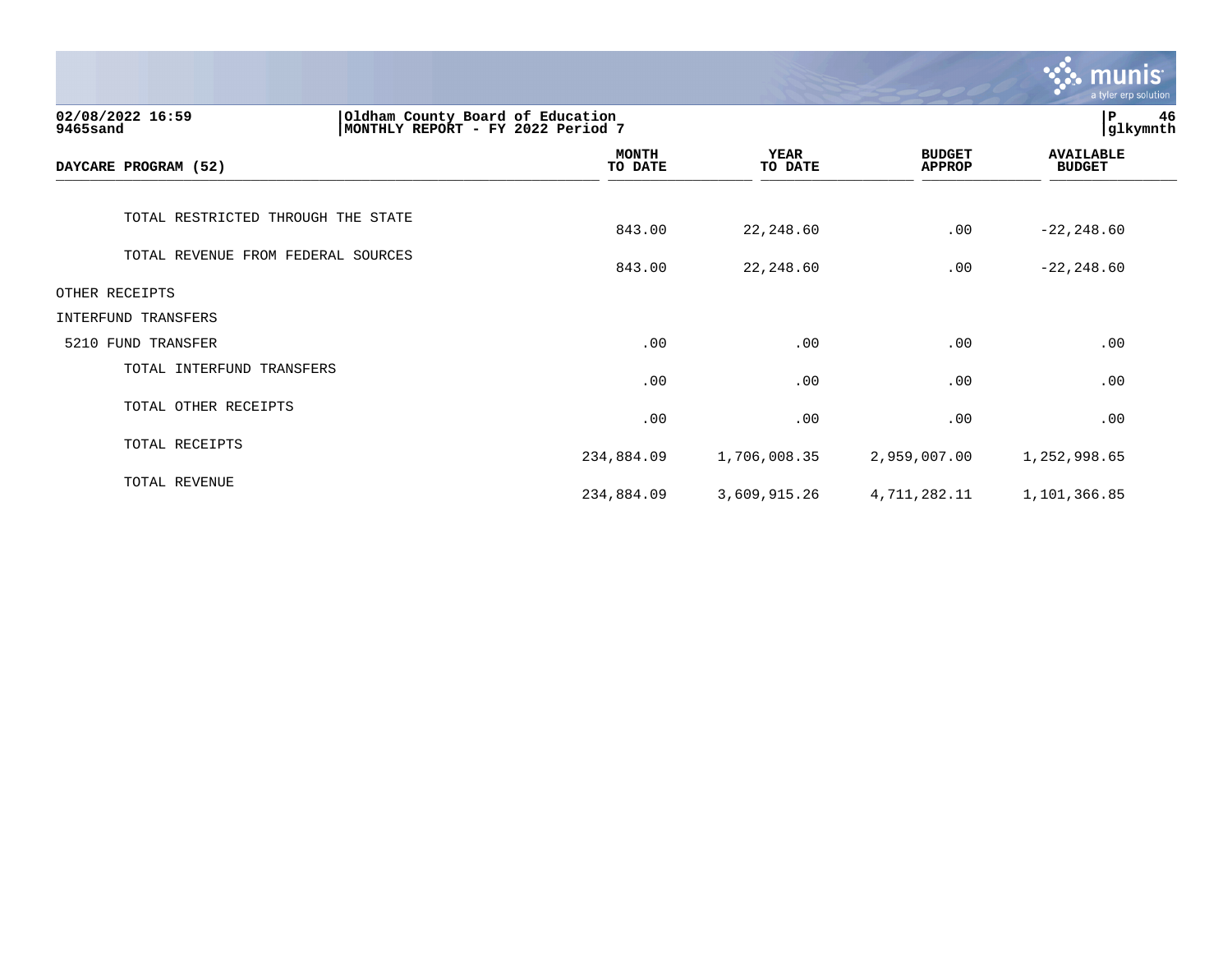

**02/08/2022 16:59 |Oldham County Board of Education |P 47 MONTHLY REPORT - FY 2022 Period 7 MONTH AVAILABLE YEAR BUDGET** AVAILABLE **DAYCARE PROGRAM (52) TO DATE TO DATE APPROP BUDGET** DAILARE FROGRAM (32) EXPENDITURES 3200 DAY CARE OPERATIONS 0100 SALARIES PERSONNEL SERVICES 12,452.05 155,100.92 1,658,388.00 1,503,287.08 0200 EMPLOYEE BENEFITS 1,687.66 46,820.11 387,976.00 341,155.89 0280 ON-BEHALF .00 .00 279,300.00 279,300.00 0300 PURCHASED PROF AND TECH SERV 650.00 650.00 650.00 65,021.01 65,882.00 60,860.99<br>0400 PURCHASED PROPERTY SERVICES 60 60.00 55.00 60.00 60.00 60.00 60.8531.80 0400 PURCHASED PROPERTY SERVICES 35.00 1,268.20 24,800.00 23,531.80 0500 OTHER PURCHASED SERVICES (2,701.51 ) 456.07 (456.07 ) 456.07 (456.07 ) 456.07 (41,299.74 ) 414,474.50 (42,701.51 ) 4660 (42,701.51 ) 456.07 (41,299.74 ) 414,474.50 (41,299.74 ) 414,474.50 (41,299.74 ) 414,474.50 (42,4 0600 SUPPLIES 8,578.92 41,299.74 414,474.50 373,174.76 0700 PROPERTY .00 .00 .00 .00 0700 PROPERTY 100 100<br>0800 DEBT SERVICE AND MISCELLANEOUS 2,731.32 93,182.43 1,467,561.25 1,374,378.82<br>0840 CONTINGENCY 1.00 365,453.24 365,453.24 0840 CONTINGENCY .00 .00 365,453.24 365,453.24 0900 OTHER ITEMS TOTAL 3200 DAY CARE OPERATIONS 26,591.02 347,745.77 4,671,589.86 4,323,844.09 5200 FUND TRANSFERS 0900 OTHER ITEMS 75,000.00 195,093.55 39,692.25 -155,401.30 TOTAL 5200 FUND TRANSFERS 75,000.00 195,093.55 39,692.25 -155,401.30 TOTAL EXPENDITURES 101,591.02 542,839.32 4,711,282.11 4,168,442.79 TOTAL FOR DAYCARE PROGRAM (52)

133,293.07 3,067.075.94 .00 -3,067.075.94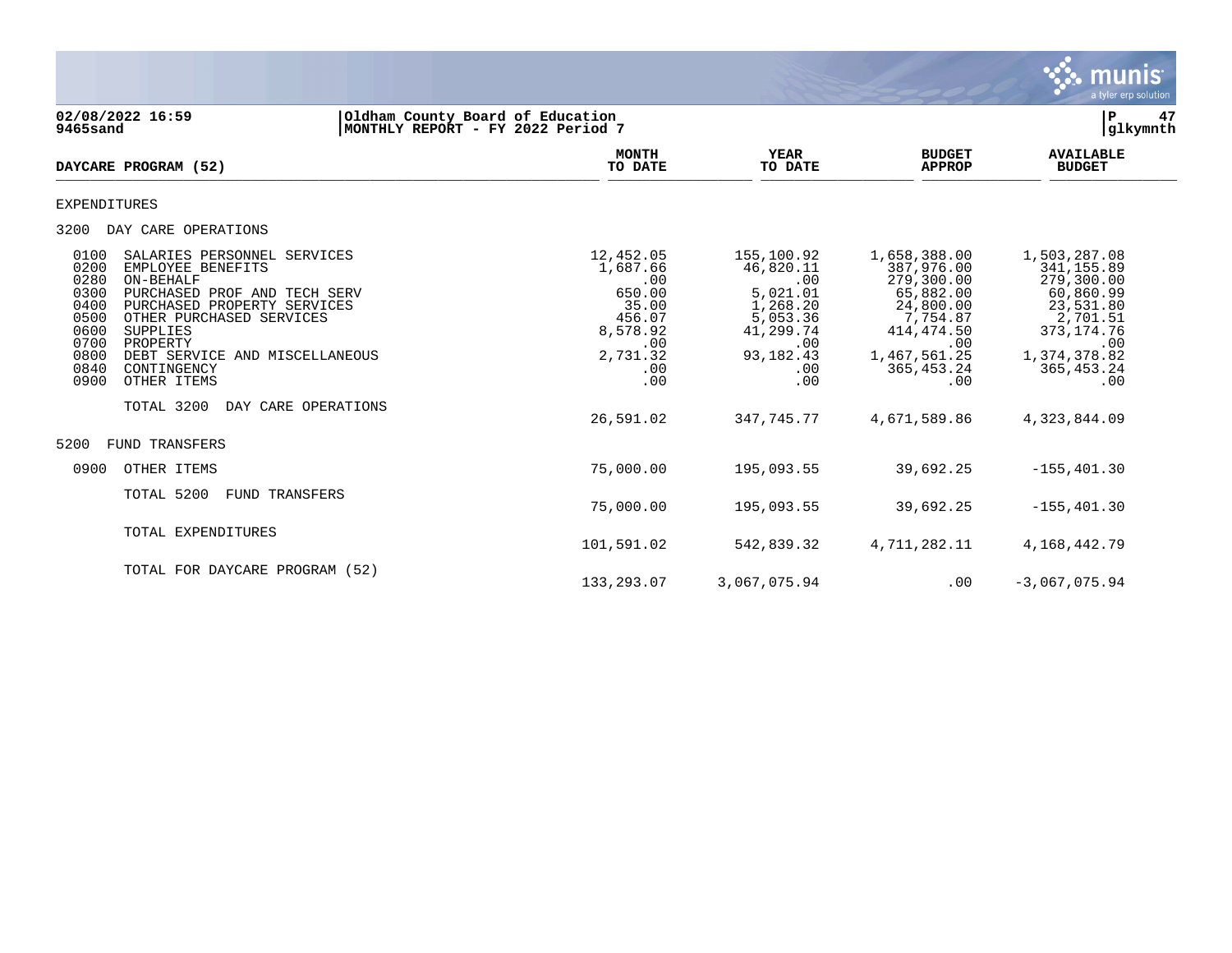|                                       |                                                                       |                         |                 |                                | munis<br>a tyler erp solution     |
|---------------------------------------|-----------------------------------------------------------------------|-------------------------|-----------------|--------------------------------|-----------------------------------|
| 02/08/2022 16:59<br>9465sand          | Oldham County Board of Education<br>MONTHLY REPORT - FY 2022 Period 7 |                         |                 |                                | P<br>48<br> glkymnth              |
| FIDUCIARY FUNDS - AGENCY FUNDS        |                                                                       | <b>MONTH</b><br>TO DATE | YEAR<br>TO DATE | <b>BUDGET</b><br><b>APPROP</b> | <b>AVAILABLE</b><br><b>BUDGET</b> |
| <b>REVENUES</b>                       |                                                                       |                         |                 |                                |                                   |
| 0999 BEGINNING BALANCE                |                                                                       |                         |                 |                                |                                   |
| TOTAL 0999 BEGINNING BALANCE          |                                                                       | .00                     | .00             | .00                            | .00                               |
| RECEIPTS                              |                                                                       |                         |                 |                                |                                   |
| REVENUE FROM LOCAL SOURCES            |                                                                       |                         |                 |                                |                                   |
| TUITION                               |                                                                       |                         |                 |                                |                                   |
| 1310 TUITION FROM INDIVIDUALS         |                                                                       | .00                     | .00             | .00                            | .00                               |
| TOTAL TUITION                         |                                                                       | .00                     | .00             | .00                            | .00                               |
| STUDENT ACTIVITIES                    |                                                                       |                         |                 |                                |                                   |
| 1720 SALES-STUDENT ACTIVITIES         |                                                                       | .00                     | .00             | .00                            | .00                               |
| TOTAL STUDENT ACTIVITIES              |                                                                       | .00                     | .00             | .00                            | .00                               |
| TOTAL REVENUE FROM LOCAL SOURCES      |                                                                       | .00                     | .00             | .00                            | .00                               |
| REVENUE FROM STATE SOURCES            |                                                                       |                         |                 |                                |                                   |
| RESTRICTED                            |                                                                       |                         |                 |                                |                                   |
| 3200 REVENUE-KY MOTORCYCLE PROGRAM    |                                                                       | .00                     | .00             | .00                            | .00                               |
| TOTAL RESTRICTED                      |                                                                       | .00                     | .00             | .00                            | .00                               |
| TOTAL REVENUE FROM STATE SOURCES      |                                                                       | .00                     | .00             | .00                            | .00                               |
| OTHER RECEIPTS                        |                                                                       |                         |                 |                                |                                   |
| SALE OR COMP FOR LOSS OF ASSETS       |                                                                       |                         |                 |                                |                                   |
| 5341 SALE OF EQUIPMENT ETC            |                                                                       | .00                     | .00             | .00                            | .00                               |
| TOTAL SALE OR COMP FOR LOSS OF ASSETS |                                                                       | .00                     | .00             | .00                            | .00                               |
| TOTAL OTHER RECEIPTS                  |                                                                       | .00                     | .00             | .00                            | .00                               |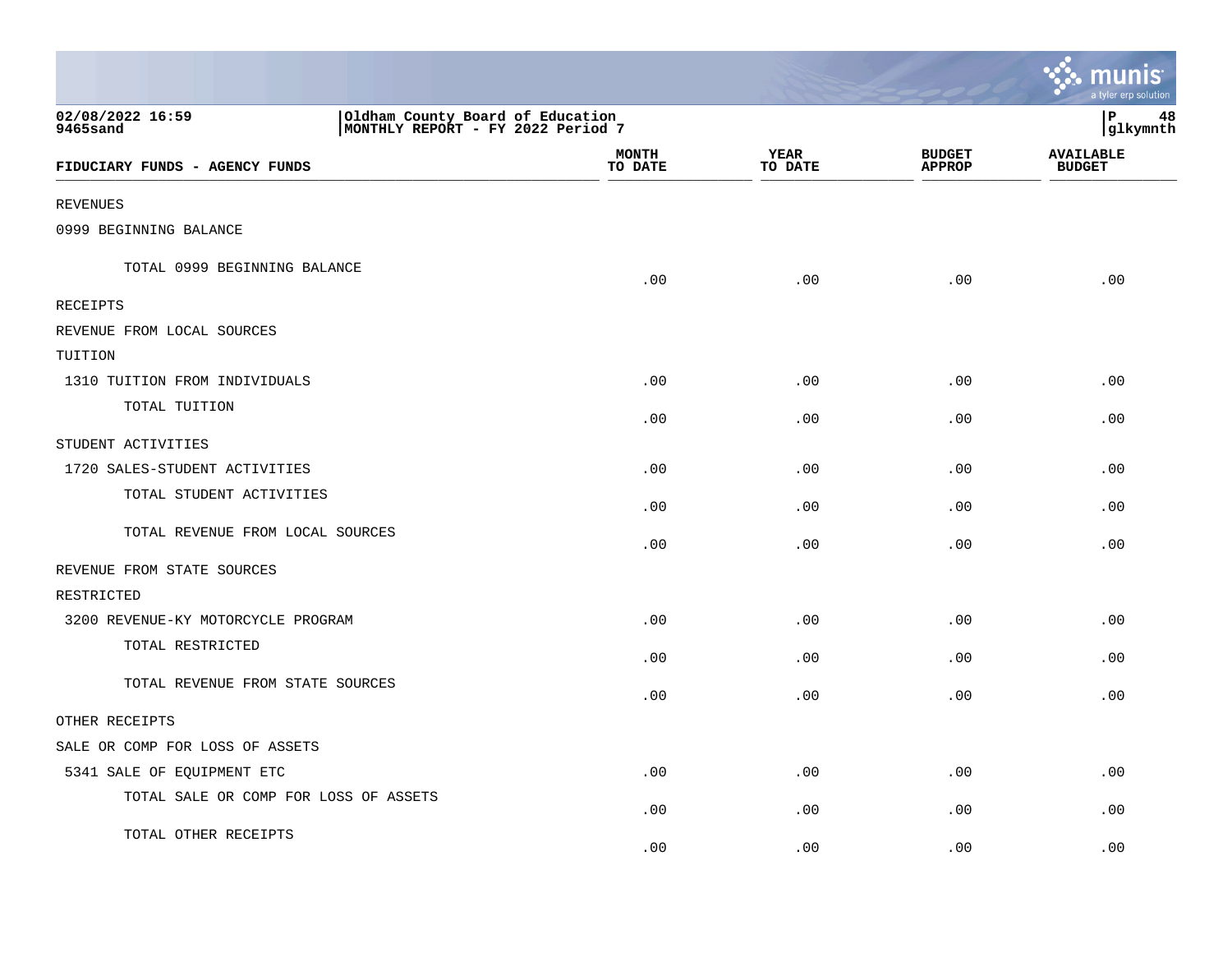|                                |                                                                       |                 |                                | munis<br>a tyler erp solution     |
|--------------------------------|-----------------------------------------------------------------------|-----------------|--------------------------------|-----------------------------------|
| 02/08/2022 16:59<br>9465sand   | Oldham County Board of Education<br>MONTHLY REPORT - FY 2022 Period 7 |                 |                                | -49<br>l P<br>glkymnth            |
| FIDUCIARY FUNDS - AGENCY FUNDS | <b>MONTH</b><br>TO DATE                                               | YEAR<br>TO DATE | <b>BUDGET</b><br><b>APPROP</b> | <b>AVAILABLE</b><br><b>BUDGET</b> |
| TOTAL RECEIPTS                 | .00                                                                   | .00             | .00                            | .00                               |
| TOTAL REVENUE                  | .00                                                                   | .00             | .00                            | .00                               |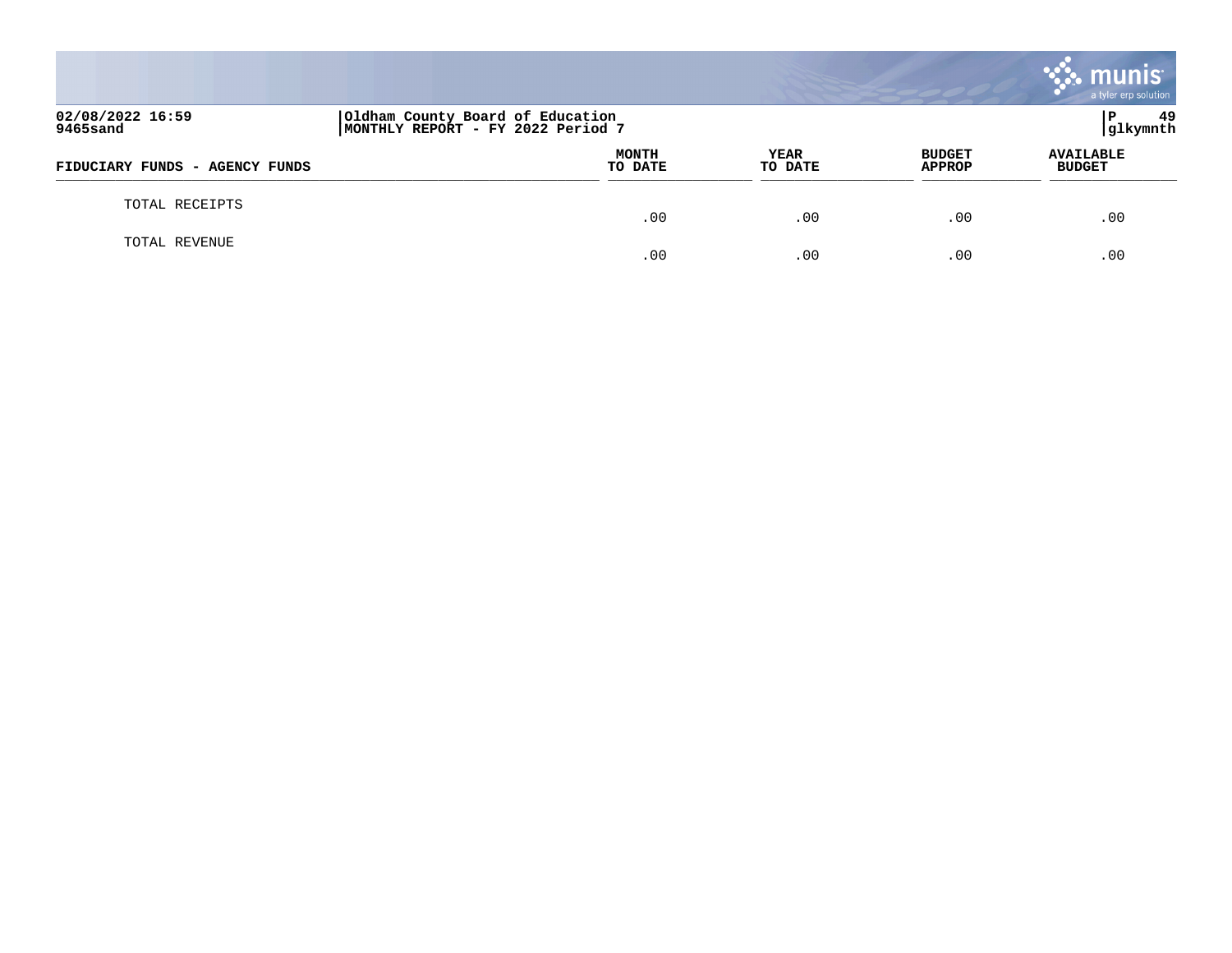

# **02/08/2022 16:59 |Oldham County Board of Education |P 50 9465sand |MONTHLY REPORT - FY 2022 Period 7 |glkymnth**

| FIDUCIARY FUNDS - AGENCY FUNDS                                                                                                                                                    | <b>MONTH</b><br>TO DATE                | <b>YEAR</b><br>TO DATE                 | <b>BUDGET</b><br><b>APPROP</b>         | <b>AVAILABLE</b><br><b>BUDGET</b>      |
|-----------------------------------------------------------------------------------------------------------------------------------------------------------------------------------|----------------------------------------|----------------------------------------|----------------------------------------|----------------------------------------|
| EXPENDITURES                                                                                                                                                                      |                                        |                                        |                                        |                                        |
| INSTRUCTION<br>1000                                                                                                                                                               |                                        |                                        |                                        |                                        |
| 0300<br>PURCHASED PROF AND TECH SERV<br>0500<br>OTHER PURCHASED SERVICES<br>0600<br>SUPPLIES<br>0700<br>PROPERTY<br>0800<br>DEBT SERVICE AND MISCELLANEOUS<br>0840<br>CONTINGENCY | .00<br>.00<br>.00<br>.00<br>.00<br>.00 | .00<br>.00<br>.00<br>.00<br>.00<br>.00 | .00<br>.00<br>.00<br>.00<br>.00<br>.00 | .00<br>.00<br>.00<br>.00<br>.00<br>.00 |
| TOTAL 1000<br>INSTRUCTION                                                                                                                                                         | .00                                    | .00                                    | .00                                    | .00                                    |
| TOTAL EXPENDITURES                                                                                                                                                                | .00                                    | .00                                    | .00                                    | .00                                    |
| TOTAL FOR FIDUCIARY FUNDS - AGENCY FUNDS (60)                                                                                                                                     | .00                                    | .00                                    | .00                                    | .00                                    |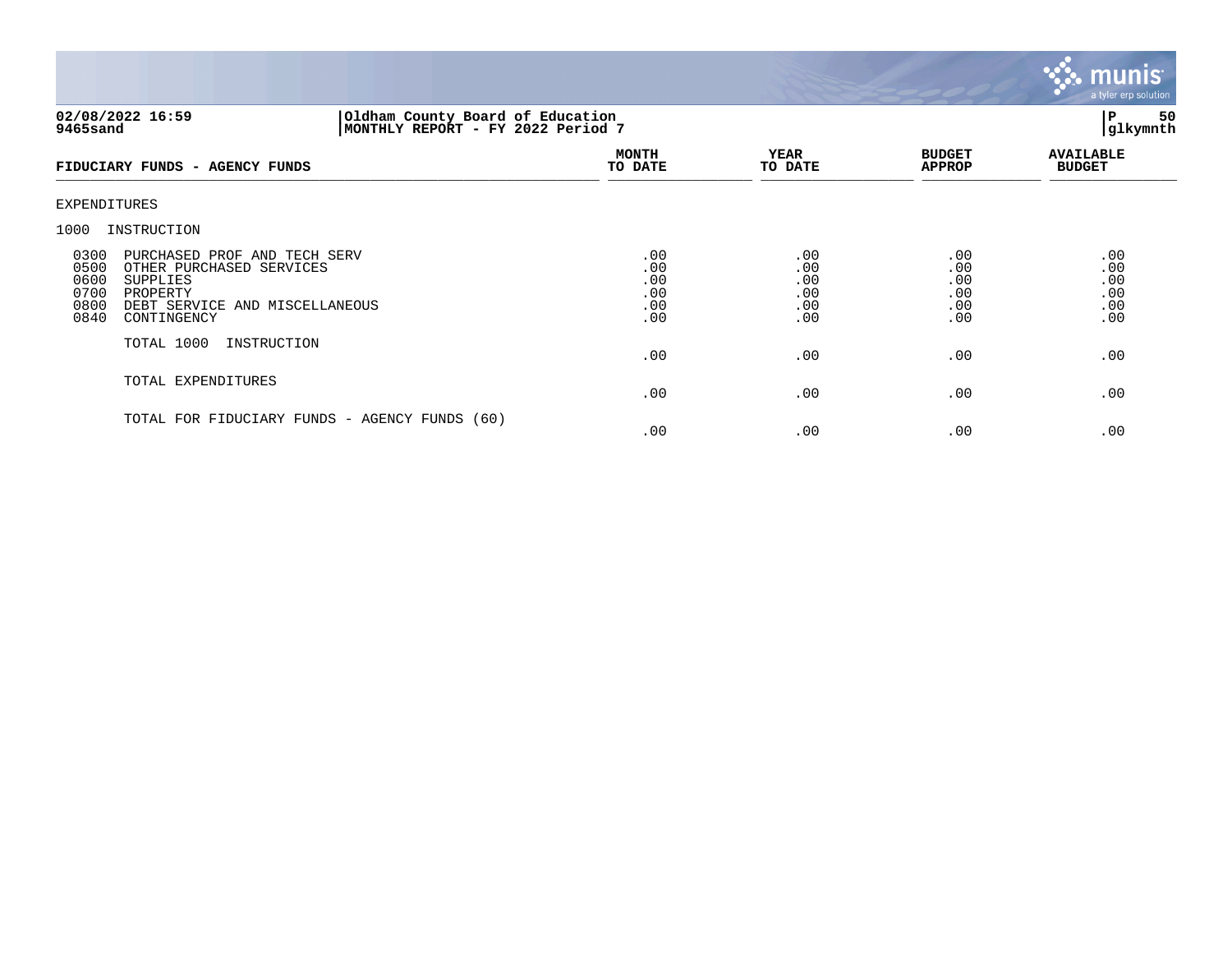|                                                                    |                                                                       |                        |                                | $\mathbf{\mathcal{S}}$ . munis<br>a tyler erp solution |
|--------------------------------------------------------------------|-----------------------------------------------------------------------|------------------------|--------------------------------|--------------------------------------------------------|
| 02/08/2022 16:59<br>9465sand                                       | Oldham County Board of Education<br>MONTHLY REPORT - FY 2022 Period 7 |                        |                                |                                                        |
| FIDUCIARY - PENS/INVST/PRIVATE                                     | <b>MONTH</b><br>TO DATE                                               | <b>YEAR</b><br>TO DATE | <b>BUDGET</b><br><b>APPROP</b> | <b>AVAILABLE</b><br><b>BUDGET</b>                      |
| <b>REVENUES</b>                                                    |                                                                       |                        |                                |                                                        |
| 0999 BEGINNING BALANCE                                             |                                                                       |                        |                                |                                                        |
| TOTAL 0999 BEGINNING BALANCE                                       | .00                                                                   | 4,931.75               | .00                            | $-4,931.75$                                            |
| <b>RECEIPTS</b>                                                    |                                                                       |                        |                                |                                                        |
| REVENUE FROM LOCAL SOURCES                                         |                                                                       |                        |                                |                                                        |
| EARNINGS ON INVESTMENTS                                            |                                                                       |                        |                                |                                                        |
| 1510 INTEREST ON INVESTMENTS<br>1530 NET INCREASE INVESTT FAIR VAL | .00<br>.00                                                            | .00<br>.00             | .00<br>.00                     | .00<br>.00                                             |
| TOTAL EARNINGS ON INVESTMENTS                                      | .00                                                                   | .00                    | .00                            | .00                                                    |
| OTHER REVENUE FROM LOCAL SOURCES                                   |                                                                       |                        |                                |                                                        |
| 1920 CONTRIBUTIONS / DONATIONS                                     | .00                                                                   | .00                    | .00                            | .00                                                    |
| TOTAL OTHER REVENUE FROM LOCAL SOURCES                             | .00                                                                   | .00                    | .00                            | .00                                                    |
| TOTAL REVENUE FROM LOCAL SOURCES                                   | .00                                                                   | .00                    | .00                            | .00                                                    |
| TOTAL RECEIPTS                                                     | .00                                                                   | .00                    | .00                            | .00                                                    |
| TOTAL REVENUE                                                      | .00                                                                   | 4,931.75               | .00                            | $-4,931.75$                                            |

the contract of the contract of the contract of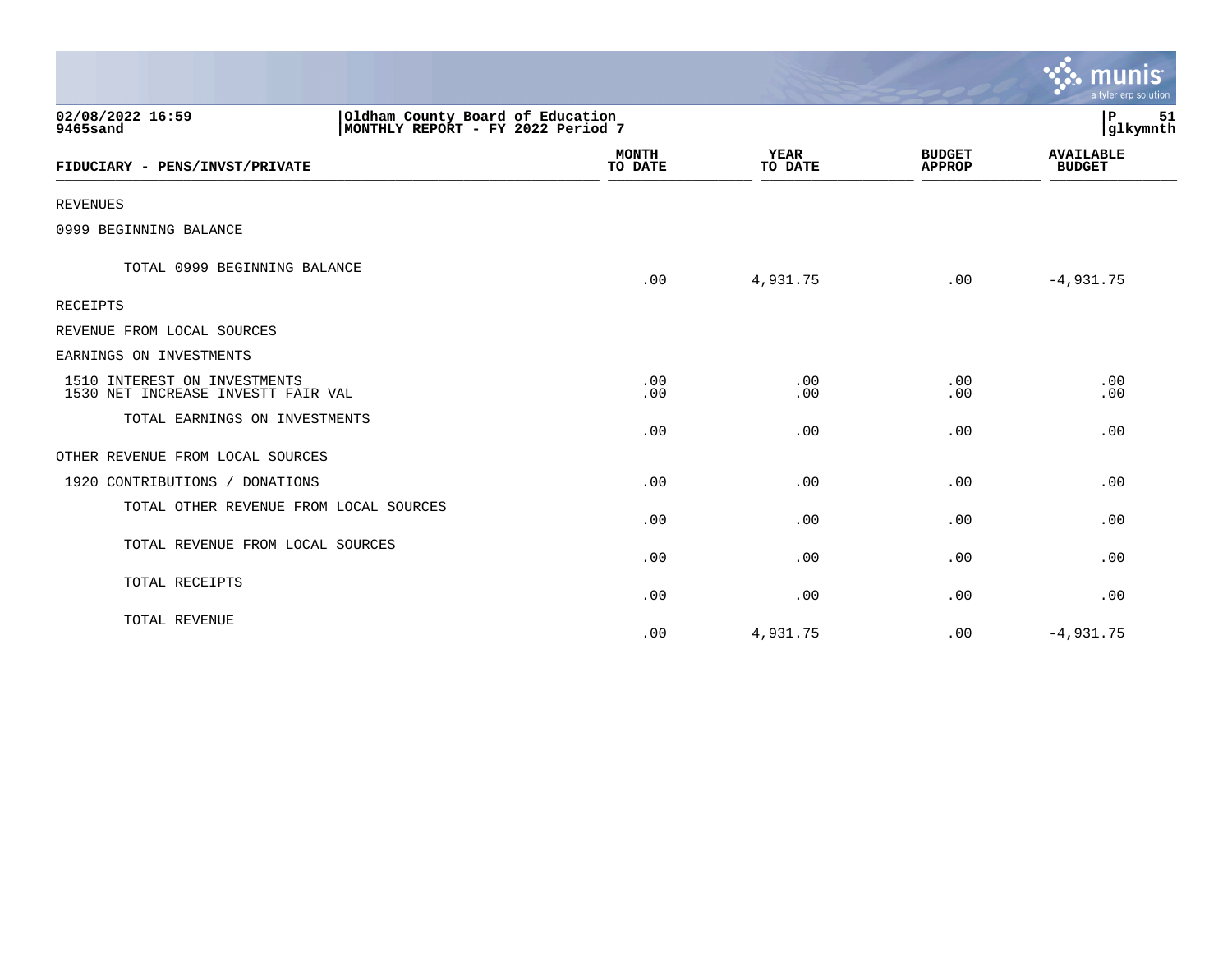

| 02/08/2022 16:59<br>Oldham County Board of Education<br>MONTHLY REPORT - FY 2022 Period 7<br>9465sand |                         |                        |                                | 52<br>P<br>glkymnth               |
|-------------------------------------------------------------------------------------------------------|-------------------------|------------------------|--------------------------------|-----------------------------------|
| FIDUCIARY - PENS/INVST/PRIVATE                                                                        | <b>MONTH</b><br>TO DATE | <b>YEAR</b><br>TO DATE | <b>BUDGET</b><br><b>APPROP</b> | <b>AVAILABLE</b><br><b>BUDGET</b> |
| EXPENDITURES                                                                                          |                         |                        |                                |                                   |
| BUSINESS SUPPORT SERVICES<br>2500                                                                     |                         |                        |                                |                                   |
| PURCHASED PROF AND TECH SERV<br>0300                                                                  | .00                     | .00                    | .00                            | .00                               |
| TOTAL 2500<br>BUSINESS SUPPORT SERVICES                                                               | .00                     | .00                    | .00                            | .00                               |
| 3300<br>COMMUNITY SERVICES                                                                            |                         |                        |                                |                                   |
| 0600<br>SUPPLIES                                                                                      | .00                     | .00                    | .00                            | .00                               |
| TOTAL 3300<br>COMMUNITY SERVICES                                                                      | .00                     | .00                    | .00                            | .00                               |
| TOTAL EXPENDITURES                                                                                    | .00                     | .00                    | .00                            | .00                               |
| TOTAL FOR FIDUCIARY - PENS/INVST/PRIVATE<br>(7000)                                                    | .00                     | 4,931.75               | .00                            | $-4,931.75$                       |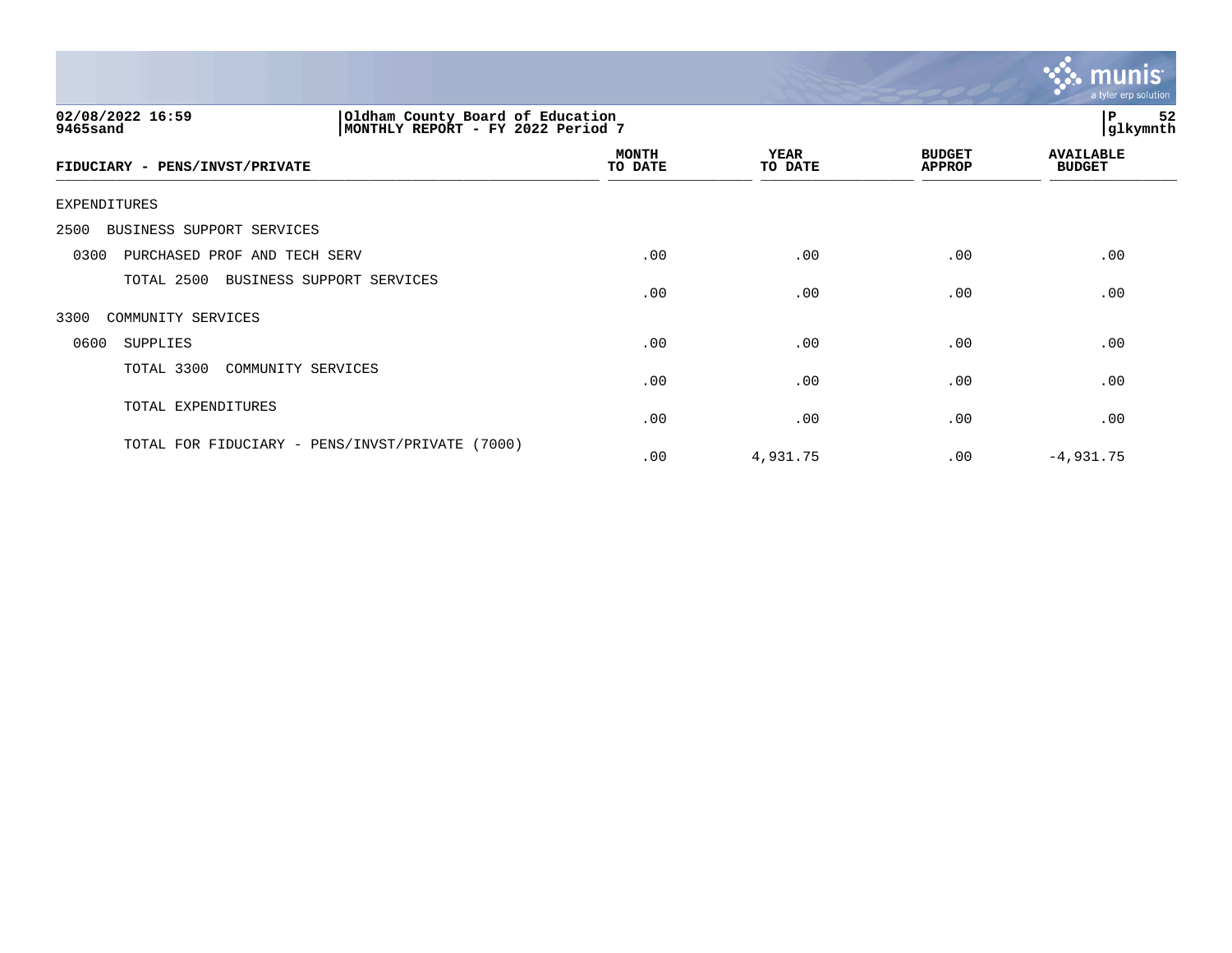|                                                                                                        |                         |                         |                                | <b>munis</b><br>a tyler erp solution |  |
|--------------------------------------------------------------------------------------------------------|-------------------------|-------------------------|--------------------------------|--------------------------------------|--|
| 02/08/2022 16:59<br>Oldham County Board of Education<br> MONTHLY REPORT - FY 2022 Period 7<br>9465sand |                         |                         |                                | 53<br>P<br>glkymnth                  |  |
| GOVERNMENTAL CAPITAL ASSETS (8                                                                         | <b>MONTH</b><br>TO DATE | <b>YEAR</b><br>TO DATE  | <b>BUDGET</b><br><b>APPROP</b> | <b>AVAILABLE</b><br><b>BUDGET</b>    |  |
| <b>REVENUES</b>                                                                                        |                         |                         |                                |                                      |  |
| <b>RECEIPTS</b>                                                                                        |                         |                         |                                |                                      |  |
| OTHER RECEIPTS                                                                                         |                         |                         |                                |                                      |  |
| SALE OR COMP FOR LOSS OF ASSETS                                                                        |                         |                         |                                |                                      |  |
| 5311 SALE OF LAND & IMPROVEMENTS<br>5331 SALE OF BUILDINGS<br>5341 SALE OF EQUIPMENT ETC               | .00<br>.00<br>.00       | .00<br>.00<br>$-791.00$ | .00<br>.00<br>.00              | .00<br>.00<br>791.00                 |  |
| TOTAL SALE OR COMP FOR LOSS OF ASSETS                                                                  | .00                     | $-791.00$               | .00                            | 791.00                               |  |
| TOTAL OTHER RECEIPTS                                                                                   | .00                     | $-791.00$               | .00                            | 791.00                               |  |
| TOTAL RECEIPTS                                                                                         | .00                     | $-791.00$               | .00                            | 791.00                               |  |
| TOTAL REVENUE                                                                                          | .00                     | $-791.00$               | .00                            | 791.00                               |  |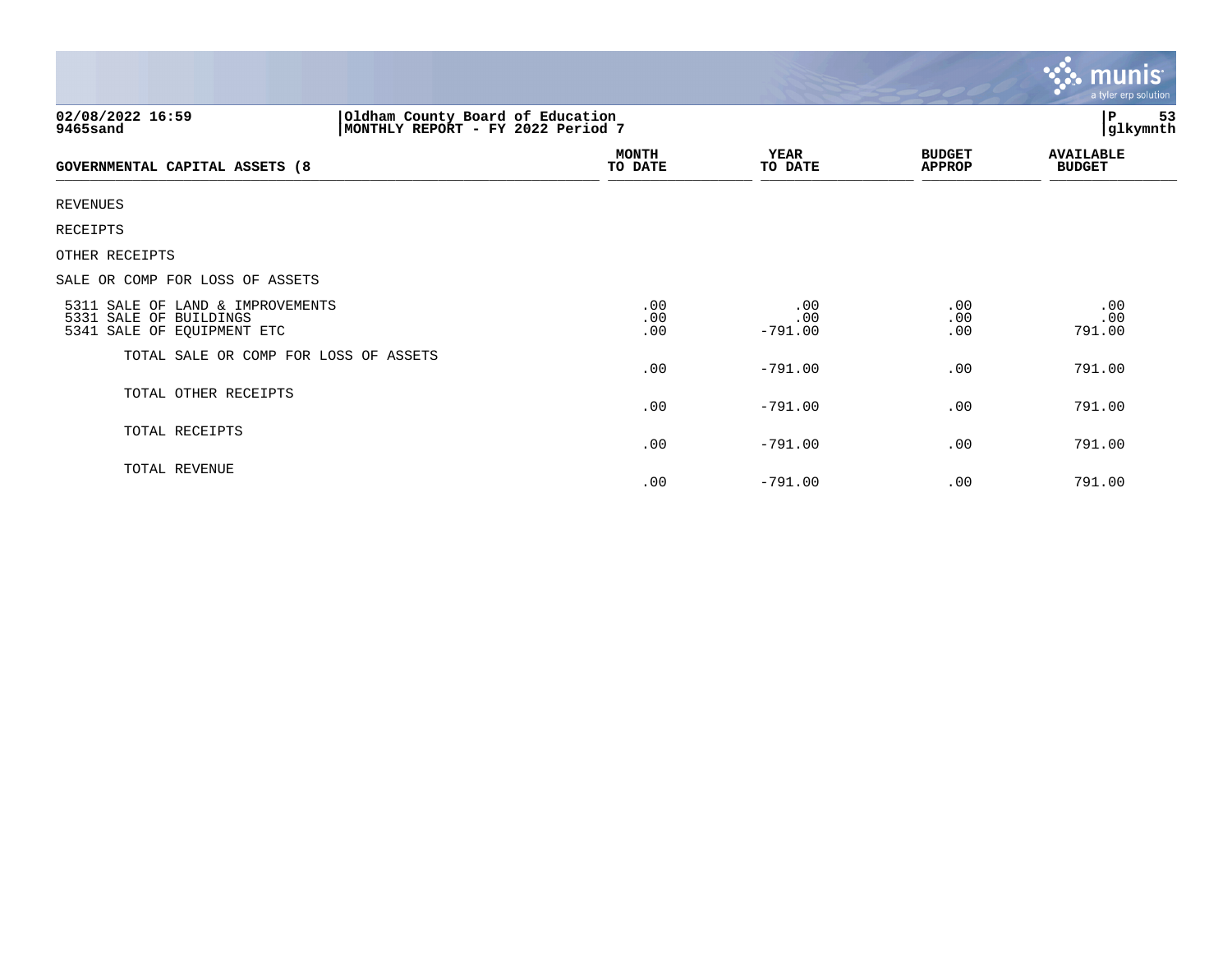|                                             |                                                                       |                         |                        |                                | munis<br>a tyler erp solution     |
|---------------------------------------------|-----------------------------------------------------------------------|-------------------------|------------------------|--------------------------------|-----------------------------------|
| 02/08/2022 16:59<br>9465sand                | Oldham County Board of Education<br>MONTHLY REPORT - FY 2022 Period 7 |                         |                        |                                | lР<br>54<br> glkymnth             |
| <b>GOVERNMENTAL CAPITAL ASSETS (8</b>       |                                                                       | <b>MONTH</b><br>TO DATE | <b>YEAR</b><br>TO DATE | <b>BUDGET</b><br><b>APPROP</b> | <b>AVAILABLE</b><br><b>BUDGET</b> |
| <b>EXPENDITURES</b>                         |                                                                       |                         |                        |                                |                                   |
| 1000<br>INSTRUCTION                         |                                                                       |                         |                        |                                |                                   |
| 0700<br>PROPERTY                            |                                                                       | .00                     | 2,072,108.19           | .00                            | $-2,072,108.19$                   |
| TOTAL 1000<br>INSTRUCTION                   |                                                                       | .00                     | 2,072,108.19           | .00                            | $-2,072,108.19$                   |
| 2100<br>STUDENT SUPPORT SERVICES            |                                                                       |                         |                        |                                |                                   |
| 0700<br>PROPERTY                            |                                                                       | .00                     | .00                    | .00                            | .00                               |
| TOTAL 2100<br>STUDENT SUPPORT SERVICES      |                                                                       | .00                     | .00                    | .00                            | .00                               |
| 2200<br>INSTRUCTIONAL STAFF SUPP SERV       |                                                                       |                         |                        |                                |                                   |
| 0700<br>PROPERTY                            |                                                                       | .00                     | 166.66                 | .00                            | $-166.66$                         |
| TOTAL 2200<br>INSTRUCTIONAL STAFF SUPP SERV |                                                                       | .00                     | 166.66                 | .00                            | $-166.66$                         |
| 2300<br>DISTRICT ADMIN SUPPORT              |                                                                       |                         |                        |                                |                                   |
| 0700<br>PROPERTY                            |                                                                       | .00                     | 25,564.28              | .00                            | $-25,564.28$                      |
| DISTRICT ADMIN SUPPORT<br>TOTAL 2300        |                                                                       | .00                     | 25,564.28              | .00                            | $-25, 564.28$                     |
| 2400<br>SCHOOL ADMIN SUPPORT                |                                                                       |                         |                        |                                |                                   |
| 0700<br>PROPERTY                            |                                                                       | .00                     | 73.00                  | .00                            | $-73.00$                          |
| TOTAL 2400<br>SCHOOL ADMIN SUPPORT          |                                                                       | .00                     | 73.00                  | .00                            | $-73.00$                          |
| 2500<br>BUSINESS SUPPORT SERVICES           |                                                                       |                         |                        |                                |                                   |
| 0700<br>PROPERTY                            |                                                                       | .00                     | 28.34                  | .00                            | $-28.34$                          |
| TOTAL 2500<br>BUSINESS SUPPORT SERVICES     |                                                                       | .00                     | 28.34                  | .00                            | $-28.34$                          |
| PLANT OPERATIONS AND MAINTENANCE<br>2600    |                                                                       |                         |                        |                                |                                   |
| 0700<br>PROPERTY                            |                                                                       | .00                     | 871,280.12             | .00                            | $-871, 280.12$                    |
| TOTAL 2600                                  | PLANT OPERATIONS AND MAINTENANCE                                      | .00                     | 871,280.12             | .00                            | $-871, 280.12$                    |

2700 STUDENT TRANSPORTATION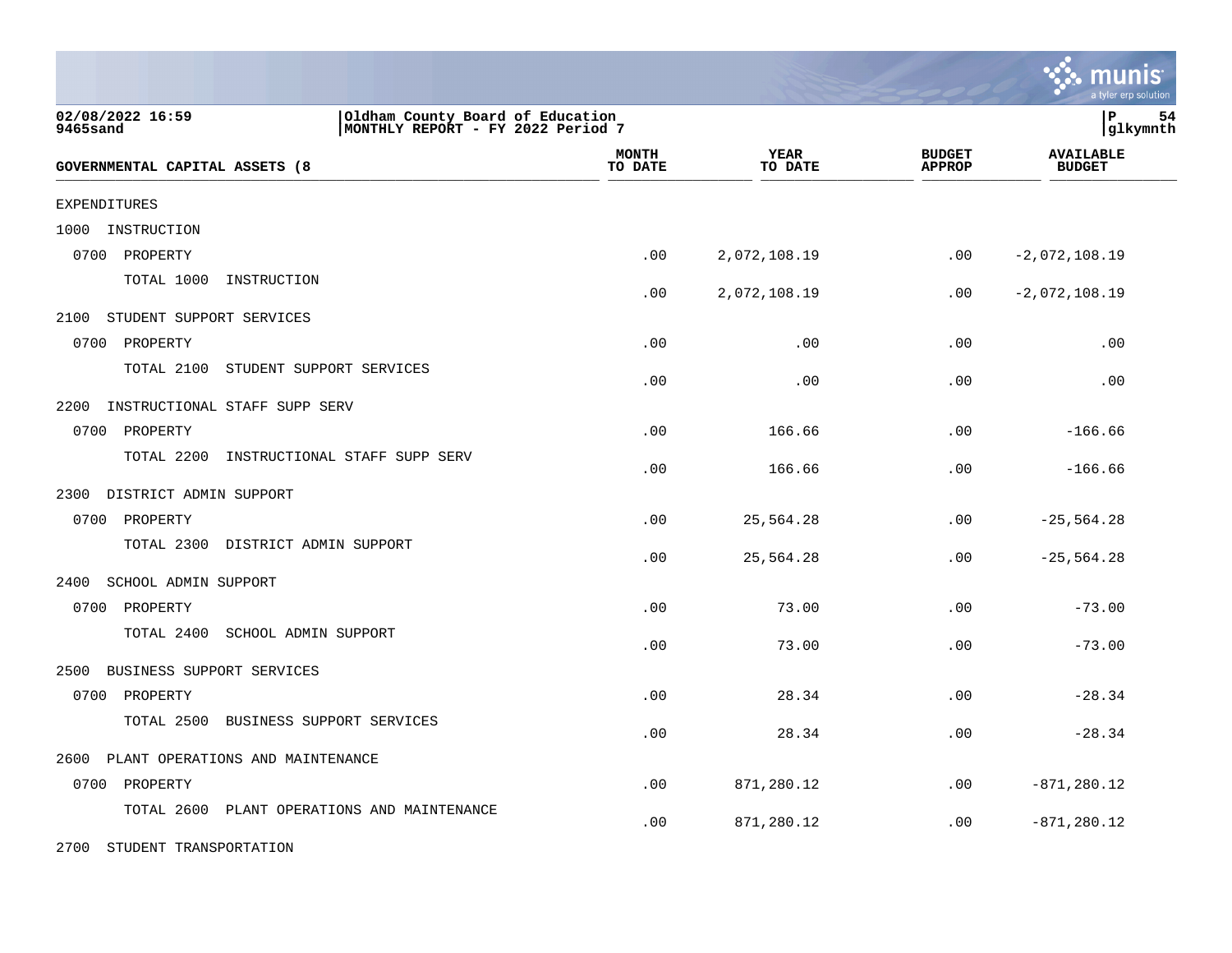

| 02/08/2022 16:59<br>Oldham County Board of Education<br>MONTHLY REPORT - FY 2022 Period 7<br>9465sand |                                           |                         |                 |                                | I P<br>55<br> glkymnth            |  |
|-------------------------------------------------------------------------------------------------------|-------------------------------------------|-------------------------|-----------------|--------------------------------|-----------------------------------|--|
| GOVERNMENTAL CAPITAL ASSETS (8                                                                        |                                           | <b>MONTH</b><br>TO DATE | YEAR<br>TO DATE | <b>BUDGET</b><br><b>APPROP</b> | <b>AVAILABLE</b><br><b>BUDGET</b> |  |
| 0700<br>PROPERTY                                                                                      |                                           | .00                     | 350,863.32      | .00                            | $-350, 863.32$                    |  |
| TOTAL 2700                                                                                            | STUDENT TRANSPORTATION                    | .00                     | 350,863.32      | .00                            | $-350, 863.32$                    |  |
| 3300<br>COMMUNITY SERVICES                                                                            |                                           |                         |                 |                                |                                   |  |
| 0700<br>PROPERTY                                                                                      |                                           | .00                     | .00             | .00                            | .00                               |  |
| TOTAL 3300                                                                                            | COMMUNITY SERVICES                        | .00                     | .00             | .00                            | .00                               |  |
| TOTAL EXPENDITURES                                                                                    |                                           | .00                     | 3,320,083.91    | .00                            | $-3,320,083.91$                   |  |
|                                                                                                       | TOTAL FOR GOVERNMENTAL CAPITAL ASSETS (8) | .00                     | $-3,320,874.91$ | .00                            | 3,320,874.91                      |  |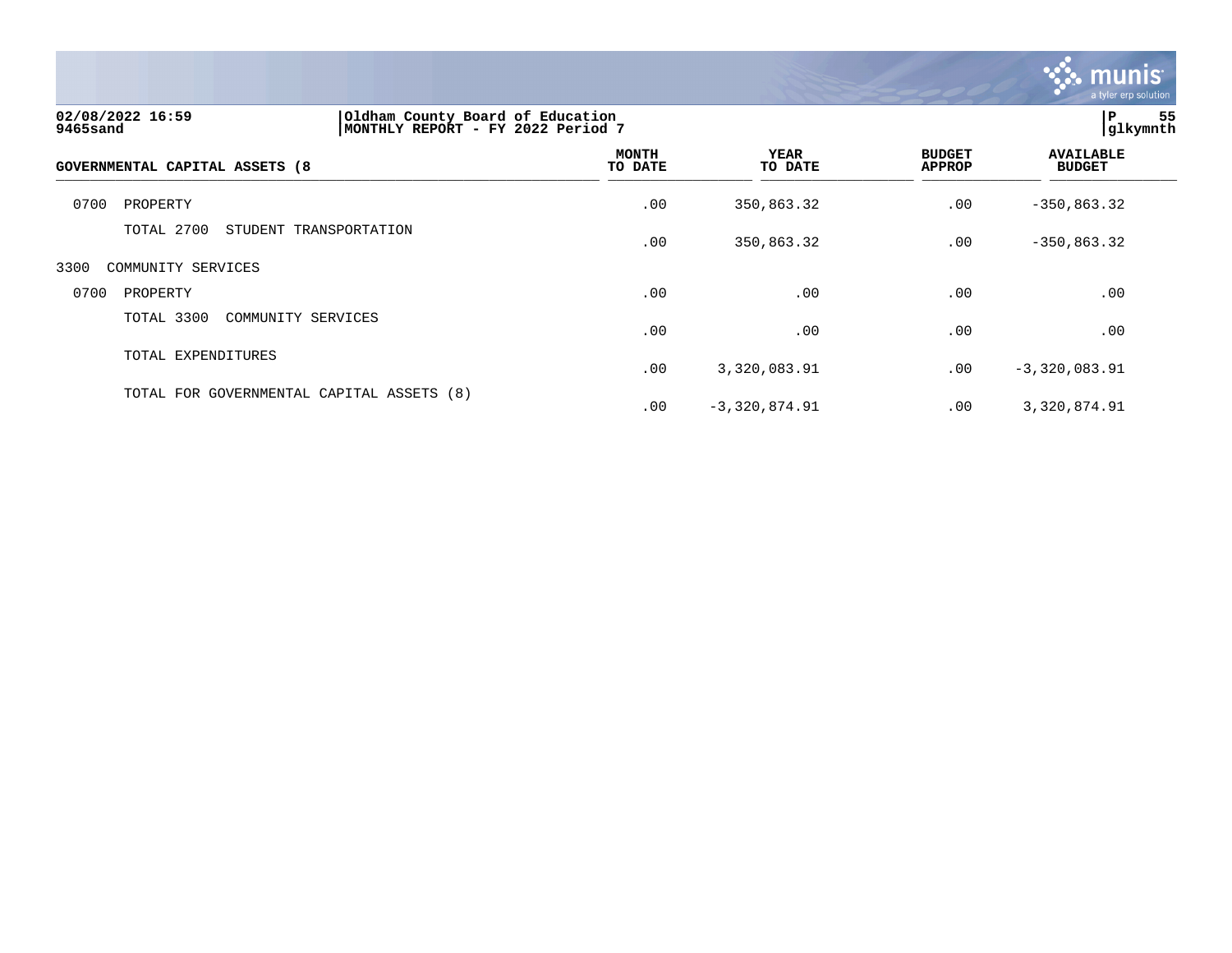|                                                                                                       |                         |                 |                                | $\ddotsc$ munis<br>a tyler erp solution |  |
|-------------------------------------------------------------------------------------------------------|-------------------------|-----------------|--------------------------------|-----------------------------------------|--|
| Oldham County Board of Education<br>02/08/2022 16:59<br>MONTHLY REPORT - FY 2022 Period 7<br>9465sand |                         |                 |                                | P<br>56<br>glkymnth                     |  |
| FOOD SERVICE CAPITAL ASSETS (8                                                                        | <b>MONTH</b><br>TO DATE | YEAR<br>TO DATE | <b>BUDGET</b><br><b>APPROP</b> | <b>AVAILABLE</b><br><b>BUDGET</b>       |  |
| <b>REVENUES</b>                                                                                       |                         |                 |                                |                                         |  |
| RECEIPTS                                                                                              |                         |                 |                                |                                         |  |
| REVENUE FROM LOCAL SOURCES                                                                            |                         |                 |                                |                                         |  |
| OTHER REVENUE FROM LOCAL SOURCES                                                                      |                         |                 |                                |                                         |  |
| 1930 GAIN/LOSS SALE ASSET FOOD SERV                                                                   | .00                     | .00             | .00                            | .00                                     |  |
| TOTAL OTHER REVENUE FROM LOCAL SOURCES                                                                | .00                     | .00             | .00                            | .00                                     |  |
| TOTAL REVENUE FROM LOCAL SOURCES                                                                      | .00                     | .00             | .00                            | .00                                     |  |
| TOTAL RECEIPTS                                                                                        | .00                     | .00             | .00                            | .00                                     |  |
| TOTAL REVENUE                                                                                         | .00                     | .00             | .00                            | .00                                     |  |

the contract of the contract of the contract of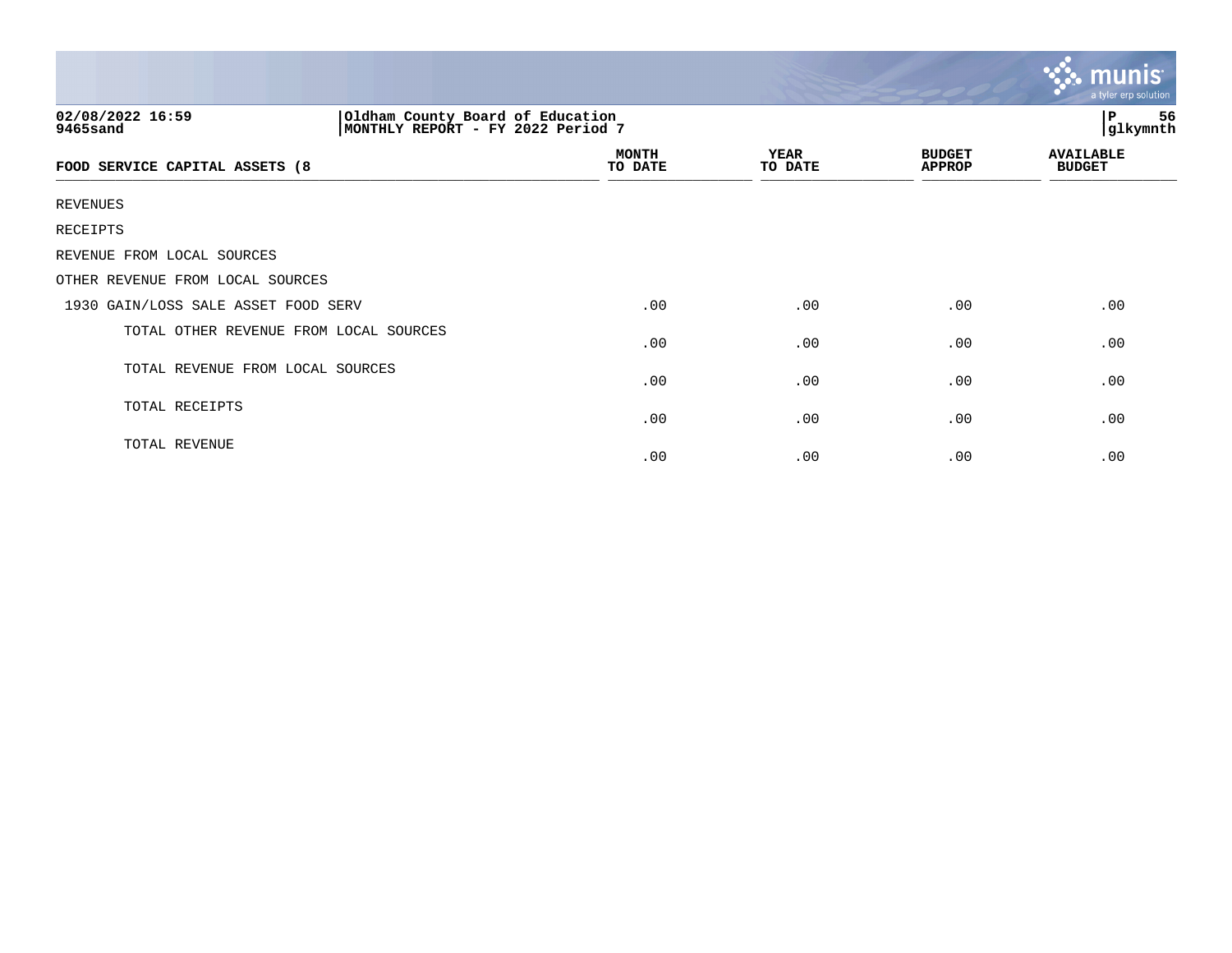

| 02/08/2022 16:59<br>9465sand               |                        | Oldham County Board of Education<br>MONTHLY REPORT - FY 2022 Period 7 |                        |                                |                                   |
|--------------------------------------------|------------------------|-----------------------------------------------------------------------|------------------------|--------------------------------|-----------------------------------|
| FOOD SERVICE CAPITAL ASSETS (8             |                        | MONTH<br>TO DATE                                                      | <b>YEAR</b><br>TO DATE | <b>BUDGET</b><br><b>APPROP</b> | <b>AVAILABLE</b><br><b>BUDGET</b> |
| EXPENDITURES                               |                        |                                                                       |                        |                                |                                   |
| 3100<br>FOOD SERVICE OPERATION             |                        |                                                                       |                        |                                |                                   |
| 0700<br>PROPERTY                           |                        | .00                                                                   | 61,571.88              | .00                            | $-61,571.88$                      |
| TOTAL 3100                                 | FOOD SERVICE OPERATION | .00                                                                   | 61,571.88              | .00                            | $-61, 571.88$                     |
| TOTAL EXPENDITURES                         |                        | .00                                                                   | 61,571.88              | .00                            | $-61, 571.88$                     |
| TOTAL FOR FOOD SERVICE CAPITAL ASSETS (81) |                        | .00                                                                   | $-61,571.88$           | .00                            | 61,571.88                         |